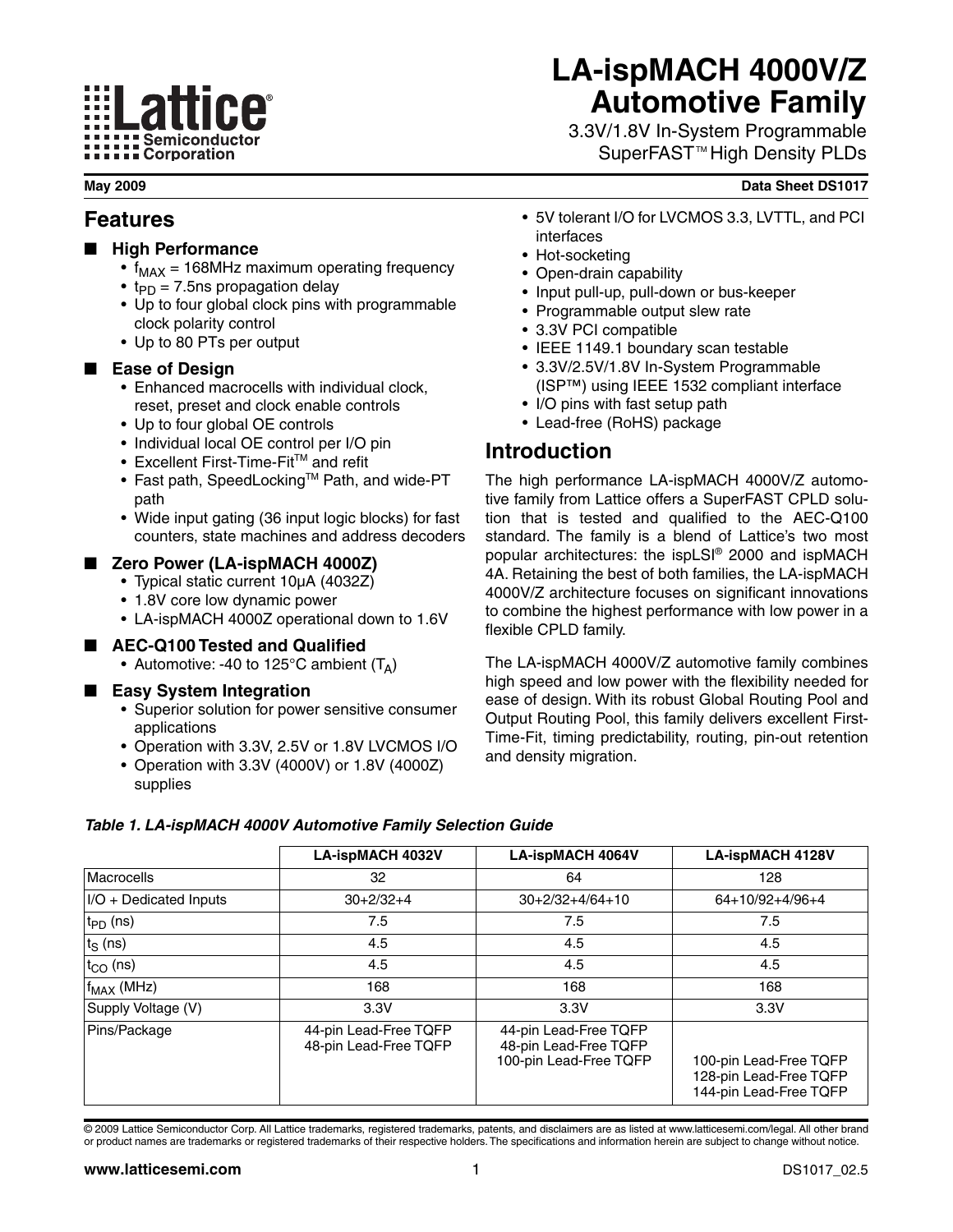|                         | <b>LA-ispMACH 4032Z</b> | <b>LA-ispMACH 4064Z</b>                         | LA-ispMACH 4128Z       |
|-------------------------|-------------------------|-------------------------------------------------|------------------------|
| Macrocells              | 32                      | 64                                              | 128                    |
| I/O + Dedicated Inputs  | $32+4$                  | $32+4/64+10$                                    | $64 + 10$              |
| $ t_{\mathsf{PD}}$ (ns) | 7.5                     | 7.5                                             | 7.5                    |
| $ t_{\rm S}$ (ns)       | 4.5                     | 4.5                                             | 4.5                    |
| $ t_{\rm CO}$ (ns)      | 4.5                     | 4.5                                             | 4.5                    |
| $ f_{MAX}$ (MHz)        | 168                     | 168                                             | 168                    |
| Supply Voltage (V)      | 1.8V                    | 1.8V                                            | 1.8V                   |
| Pins/Package            | 48-pin Lead-Free TQFP   | 48-pin Lead-Free TQFP<br>100-pin Lead-Free TQFP | 100-pin Lead-Free TQFP |

#### *Table 2. LA-ispMACH 4000Z Automotive Family Selection Guide*

The LA-ispMACH 4000V/Z automotive family offers densities ranging from 32 to 128 macrocells. There are multiple density-I/O combinations in Thin Quad Flat Pack (TQFP) packages ranging from 44 to 144 pins. Tables 1 and 2 show the macrocell, package and I/O options, along with other key parameters.

The LA-ispMACH 4000V/Z automotive family has enhanced system integration capabilities. It supports 3.3V (4000V and 1.8V (4000Z) supply voltages and 3.3V, 2.5V and 1.8V interface voltages. Additionally, inputs can be safely driven up to 5.5V when an I/O bank is configured for 3.3V operation, making this family 5V tolerant. The LAispMACH 4000V/Z also offers enhanced I/O features such as slew rate control, PCI compatibility, bus-keeper latches, pull-up resistors, pull-down resistors, open drain outputs and hot socketing. The LA-ispMACH 4000V/Z automotive family is in-system programmable through the IEEE Standard 1532 interface. IEEE Standard 1149.1 boundary scan testing capability also allows product testing on automated test equipment. The 1532 interface signals TCK, TMS, TDI and TDO are referenced to VCC (logic core).

### **Overview**

The LA-ispMACH 4000V/Z automotive devices consist of multiple 36-input, 16-macrocell Generic Logic Blocks (GLBs) interconnected by a Global Routing Pool (GRP). Output Routing Pools (ORPs) connect the GLBs to the I/O Blocks (IOBs), which contain multiple I/O cells. This architecture is shown in [Figure 1.](#page-1-0)



#### <span id="page-1-0"></span>*Figure 1. Functional Block Diagram*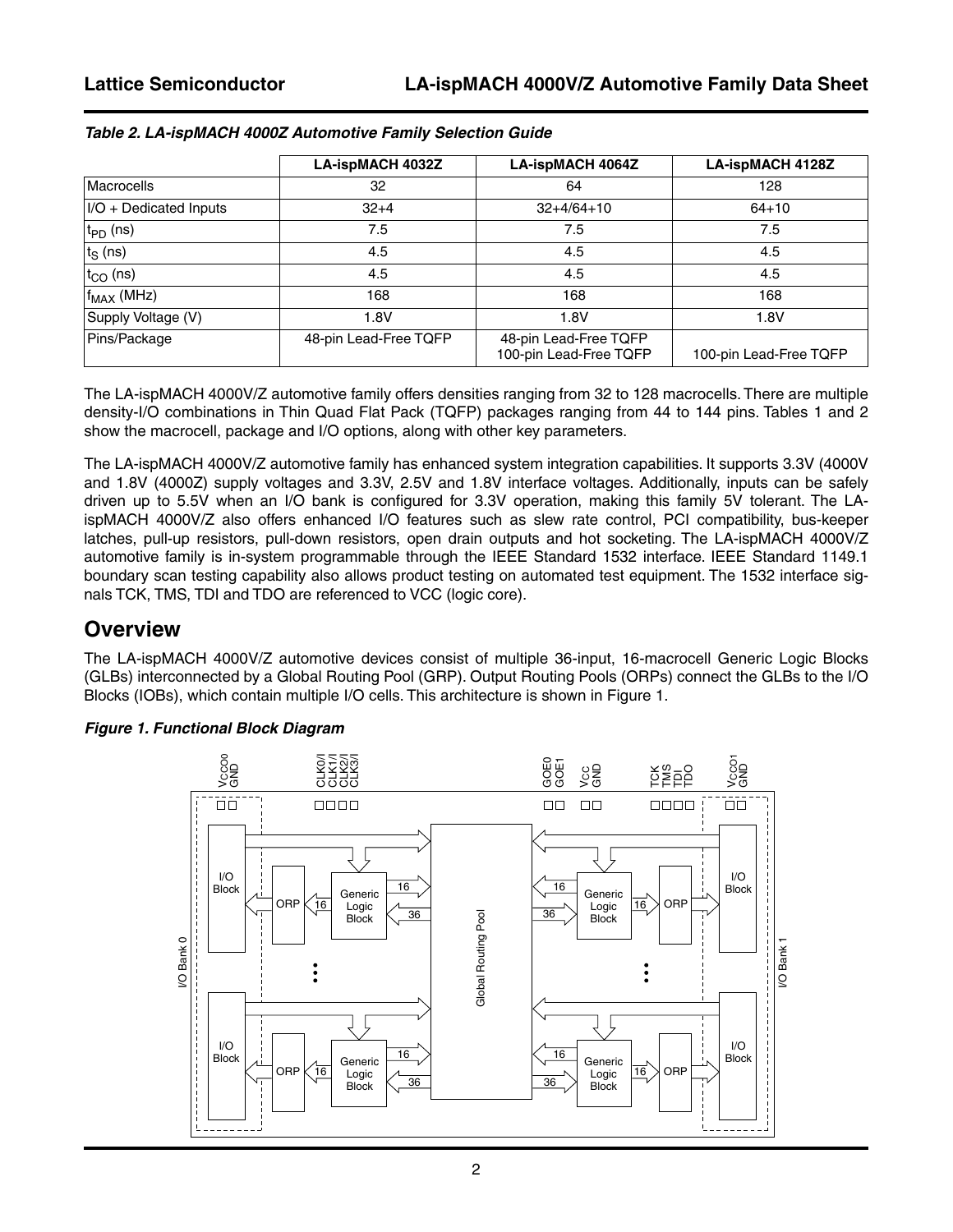The I/Os in the LA-ispMACH 4000V/Z automotive devices are split into two banks. Each bank has a separate I/O power supply. Inputs can support a variety of standards independent of the chip or bank power supply. Outputs support the standards compatible with the power supply provided to the bank. Support for a variety of standards helps designers implement designs in mixed voltage environments. In addition, 5V tolerant inputs are specified within an I/O bank that is connected to  $V_{CCO}$  of 3.0V to 3.6V for LVCMOS 3.3, LVTTL and PCI interfaces.

### **LA-ispMACH 4000V/Z Automotive Architecture**

There are a total of two GLBs in the LA-ispMACH 4032V/Z, increasing to 8 GLBs in the LA-ispMACH 4128V/Z. Each GLB has 36 inputs. All GLB inputs come from the GRP and all outputs from the GLB are brought back into the GRP to be connected to the inputs of any other GLB on the device. Even if feedback signals return to the same GLB, they still must go through the GRP. This mechanism ensures that GLBs communicate with each other with consistent and predictable delays. The outputs from the GLB are also sent to the ORP. The ORP then sends them to the associated I/O cells in the I/O block.

### **Generic Logic Block**

The LA-ispMACH 4000V/Z Automotive GLB consists of a programmable AND array, logic allocator, 16 macrocells and a GLB clock generator. Macrocells are decoupled from the product terms through the logic allocator and the I/O pins are decoupled from macrocells through the ORP. [Figure 2](#page-2-0) illustrates the GLB.

#### <span id="page-2-0"></span>*Figure 2. Generic Logic Block*



### **AND Array**

The programmable AND Array consists of 36 inputs and 83 output product terms. The 36 inputs from the GRP are used to form 72 lines in the AND Array (true and complement of the inputs). Each line in the array can be connected to any of the 83 output product terms via a wired-AND. Each of the 80 logic product terms feed the logic allocator with the remaining three control product terms feeding the Shared PT Clock, Shared PT Initialization and Shared PT OE. The Shared PT Clock and Shared PT Initialization signals can optionally be inverted before being fed to the macrocells.

Every set of five product terms from the 80 logic product terms forms a product term cluster starting with PT0. There is one product term cluster for every macrocell in the GLB. [Figure 3](#page-3-0) is a graphical representation of the AND Array.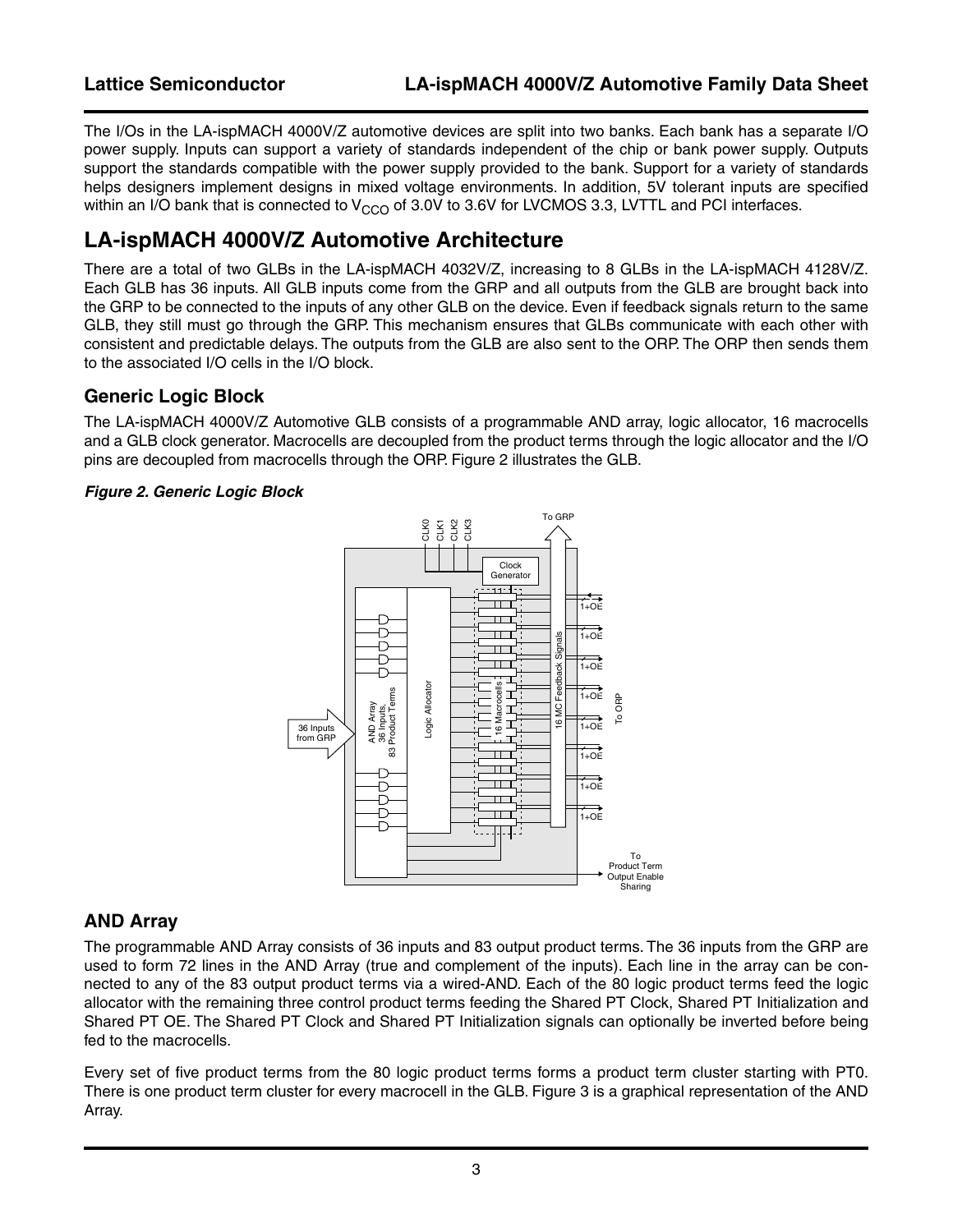#### <span id="page-3-0"></span>*Figure 3. AND Array*



### **Enhanced Logic Allocator**

Within the logic allocator, product terms are allocated to macrocells in product term clusters. Each product term cluster is associated with a macrocell. The cluster size for the LA-ispMACH 4000V/Z automotive family is 4+1 (total 5) product terms. The software automatically considers the availability and distribution of product term clusters as it fits the functions within a GLB. The logic allocator is designed to provide three speed paths: 5-PT fast bypass path, 20-PT Speed Locking path and an up to 80-PT path. The availability of these three paths lets designers trade timing variability for increased performance.

The enhanced Logic Allocator of the LA-ispMACH 4000V/Z automotive family consists of the following blocks:

- Product Term Allocator
- Cluster Allocator
- Wide Steering Logic

[Figure 4](#page-3-1) shows a macrocell slice of the Logic Allocator. There are 16 such slices in the GLB.

#### <span id="page-3-1"></span>*Figure 4. Macrocell Slice*

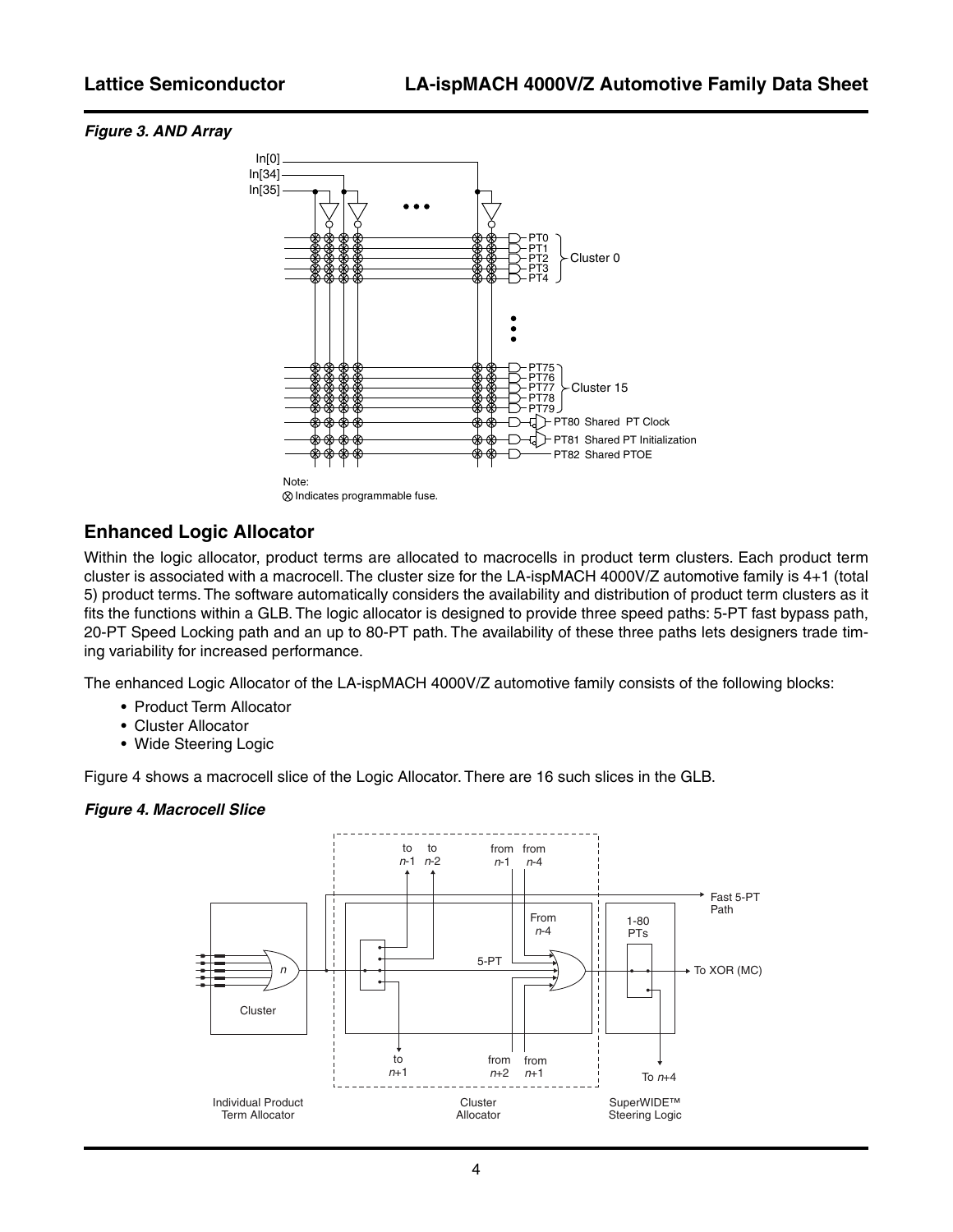### **Product Term Allocator**

The product term allocator assigns product terms from a cluster to either logic or control applications as required by the design being implemented. Product terms that are used as logic are steered into a 5-input OR gate associated with the cluster. Product terms that used for control are steered either to the macrocell or I/O cell associated with the cluster. [Table 3](#page-4-0) shows the available functions for each of the five product terms in the cluster. The OR gate output connects to the associated I/O cell, providing a fast path for narrow combinatorial functions, and to the logic allocator.

#### <span id="page-4-0"></span>*Table 3. Individual PT Steering*

| <b>Product Term</b> | Logic    | Control                                                                     |
|---------------------|----------|-----------------------------------------------------------------------------|
| PT <sub>n</sub>     | Logic PT | Single PT for XOR/OR                                                        |
| $PTn+1$             | Logic PT | Individual Clock (PT Clock)                                                 |
| $PTn+2$             | Logic PT | Individual Initialization or Individual Clock Enable (PT Initialization/CE) |
| $PTn+3$             | Logic PT | Individual Initialization (PT Initialization)                               |
| $PTn+4$             | Logic PT | Individual OE (PTOE)                                                        |

### **Cluster Allocator**

The cluster allocator allows clusters to be steered to neighboring macrocells, thus allowing the creation of functions with more product terms. [Table 4](#page-4-1) shows which clusters can be steered to which macrocells. Used in this manner, the cluster allocator can be used to form functions of up to 20 product terms. Additionally, the cluster allocator accepts inputs from the wide steering logic. Using these inputs, functions up to 80 product terms can be created.

#### <span id="page-4-1"></span>*Table 4. Available Clusters for Each Macrocell*

| <b>Macrocell</b> |                 |                 | <b>Available Clusters</b> |                 |
|------------------|-----------------|-----------------|---------------------------|-----------------|
| M0               |                 | CO              | C <sub>1</sub>            | C <sub>2</sub>  |
| M1               | CO              | C <sub>1</sub>  | C <sub>2</sub>            | C <sub>3</sub>  |
| M <sub>2</sub>   | C1              | C <sub>2</sub>  | C <sub>3</sub>            | C4              |
| M <sub>3</sub>   | C <sub>2</sub>  | C <sub>3</sub>  | C <sub>4</sub>            | C <sub>5</sub>  |
| M4               | C <sub>3</sub>  | C4              | C <sub>5</sub>            | C6              |
| M5               | C <sub>4</sub>  | C <sub>5</sub>  | C6                        | C7              |
| M6               | C <sub>5</sub>  | C6              | C7                        | C8              |
| M7               | C6              | C7              | C8                        | C <sub>9</sub>  |
| M <sub>8</sub>   | C7              | C8              | C <sub>9</sub>            | C10             |
| M9               | C8              | C9              | C10                       | C11             |
| M10              | C <sub>9</sub>  | C10             | C11                       | C <sub>12</sub> |
| M11              | C10             | C11             | C12                       | C <sub>13</sub> |
| M12              | C11             | C12             | C <sub>13</sub>           | C14             |
| M13              | C12             | C <sub>13</sub> | C14                       | C15             |
| M14              | C <sub>13</sub> | C14             | C15                       |                 |
| M15              | C14             | C <sub>15</sub> |                           |                 |

### **Wide Steering Logic**

The wide steering logic allows the output of the cluster allocator n to be connected to the input of the cluster allocator *n*+4. Thus, cluster chains can be formed with up to 80 product terms, supporting wide product term functions and allowing performance to be increased through a single GLB implementation. [Table 5](#page-5-0) shows the product term chains.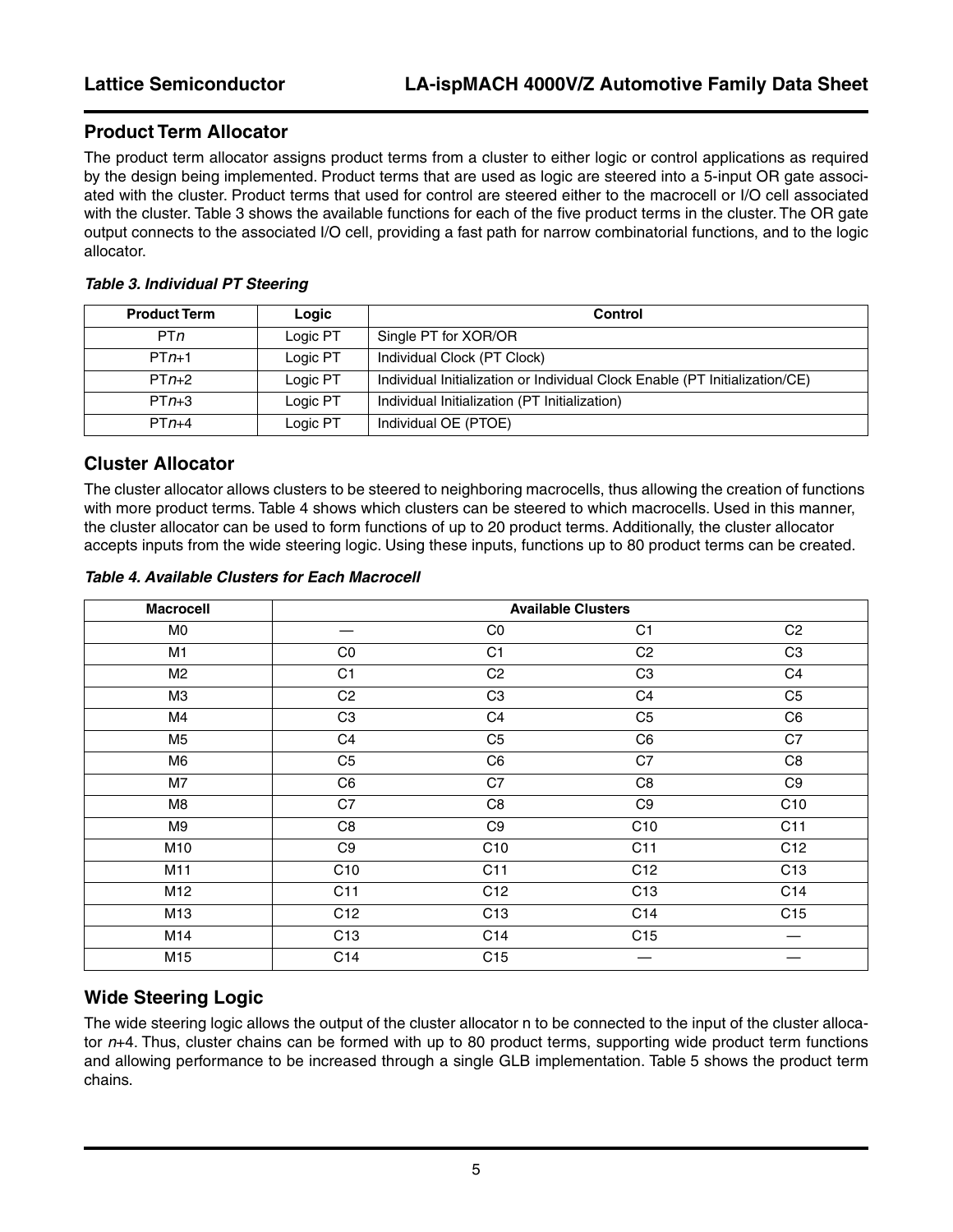| <b>Expansion Chains</b> | Macrocells Associated with Expansion Chain (with Wrap Around)      | <b>Max PT/Macrocell</b> |
|-------------------------|--------------------------------------------------------------------|-------------------------|
| Chain-0                 | $MO \rightarrow MA \rightarrow MB \rightarrow M12 \rightarrow MO$  | 75                      |
| Chain-1                 | $M1 \rightarrow M5 \rightarrow M9 \rightarrow M13 \rightarrow M1$  | 80                      |
| Chain-2                 | $M2 \rightarrow M6 \rightarrow M10 \rightarrow M14 \rightarrow M2$ | 75                      |
| Chain-3                 | $MA \rightarrow M7 \rightarrow M11 \rightarrow M15 \rightarrow M3$ | 70                      |

#### <span id="page-5-0"></span>*Table 5. Product Term Expansion Capability*

Every time the super cluster allocator is used, there is an incremental delay of  $t_{EXP}$ . When the super cluster allocator is used, all destinations other than the one being steered to, are given the value of ground (i.e., if the super cluster is steered to M (n+4), then M (n) is ground).

#### **Macrocell**

The 16 macrocells in the GLB are driven by the 16 outputs from the logic allocator. Each macrocell contains a programmable XOR gate, a programmable register/latch, along with routing for the logic and control functions. [Figure 5](#page-5-1) shows a graphical representation of the macrocell. The macrocells feed the ORP and GRP. A direct input from the I/O cell allows designers to use the macrocell to construct high-speed input registers. A programmable delay in this path allows designers to choose between the fastest possible set-up time and zero hold time.

#### <span id="page-5-1"></span>*Figure 5. Macrocell*



### **Enhanced Clock Multiplexer**

The clock input to the flip-flop can select any of the four block clocks along with the shared PT clock, and true and complement forms of the optional individual term clock. An 8:1 multiplexer structure is used to select the clock. The eight sources for the clock multiplexer are as follows:

- Block CLK0
- Block CLK1
- Block CLK2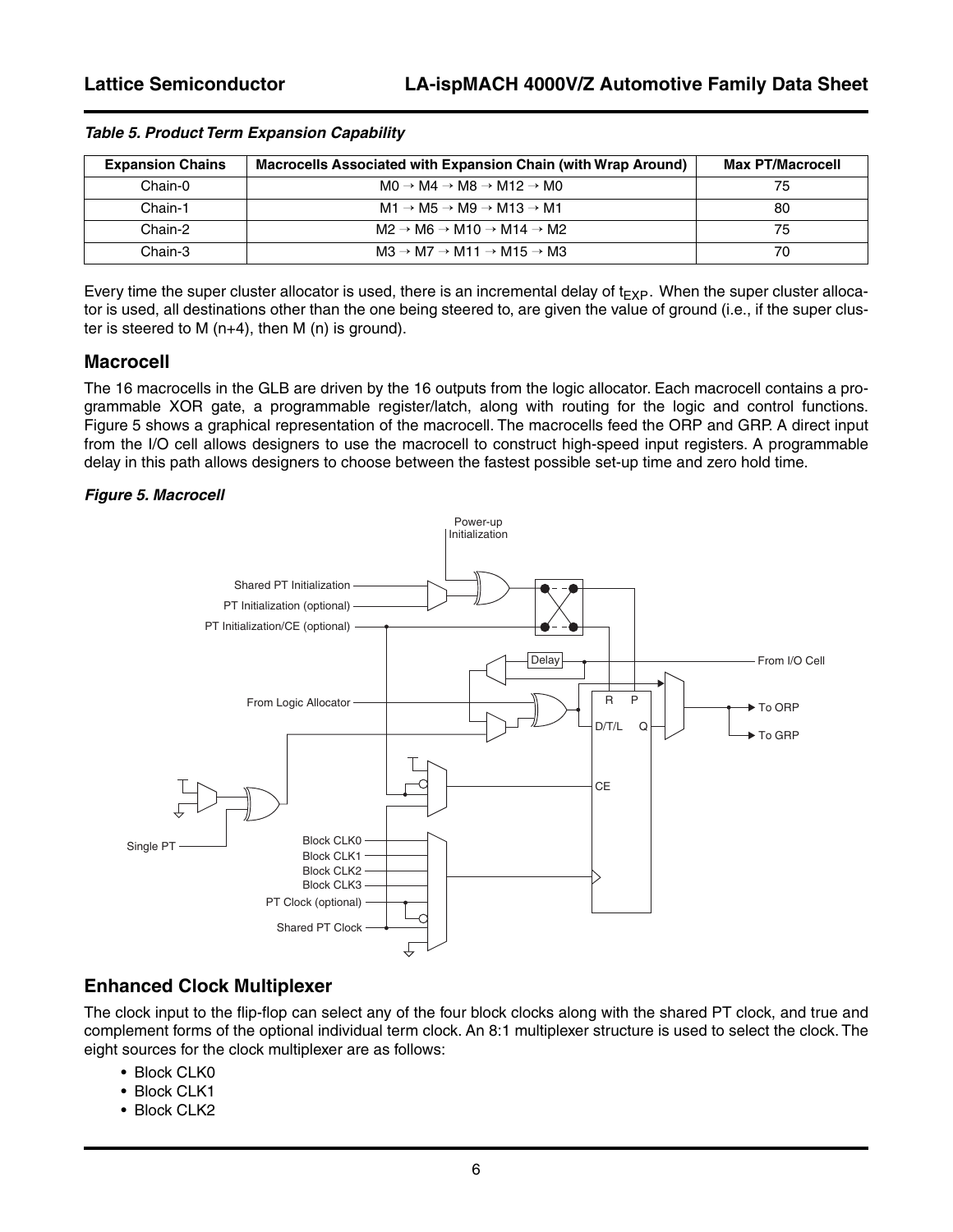- Block CLK3
- PT Clock
- PT Clock Inverted
- Shared PT Clock
- Ground

### **Clock Enable Multiplexer**

Each macrocell has a 4:1 clock enable multiplexer. This allows the clock enable signal to be selected from the following four sources:

- PT Initialization/CE
- PT Initialization/CE Inverted
- Shared PT Clock
- Logic High

### **Initialization Control**

The LA-ispMACH 4000V/Z automotive family architecture accommodates both block-level and macrocell-level set and reset capability. There is one block-level initialization term that is distributed to all macrocell registers in a GLB. At the macrocell level, two product terms can be "stolen" from the cluster associated with a macrocell to be used for set/reset functionality. A reset/preset swapping feature in each macrocell allows for reset and preset to be exchanged, providing flexibility.

Note that the reset/preset swapping selection feature affects power-up reset as well. All flip-flops power up to a known state for predictable system initialization. If a macrocell is configured to SET on a signal from the block-level initialization, then that macrocell will be SET during device power-up. If a macrocell is configured to RESET on a signal from the block-level initialization or is not configured for set/reset, then that macrocell will RESET on powerup. To guarantee initialization values, the  $V_{CC}$  rise must be monotonic, and the clock must be inactive until the reset delay time has elapsed.

### **GLB Clock Generator**

Each LA-ispMACH 4000V/Z automotive device has up to four clock pins that are also routed to the GRP to be used as inputs. These pins drive a clock generator in each GLB, as shown in Figure 6. The clock generator provides four clock signals that can be used anywhere in the GLB. These four GLB clock signals can consist of a number of combinations of the true and complement edges of the global clock signals.

#### *Figure 6. GLB Clock Generator*

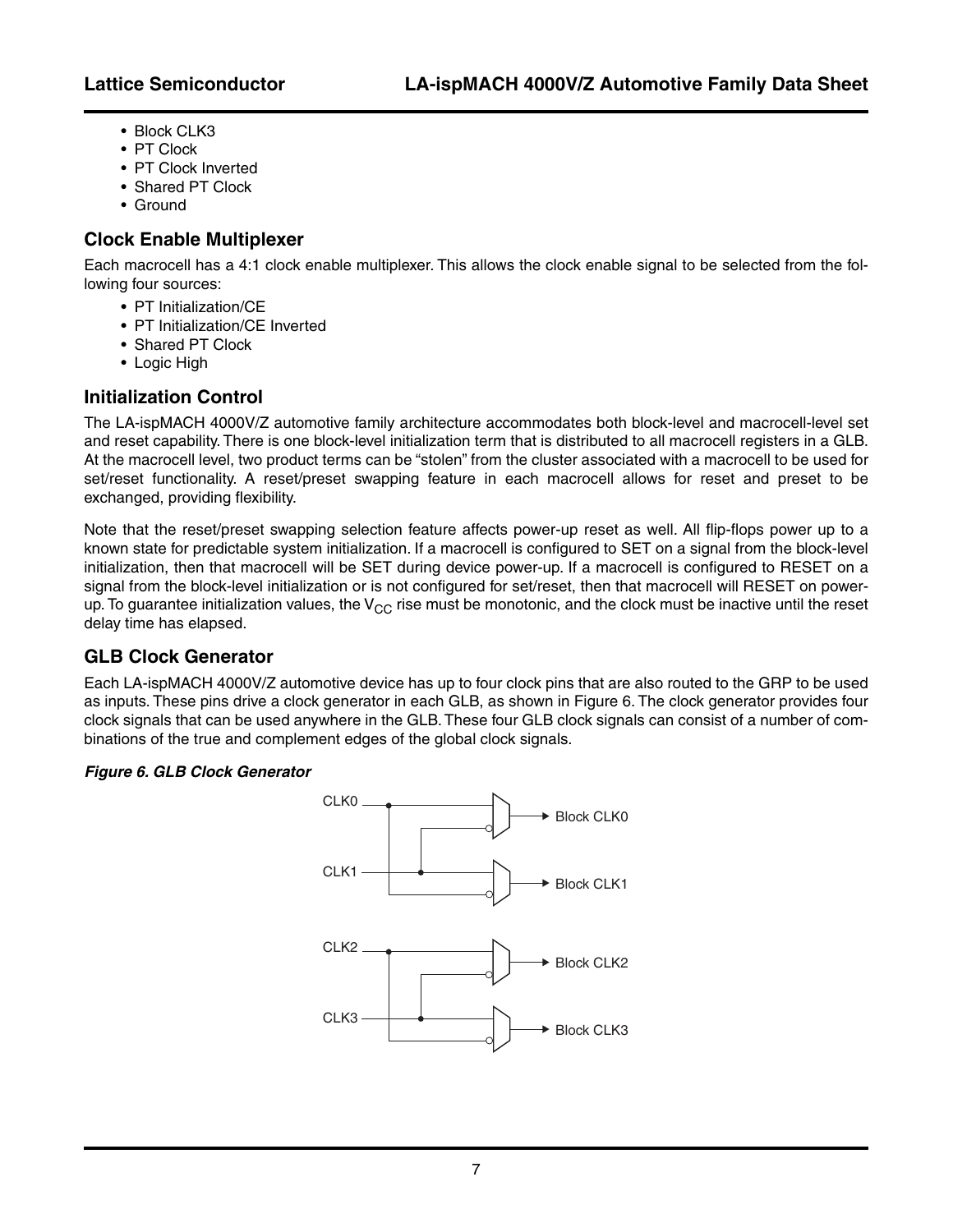### **Output Routing Pool (ORP)**

The Output Routing Pool allows macrocell outputs to be connected to any of several I/O cells within an I/O block. This provides greater flexibility in determining the pinout and allows design changes to occur without affecting the pinout. The output routing pool also provides a parallel capability for routing macrocell-level OE product terms. This allows the OE product term to follow the macrocell output as it is switched between I/O cells. Additionally, the output routing pool allows the macrocell output or true and complement forms of the 5-PT bypass signal to bypass the output routing multiplexers and feed the I/O cell directly. The enhanced ORP of the LA-ispMACH 4000V/Z family consists of the following elements:

- Output Routing Multiplexers
- OE Routing Multiplexers
- Output Routing Pool Bypass Multiplexers

[Figure 7](#page-7-0) shows the structure of the ORP from the I/O cell perspective. This is referred to as an ORP slice. Each ORP has as many ORP slices as there are I/O cells in the corresponding I/O block.

#### <span id="page-7-0"></span>*Figure 7. ORP Slice*



### **Output Routing Multiplexers**

The details of connections between the macrocells and the I/O cells vary across devices and within a device dependent on the maximum number of I/Os available. Tables 6-10 provide the connection details.

*Table 6. ORP Combinations for I/O Blocks with 8 I/Os*

| I/O Cell         | <b>Available Macrocells</b>          |
|------------------|--------------------------------------|
| 1/O <sub>0</sub> | MO, M1, M2, M3, M4, M5, M6, M7       |
| I/O <sub>1</sub> | M2, M3, M4, M5, M6, M7, M8, M9       |
| I/O <sub>2</sub> | M4, M5, M6, M7, M8, M9, M10, M11     |
| I/O3             | M6, M7, M8, M9, M10, M11, M12, M13   |
| $I/O$ 4          | M8, M9, M10, M11, M12, M13, M14, M15 |
| I/O <sub>5</sub> | M10, M11, M12, M13, M14, M15, M0, M1 |
| I/O <sub>6</sub> | M12, M13, M14, M15, M0, M1, M2, M3   |
| $I/O$ 7          | M14, M15, M0, M1, M2, M3, M4, M5     |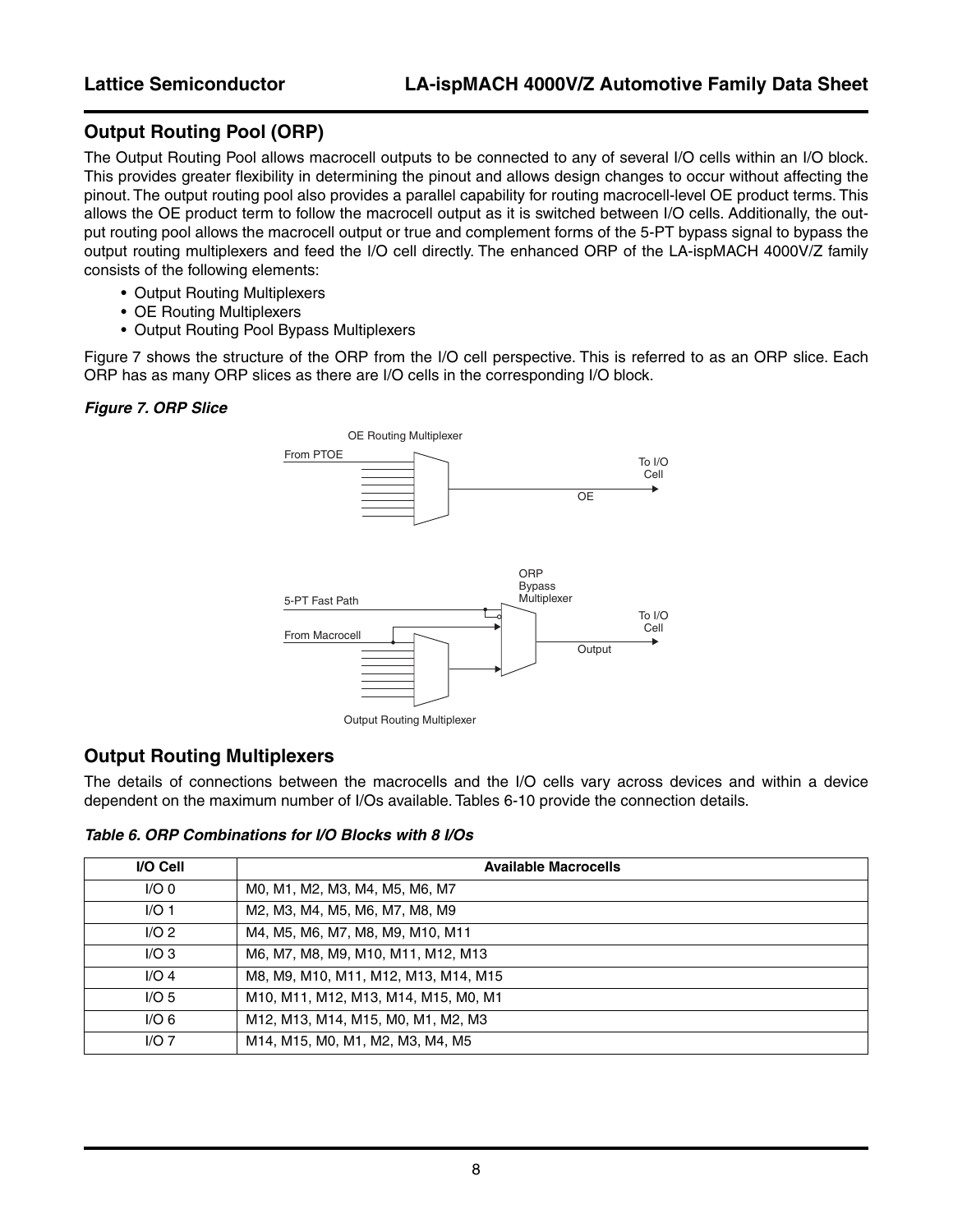| I/O Cell         | <b>Available Macrocells</b>          |
|------------------|--------------------------------------|
| $I/O$ 0          | MO, M1, M2, M3, M4, M5, M6, M7       |
| I/O1             | M1, M2, M3, M4, M5, M6, M7, M8       |
| $I/O$ 2          | M2, M3, M4, M5, M6, M7, M8, M9       |
| I/O3             | M3, M4, M5, M6, M7, M8, M9, M10      |
| $I/O$ 4          | M4, M5, M6, M7, M8, M9, M10, M11     |
| I/O <sub>5</sub> | M5, M6, M7, M8, M9, M10, M11, M12    |
| I/O <sub>6</sub> | M6, M7, M8, M9, M10, M11, M12, M13   |
| $I/O$ 7          | M7, M8, M9, M10, M11, M12, M13, M14  |
| I/O 8            | M8, M9, M10, M11, M12, M13, M14, M15 |
| I/O9             | M9, M10, M11, M12, M13, M14, M15, M0 |
| $I/O$ 10         | M10, M11, M12, M13, M14, M15, M0, M1 |
| $I/O$ 11         | M11, M12, M13, M14, M15, M0, M1, M2  |
| $I/O$ 12         | M12, M13, M14, M15, M0, M1, M2, M3   |
| $I/O$ 13         | M13, M14, M15, M0, M1, M2, M3, M4    |
| $I/O$ 14         | M14, M15, M0, M1, M2, M3, M4, M5     |
| $I/O$ 15         | M15, M0, M1, M2, M3, M4, M5, M6      |

#### *Table 7. ORP Combinations for I/O Blocks with 16 I/Os*

#### *Table 8. ORP Combinations for I/O Blocks with 12 I/Os*

| I/O Cell         | <b>Available Macrocells</b>          |
|------------------|--------------------------------------|
| $I/O$ 0          | MO, M1, M2, M3, M4, M5, M6, M7       |
| I/O <sub>1</sub> | M1, M2, M3, M4, M5, M6, M7, M8       |
| I/O <sub>2</sub> | M2, M3, M4, M5, M6, M7, M8, M9       |
| I/O3             | M4, M5, M6, M7, M8, M9, M10, M11     |
| $I/O$ 4          | M5, M6, M7, M8, M9, M10, M11, M12    |
| I/O <sub>5</sub> | M6, M7, M8, M9, M10, M11, M12, M13   |
| I/O <sub>6</sub> | M8, M9, M10, M11, M12, M13, M14, M15 |
| $I/O$ 7          | M9, M10, M11, M12, M13, M14, M15, M0 |
| I/O 8            | M10, M11, M12, M13, M14, M15, M0, M1 |
| I/O9             | M12, M13, M14, M15, M0, M1, M2, M3   |
| $I/O$ 10         | M13, M14, M15, M0, M1, M2, M3, M4    |
| $I/O$ 11         | M14, M15, M0, M1, M2, M3, M4, M5     |

### **ORP Bypass and Fast Output Multiplexers**

The ORP bypass and fast-path output multiplexer is a 4:1 multiplexer and allows the 5-PT fast path to bypass the ORP and be connected directly to the pin with either the regular output or the inverted output. This multiplexer also allows the register output to bypass the ORP to achieve faster  $t_{CO}$ .

### **Output Enable Routing Multiplexers**

The OE Routing Pool provides the corresponding local output enable (OE) product term to the I/O cell.

# **I/O Cell**

The I/O cell contains the following programmable elements: output buffer, input buffer, OE multiplexer and bus maintenance circuitry. [Figure 8](#page-9-0) details the I/O cell.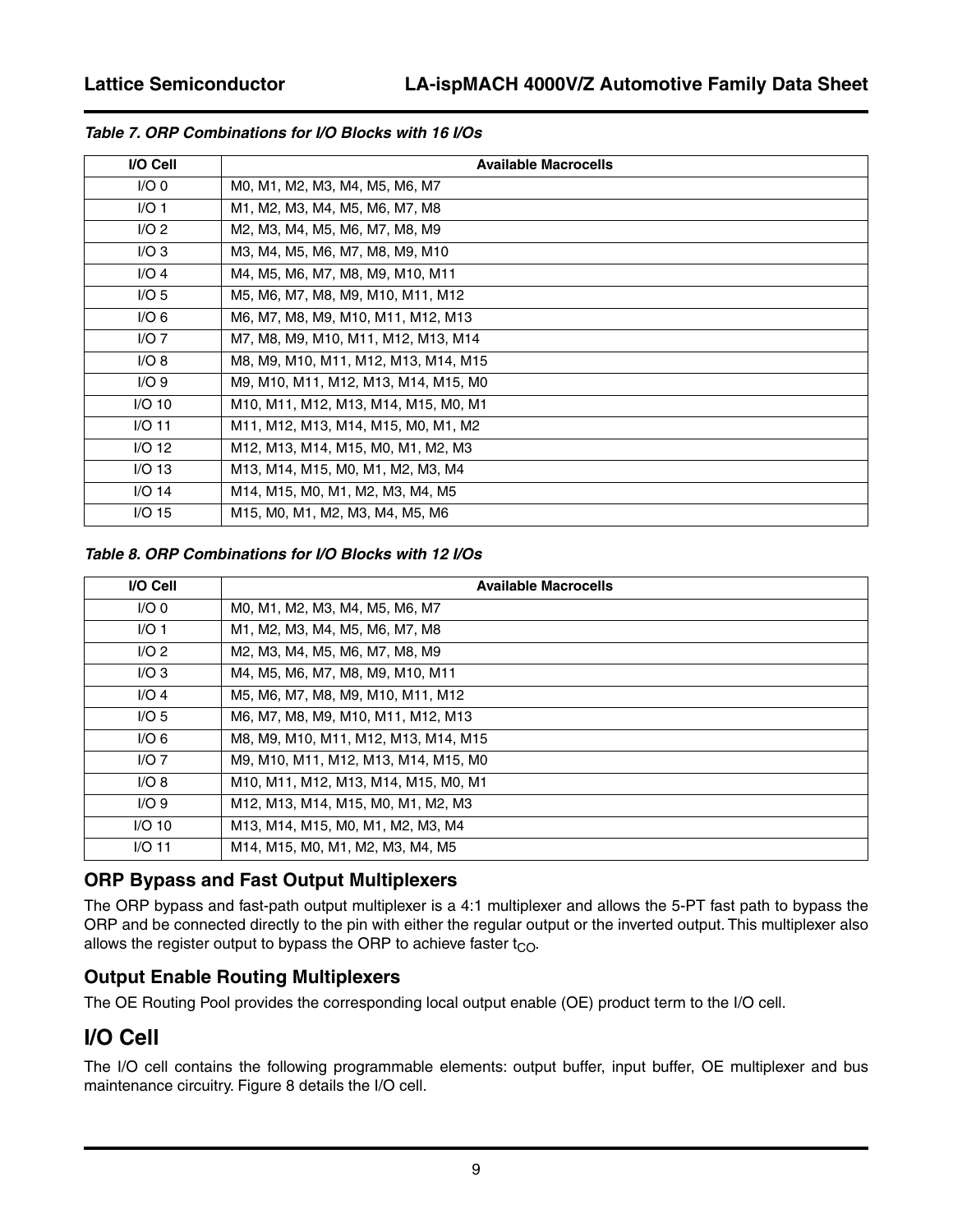#### <span id="page-9-0"></span>*Figure 8. I/O Cell*



Each output supports a variety of output standards dependent on the  $V_{CCO}$  supplied to its I/O bank. Outputs can also be configured for open drain operation. Each input can be programmed to support a variety of standards, independent of the  $V_{CCO}$  supplied to its I/O bank. The I/O standards supported are:

- 
- LVTTL LVCMOS 1.8
- LVCMOS 3.3 3.3V PCI Compatible
- LVCMOS 2.5

All of the I/Os and dedicated inputs have the capability to provide a bus-keeper latch, Pull-up Resistor or Pull-down Resistor. A fourth option is to provide none of these. The selection is done on a global basis. The default in both hardware and software is such that when the device is erased or if the user does not specify, the input structure is configured to be a Pull-up Resistor.

Each LA-ispMACH 4000V/Z automotive device I/O has an individually programmable output slew rate control bit. Each output can be individually configured for fast slew or slow slew. The typical edge rate difference between fast and slow slew setting is 20%. For high-speed designs with long, unterminated traces, the slow-slew rate will introduce fewer reflections, less noise and keep ground bounce to a minimum. For designs with short traces or well terminated lines, the fast slew rate can be used to achieve the highest speed.

### **Global OE Generation**

Most LA-ispMACH 4000V/Z automotive family devices have a 4-bit wide Global OE Bus, except the LA-ispMACH 4032V and LA-ispMACH4032Z devices that have a 2-bit wide Global OE Bus. This bus is derived from a 4-bit internal global OE PT bus and two dual purpose I/O or GOE pins. Each signal that drives the bus can optionally be inverted.

Each GLB has a block-level OE PT that connects to all bits of the Global OE PT bus with four fuses. Hence, for a 128-macrocell device (with 16 blocks), each line of the bus is driven from 8 OE product terms. Figures 9 and 10 show a graphical representation of the global OE generation.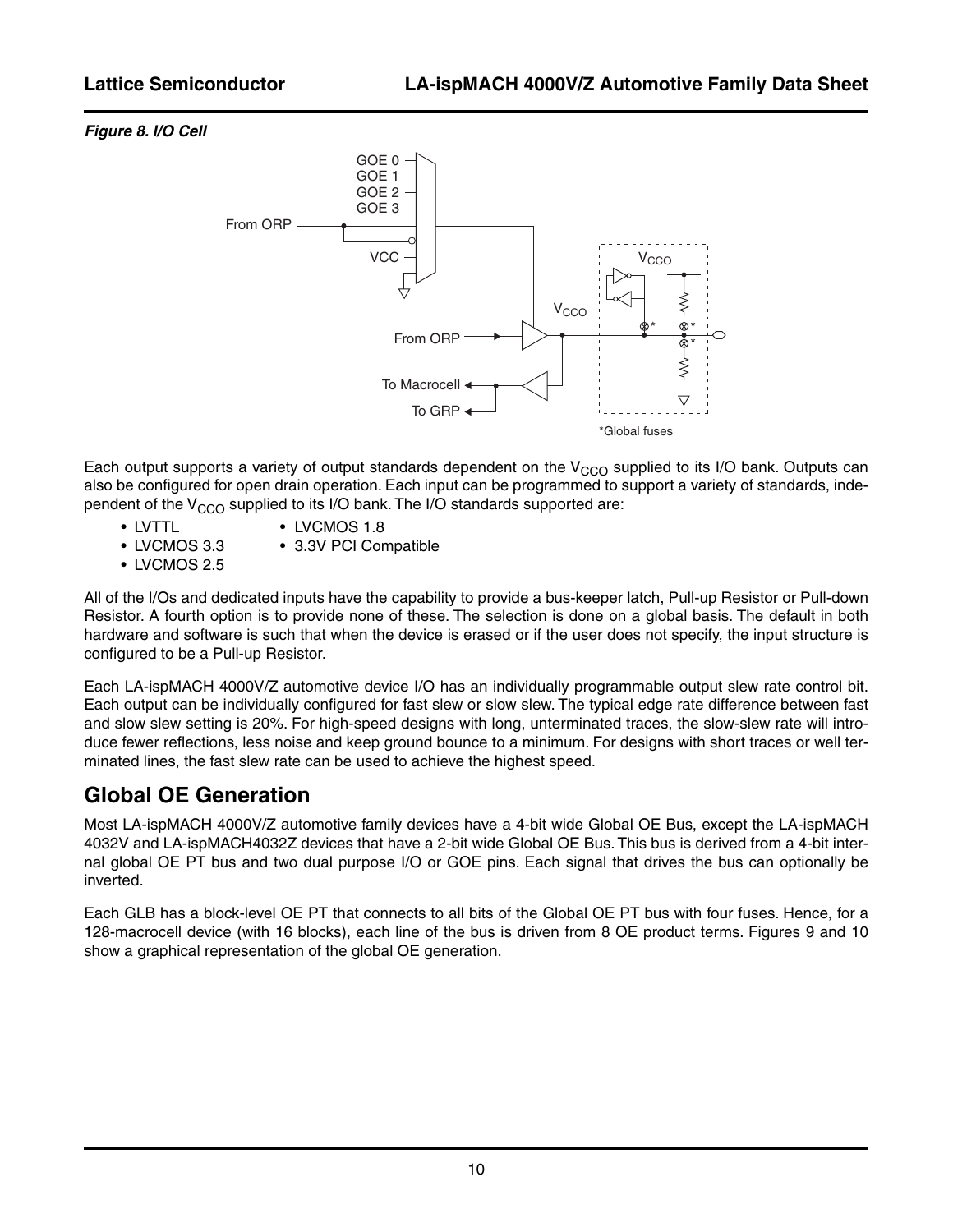

#### *Figure 9. Global OE Generation for All Devices Except LA-ispMACH 4032V/Z*

*Figure 10. Global OE Generation for LA-ispMACH 4032V/Z*



### **Zero Power/Low Power and Power Management**

The LA-ispMACH 4000V/Z automotive family is designed with high speed low power design techniques to offer both high speed and low power. With an advanced  $\mathsf{E}^2$  low power cell and non sense-amplifier design approach (full CMOS logic approach), the LA-ispMACH 4000V/Z automotive family offers SuperFAST pin-to-pin speeds, while simultaneously delivering low standby power without needing any "turbo bits" or other power management schemes associated with a traditional sense-amplifier approach.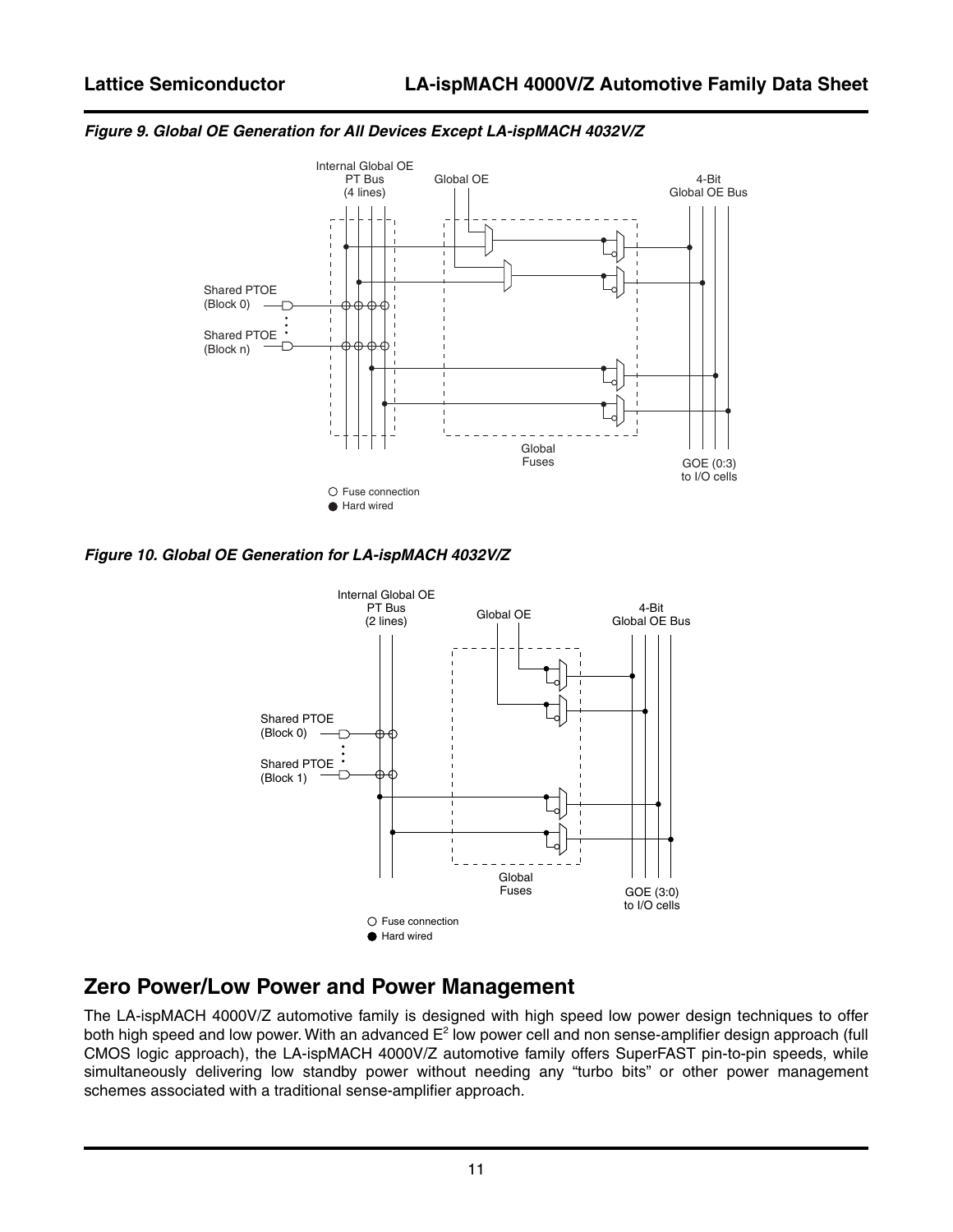The zero power LA-ispMACH 4000Z is based on the 1.8V ispMACH 4000C family. With innovative circuit design changes, the LA-ispMACH 4000Z family is able to achieve the industry's "lowest static power".

### **IEEE 1149.1-Compliant Boundary Scan Testability**

All LA-ispMACH 4000V/Z automotive devices have boundary scan cells and are compliant to the IEEE 1149.1 standard. This allows functional testing of the circuit board on which the device is mounted through a serial scan path that can access all critical logic notes. Internal registers are linked internally, allowing test data to be shifted in and loaded directly onto test nodes, or test node data to be captured and shifted out for verification. In addition, these devices can be linked into a board-level serial scan path for more board-level testing. The test access port operates with an LVCMOS interface that corresponds to the power supply voltage.

# **I/O Quick Configuration**

To facilitate the most efficient board test, the physical nature of the I/O cells must be set before running any continuity tests. As these tests are fast, by nature, the overhead and time that is required for configuration of the I/Os' physical nature should be minimal so that board test time is minimized. The LA-ispMACH 4000V/Z automotive family of devices allows this by offering the user the ability to quickly configure the physical nature of the I/O cells. This quick configuration takes milliseconds to complete, whereas it takes seconds for the entire device to be programmed. Lattice's ispVM™ System programming software can either perform the quick configuration through the PC parallel port, or can generate the ATE or test vectors necessary for a third-party test system.

### **IEEE 1532-Compliant In-System Programming**

Programming devices in-system provides a number of significant benefits including: rapid prototyping, lower inventory levels, higher quality and the ability to make in-field modifications. The LA-ispMACH 4000V/Z automotive devices provide In-System Programming (ISP™) capability through the Boundary Scan Test Access Port. This capability has been implemented in a manner that ensures that the port remains complaint to the IEEE 1149.1 standard. By using IEEE 1149.1 as the communication interface through which ISP is achieved, users get the benefit of a standard, well-defined interface. All LA-ispMACH 4000V/Z automotive devices are also compliant with the IEEE 1532 standard.

The LA-ispMACH 4000V/Z automotive devices can be programmed across the commercial temperature and voltage range. The PC-based Lattice software facilitates in-system programming of LA-ispMACH 4000V/Z automotive devices. The software takes the JEDEC file output produced by the design implementation software, along with information about the scan chain, and creates a set of vectors used to drive the scan chain. The software can use these vectors to drive a scan chain via the parallel port of a PC. Alternatively, the software can output files in formats understood by common automated test equipment. This equipment can then be used to program LAispMACH 4000V/Z automotive devices during the testing of a circuit board.

### **User Electronic Signature**

The User Electronic Signature (UES) allows the designer to include identification bits or serial numbers inside the device, stored in E<sup>2</sup>CMOS memory. The LA-ispMACH 4000V/Z automotive device contains 32 UES bits that can be configured by the user to store unique data such as ID codes, revision numbers or inventory control codes.

### **Security Bit**

A programmable security bit is provided on the LA-ispMACH 4000V/Z automotive devices as a deterrent to unauthorized copying of the array configuration patterns. Once programmed, this bit defeats readback of the programmed pattern by a device programmer, securing proprietary designs from competitors. Programming and verification are also defeated by the security bit. The bit can only be reset by erasing the entire device.

### **Hot Socketing**

The LA-ispMACH 4000V/Z automotive devices are well-suited for applications that require hot socketing capability. Hot socketing a device requires that the device, during power-up and down, can tolerate active signals on the I/Os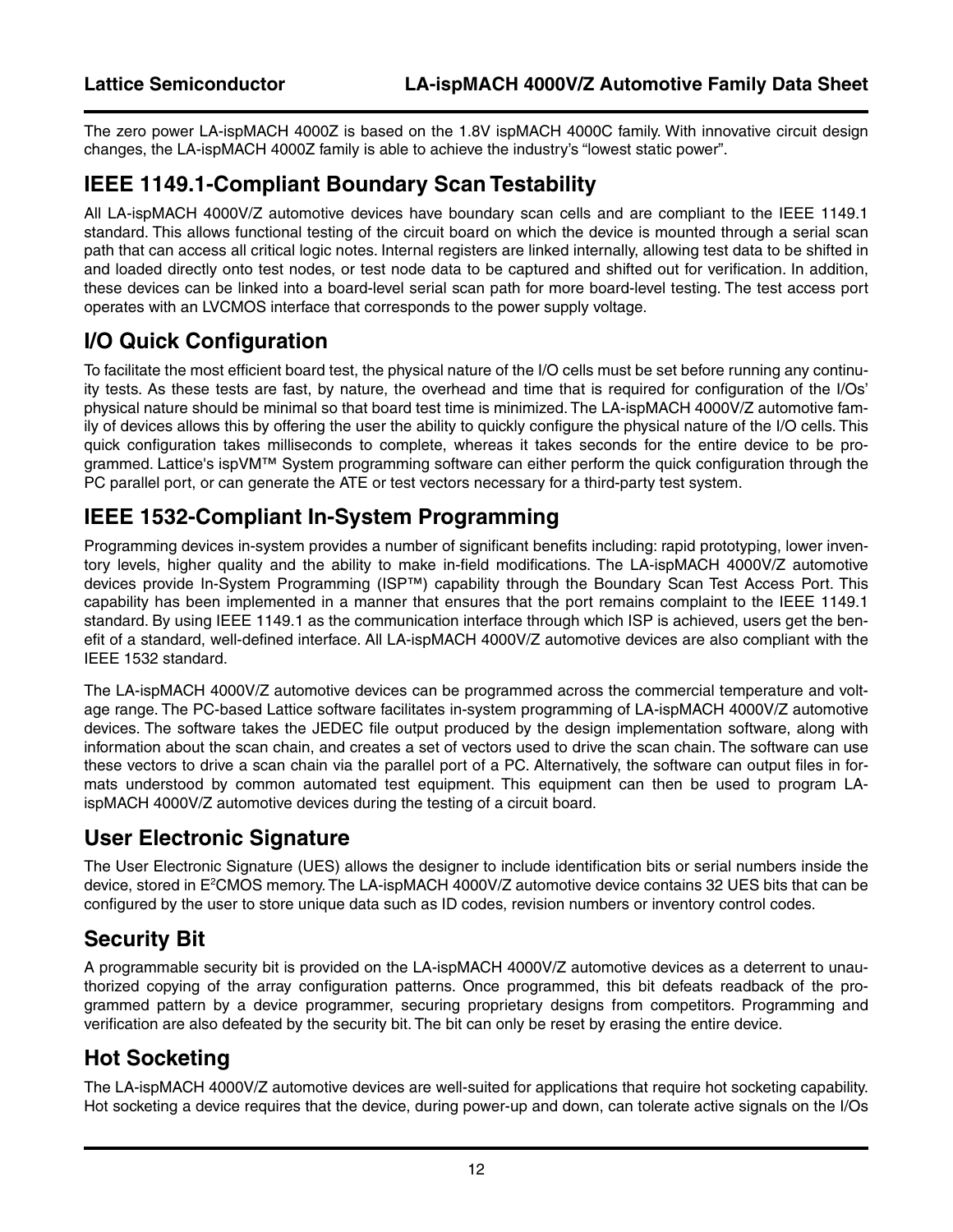and inputs without being damaged. Additionally, it requires that the effects of I/O pin loading be minimal on active signals. The LA-ispMACH 4000V/Z automotive devices provide this capability for input voltages in the range 0V to 3.0V.

### **Density Migration**

The LA-ispMACH 4000V/Z automotive family has been designed to ensure that different density devices in the same package have the same pin-out. Furthermore, the architecture ensures a high success rate when performing design migration from lower density parts to higher density parts. In many cases, it is possible to shift a lower utilization design targeted for a high density device to a lower density device. However, the exact details of the final resource utilization will impact the likely success in each case.

# **AEC-Q100 Tested and Qualified**

The Automotive Electronics Council (AEC) consists of two committees: the Quality Systems Committee and the Component Technical Committee. These committees are composed of representatives from sustaining and other associate members. The AEC Component Technical Committee is the standardization body for establishing standards for reliable, high quality electronic components. In particular, the AEC-Q100 specification "Stress Test for Qualification for Integrated Circuits" defines qualification and re-qualification requirements for electronic components. Components meeting these specifications are suitable for use in the harsh automotive environment without additional component-level qualification testing. Lattice's LA-ispMACH 4000V/Z and LA-MachXO devices completed and passed the requirements of the AEC-Q100 specification.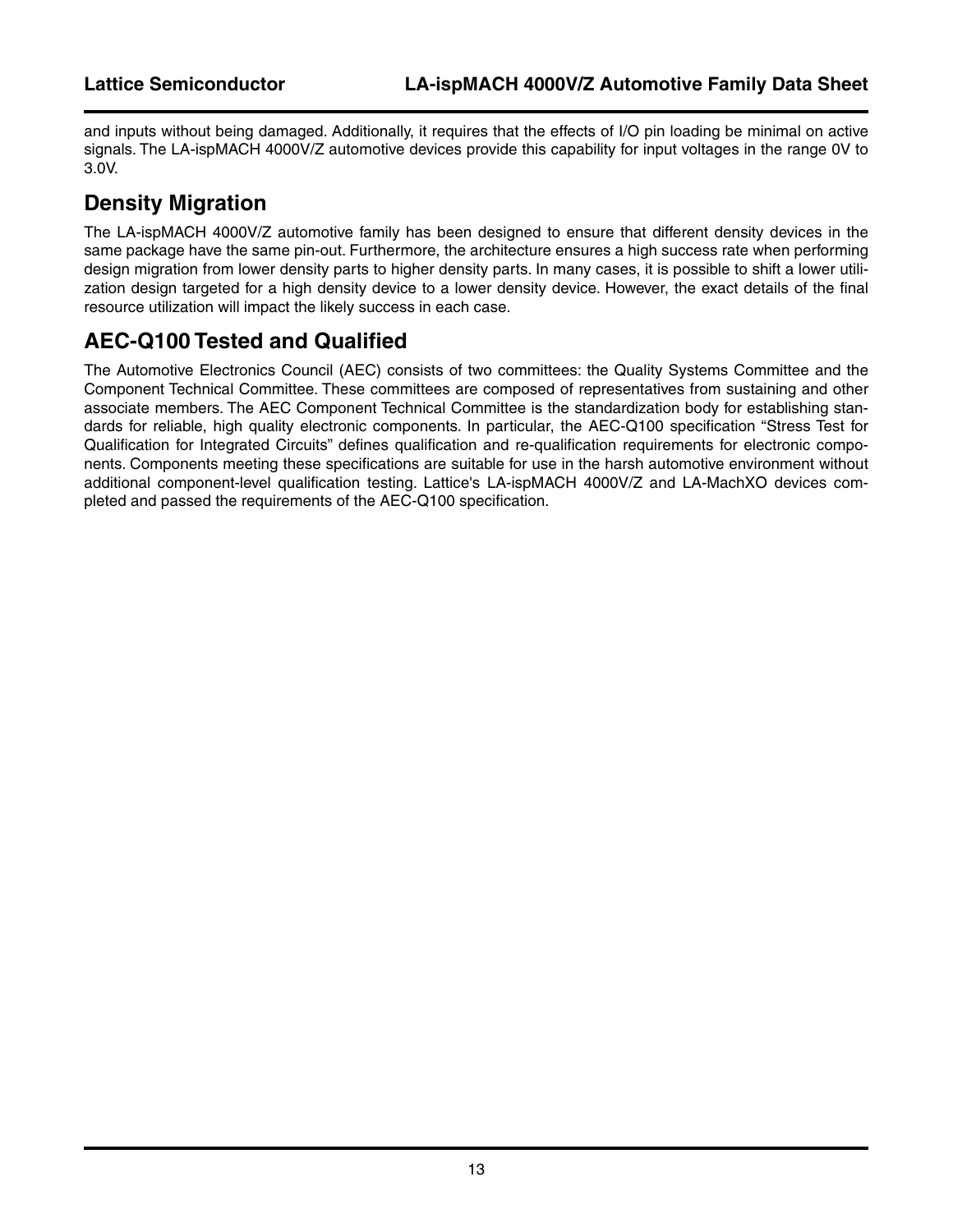# **Absolute Maximum Ratings<sup>1, 2, 3</sup>**

|                                                                                   | LA-ispMACH 4000V (3.3V) LA-ispMACH 4000Z (1.8V) |
|-----------------------------------------------------------------------------------|-------------------------------------------------|
|                                                                                   |                                                 |
|                                                                                   |                                                 |
|                                                                                   |                                                 |
|                                                                                   |                                                 |
| Junction Temperature (T <sub>i</sub> ) with Power Applied 55 to 150°C 55 to 150°C |                                                 |

1. Stress above those listed under the "Absolute Maximum Ratings" may cause permanent damage to the device. Functional operation of the device at these or any other conditions above those indicated in the operational sections of this specification is not implied.

2. Compliance with Lattice [Thermal Management](www.latticesemi.com/dynamic/view_document.cfm?document_id=210) document is required.

- 3. All voltages referenced to GND.
- 4. Undershoot of -2V and overshoot of  $(V_{H} (MAX) + 2V)$ , up to a total pin voltage of 6.0V, is permitted for a duration of < 20ns.
- 5. Maximum of 64 I/Os per device with VIN > 3.6V is allowed.

### **Recommended Operating Conditions**

| <b>Symbol</b> | <b>Parameter</b>                                         | Min.                       | Max. | Units |
|---------------|----------------------------------------------------------|----------------------------|------|-------|
|               | LA-ispMACH 4000V Supply Voltage                          | 3.0                        | 3.6  |       |
| $V_{CC}$      | LA-ispMACH 4000Z Supply Voltage                          | 1.7                        | 1.9  |       |
|               | LA-ispMACH 4000Z, Extended Functional Voltage Operations | $\mathsf{.6}^{\mathsf{1}}$ | 1.9  |       |
| $T_A$         | Ambient Temperature (Automotive)                         | $-40$                      | 125  |       |

1. Devices operating at 1.6V can expect performance degradation up to 35%.

### **Erase Reprogram Specifications**

| <b>Parameter</b>      | Min. | <b>Max</b> | <b><i>Alberta</i></b> |
|-----------------------|------|------------|-----------------------|
|                       |      |            | onnu u                |
| Erase/Reprogram Cycle | 000. |            | ાes                   |

Note: Valid over commercial temperature range.

### **Hot Socketing Characteristics**<sup>1,2,3</sup>

| <b>Symbol</b> | <b>Parameter</b>             | Condition                             | Min. | Typ. | Max. | Units |
|---------------|------------------------------|---------------------------------------|------|------|------|-------|
| <b>IDK</b>    | Input or I/O Leakage Current | $0 \le V_{IN} \le 3.0 V$ , Tj = 105°C |      | ±30  | ±150 | μA    |
|               |                              | $0 \le V_{IN} \le 3.0 V$ , Tj = 130°C |      | ±30  | ±200 | μA    |

1. Insensitive to sequence of V<sub>CC</sub> or V<sub>CCO.</sub> However, assumes monotonic rise/fall rates for V<sub>CC</sub> and V<sub>CCO,</sub> provided (V<sub>IN</sub> - V<sub>CCO</sub>) ≤ 3.6V.

2.  $0 < V_{CC} < V_{CC}$  (MAX),  $0 < V_{CCO} < V_{CCO}$  (MAX).

3.  $I_{DK}$  is additive to  $I_{PU}$ ,  $I_{PD}$  or  $I_{BH}$ . Device defaults to pull-up until fuse circuitry is active.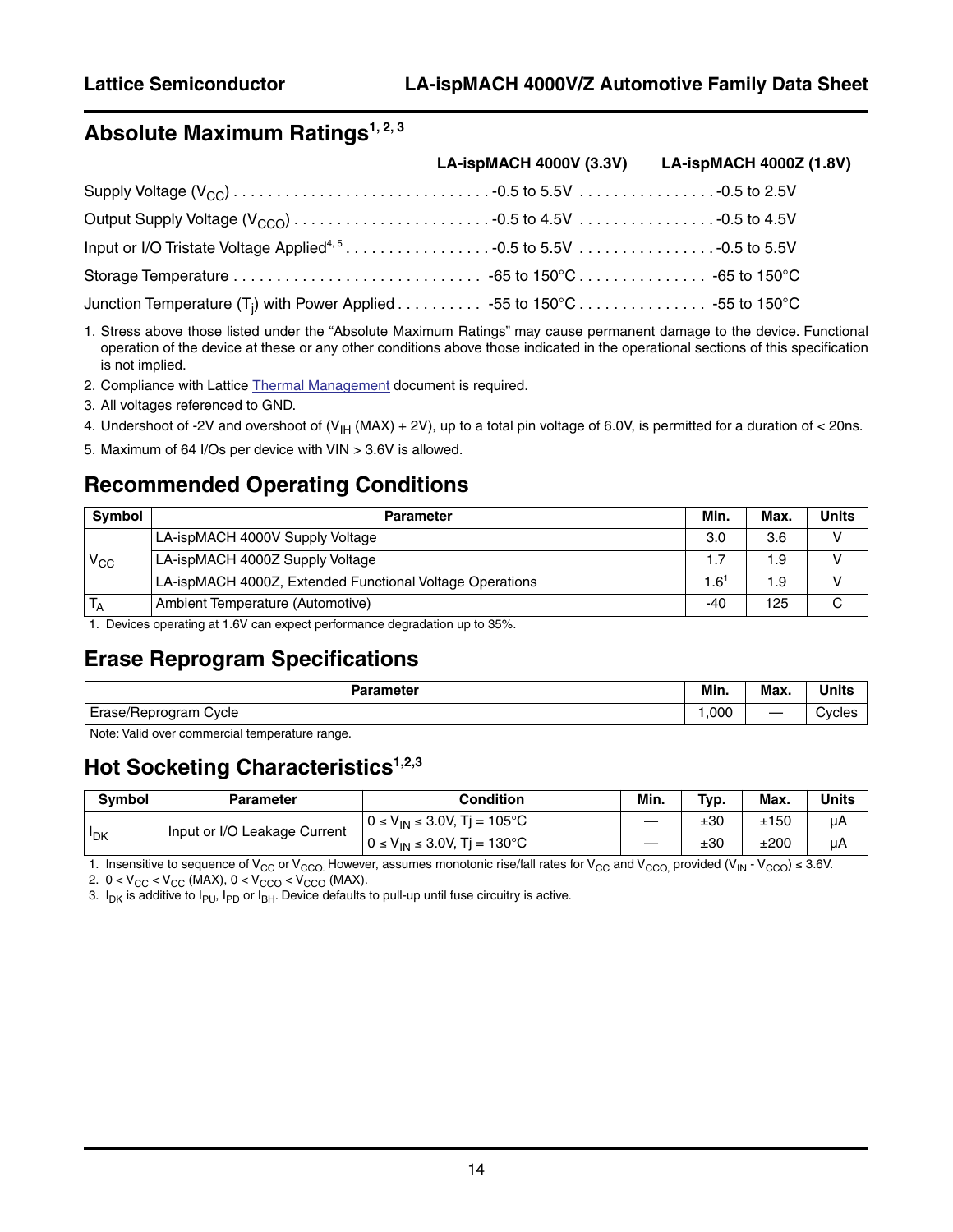### **I/O Recommended Operating Conditions**

|                                  | $V_{CCO} (V)^1$ |      |  |  |  |
|----------------------------------|-----------------|------|--|--|--|
| <b>Standard</b>                  | Min.            | Max. |  |  |  |
| <b>LVTTL</b>                     | 3.0             | 3.6  |  |  |  |
| LVCMOS 3.3                       | 3.0             | 3.6  |  |  |  |
| Extended LVCMOS 3.3 <sup>2</sup> | 2.7             | 3.6  |  |  |  |
| LVCMOS 2.5                       | 2.3             | 2.7  |  |  |  |
| LVCMOS 1.8                       | 1.65            | 1.95 |  |  |  |
| <b>PCI 3.3</b>                   | 3.0             | 3.6  |  |  |  |

1. Typical values for  $V_{\rm{CCO}}$  are the average of the min. and max. values.

2. LA-ispMACH 4000Z only.

### **DC Electrical Characteristics**

#### **Over Recommended Operating Conditions**

| Symbol                                  | <b>Parameter</b>                                        | <b>Condition</b>                                                                   | Min.                  | Typ. | Max.                      | <b>Units</b> |
|-----------------------------------------|---------------------------------------------------------|------------------------------------------------------------------------------------|-----------------------|------|---------------------------|--------------|
| $I_{\text{IL}}$ , $I_{\text{IH}}^{1,4}$ | Input Leakage Current<br>(LA-ispMACH 4000Z)             | $0 \leq V_{IN} < V_{CCO}$                                                          |                       | 0.5  | 1                         | μA           |
|                                         | Input High Leakage Current                              | $3.6V < V_{IN} \le 5.5V$ , T <sub>i</sub> = 105°C<br>$3.0V \le V_{CCO} \le 3.6V$   |                       |      | 20                        | μA           |
| $1_{\mathsf{IH}}^{1,2}$                 | (LA-ispMACH 4000V)                                      | $3.6V < V_{IN} \le 5.5V$ , T <sub>i</sub> = 130°C<br>$3.0V \leq V_{CCO} \leq 3.6V$ |                       |      | 50                        | μA           |
|                                         | Input High Leakage Current<br>(LA-ispMACH 4000Z)        | $V_{\text{CCO}}$ < $V_{\text{IN}}$ $\leq$ 5.5V                                     |                       |      | 10                        | μA           |
|                                         | I/O Weak Pull-up Resistor Current<br>(LA-ispMACH 4000V) | $0 \leq V_{IN} \leq 0.7V_{CCO}$                                                    | $-30$                 |      | $-200$                    | μA           |
| $I_{PU}$                                | I/O Weak Pull-up Resistor Current<br>(LA-ispMACH 4000Z) | $0 \leq V_{IN} \leq 0.7V_{CCO}$                                                    | $-30$                 |      | $-150$                    | μA           |
| $I_{PD}$                                | I/O Weak Pull-down Resistor Current                     | $V_{IL}$ (MAX) $\leq$ $V_{IN}$ $\leq$ $V_{IH}$ (MIN)                               | 30                    |      | 150                       | μA           |
| <b>I</b> BHLS                           | <b>Bus Hold Low Sustaining Current</b>                  | $V_{IN} = V_{IL}$ (MAX)                                                            | 30                    |      |                           | μA           |
| <b>I</b> BHHS                           | Bus Hold High Sustaining Current                        | $V_{IN}$ = 0.7 $V_{CCO}$                                                           | -30                   |      |                           | μA           |
| <b>IBHLO</b>                            | <b>Bus Hold Low Overdrive Current</b>                   | $OV \le V_{IN} \le V_{BHT}$                                                        |                       |      | 150                       | μA           |
| Івнно                                   | Bus Hold High Overdrive Current                         | $V_{BHT} \leq V_{IN} \leq V_{CCO}$                                                 |                       |      | $-150$                    | μA           |
| V <sub>BHT</sub>                        | <b>Bus Hold Trip Points</b>                             |                                                                                    | $V_{\rm{CCO}}$ * 0.35 |      | $V_{\text{CCO}}$ $*$ 0.65 | $\mathsf{V}$ |
| $C_1$                                   | I/O Capacitance <sup>3</sup>                            | $V_{CCO} = 3.3V, 2.5V, 1.8V$                                                       |                       | 8    |                           | pf           |
|                                         |                                                         | $V_{CC}$ = 1.8V, $V_{IO}$ = 0 to $V_{IH}$ (MAX)                                    |                       |      |                           |              |
|                                         | Clock Capacitance <sup>3</sup>                          | $V_{\text{CCO}} = 3.3V, 2.5V, 1.8V$                                                |                       | 6    |                           | pf           |
| $C_2$                                   |                                                         | $V_{CC}$ = 1.8V, V <sub>IO</sub> = 0 to V <sub>IH</sub> (MAX)                      |                       |      |                           |              |
|                                         | Global Input Capacitance <sup>3</sup>                   | $V_{CCO} = 3.3V, 2.5V, 1.8V$                                                       |                       | 6    |                           |              |
| $C_3$                                   |                                                         | $V_{CC}$ = 1.8V, $V_{IO}$ = 0 to $V_{IH}$ (MAX)                                    |                       |      |                           | pf           |

1. Input or I/O leakage current is measured with the pin configured as an input or as an I/O with the output driver tristated. It is not measured with the output driver active. Bus maintenance circuits are disabled.

2. 5V tolerant inputs and I/O should only be placed in banks where  $3.0V \le V<sub>CCO</sub> \le 3.6V$ .

3.  $T_A = 25^{\circ}C$ ,  $f = 1.0$ MHz.

4.  $I_{\text{H}}$  excursions of up to 1.5µA maximum per pin above the spec limit may be observed for certain voltage conditions on no more than 10% of the device's I/O pins.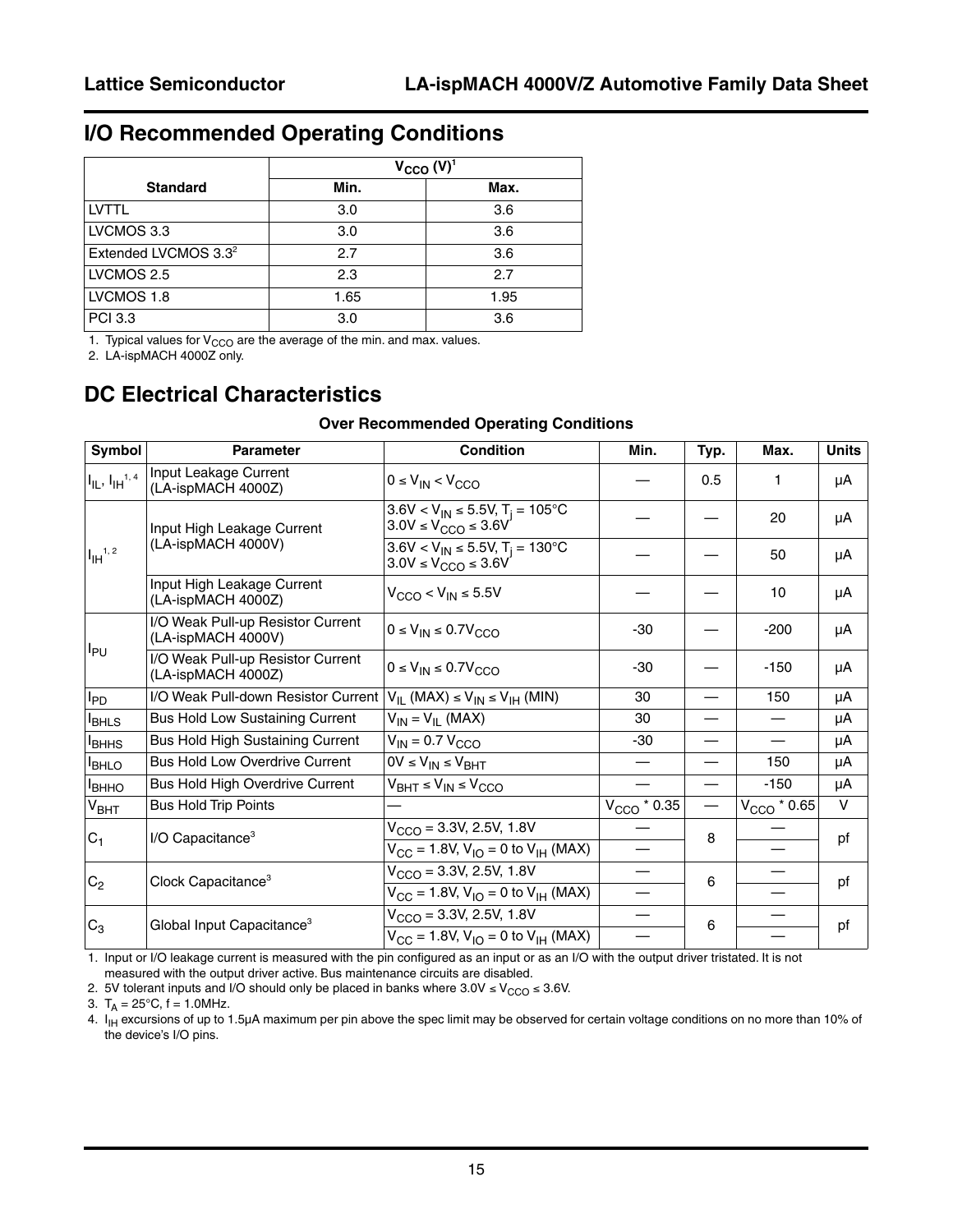# **Supply Current, LA-ispMACH 4000V**

| Symbol                  | <b>Parameter</b>                      | <b>Condition</b> | Min. | Typ. | Max. | <b>Units</b> |
|-------------------------|---------------------------------------|------------------|------|------|------|--------------|
| <b>LA-ispMACH 4032V</b> |                                       |                  |      |      |      |              |
| <b>ICC</b>              | <b>Operating Power Supply Current</b> | $Vcc = 3.3V$     |      | 11.8 |      | mA           |
|                         | <b>Standby Power Supply Current</b>   | $Vcc = 3.3V$     |      | 11.3 |      | mA           |
| <b>LA-ispMACH 4064V</b> |                                       |                  |      |      |      |              |
| ICC                     | <b>Operating Power Supply Current</b> | $Vcc = 3.3V$     |      | 12   |      | mА           |
|                         | <b>Standby Power Supply Current</b>   | $Vcc = 3.3V$     |      | 11.5 |      | mA           |
| <b>LA-ispMACH 4128V</b> |                                       |                  |      |      |      |              |
| ICC                     | <b>Operating Power Supply Current</b> | $Vcc = 3.3V$     |      | 12   |      | mA           |
|                         | <b>Standby Power Supply Current</b>   | $Vcc = 3.3V$     |      | 11.5 |      | mA           |

### **Over Recommended Operating Conditions**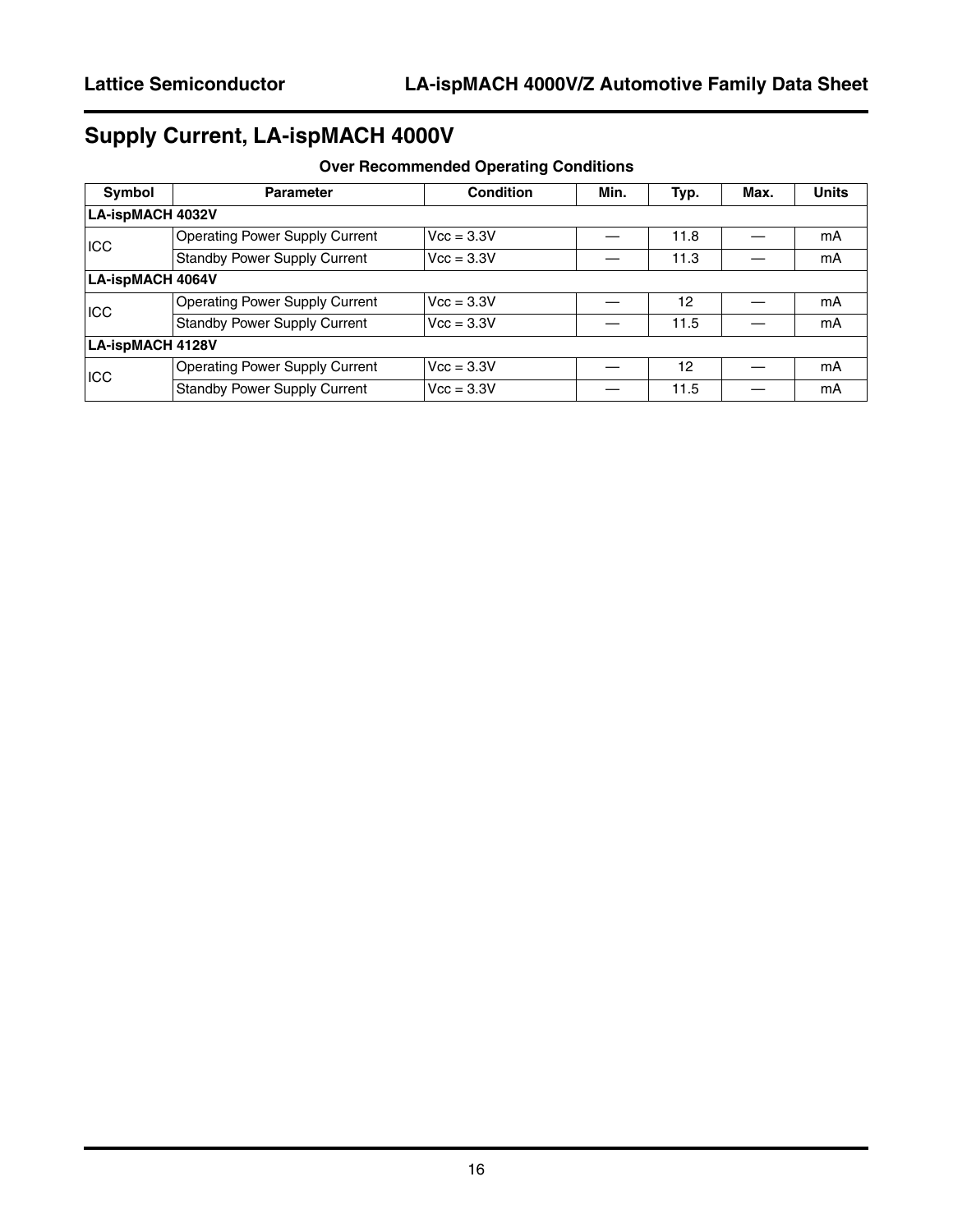# **Supply Current, LA-ispMACH 4000Z**

| Symbol                    | <b>Parameter</b>                      | <b>Condition</b>                              | Min.                              | Typ. | Max.                     | <b>Units</b> |
|---------------------------|---------------------------------------|-----------------------------------------------|-----------------------------------|------|--------------------------|--------------|
| LA-ispMACH 4032Z          |                                       |                                               |                                   |      |                          |              |
|                           |                                       | $Vcc = 1.8V$ , $T_A = 25^{\circ}C$            |                                   | 50   | $\overline{\phantom{0}}$ | μA           |
| ICC <sup>1, 2, 3, 5</sup> |                                       | $Vcc = 1.9V$ , $T_A = 70^{\circ}C$            | $\overline{\phantom{0}}$          | 58   | $\overline{\phantom{0}}$ | μA           |
|                           | <b>Operating Power Supply Current</b> | $Vcc = 1.9V$ , $T_A = 85^{\circ}C$            | $\overline{\phantom{0}}$          | 60   | $\overline{\phantom{0}}$ | μA           |
|                           |                                       | $Vcc = 1.9V$ , $T_A = 125^{\circ}C$           | $\overline{\phantom{0}}$          | 70   | $\overline{\phantom{0}}$ | μA           |
|                           |                                       | $Vcc = 1.8V$ , $T_A = 25^{\circ}C$            | $\overline{\phantom{0}}$          | 10   | $\overline{\phantom{0}}$ | μA           |
| ICC <sup>4, 5</sup>       |                                       | $Vcc = 1.9V$ , $T_A = 70^{\circ}C$            | $\overline{\phantom{0}}$          | 13   | 20                       | μA           |
|                           | <b>Standby Power Supply Current</b>   | $Vcc = 1.9V$ , $T_A = 85^{\circ}C$            | $\overline{\phantom{0}}$          | 15   | 25                       | μA           |
|                           |                                       | $Vcc = 1.9V$ , $T_A = 125^{\circ}C$           |                                   | 22   |                          | μA           |
| <b>LA-ispMACH 4064Z</b>   |                                       |                                               |                                   |      |                          |              |
|                           |                                       | $Vcc = 1.8V$ , $T_A = 25^{\circ}C$            | $\overline{\phantom{0}}$          | 80   | $\overline{\phantom{0}}$ | μA           |
| ICC <sup>1, 2, 3, 5</sup> | <b>Operating Power Supply Current</b> | $\overline{Vcc} = 1.9V$ , $T_A = 70^{\circ}C$ | $\overline{\phantom{0}}$          | 89   | $\overline{\phantom{0}}$ | μA           |
|                           |                                       | $Vcc = 1.9V$ , $T_A = 85^{\circ}C$            | $\overline{\phantom{0}}$          | 92   | $\overline{\phantom{0}}$ | μA           |
|                           |                                       | $Vec = 1.9V$ , $T_A = 125^{\circ}C$           | $\overline{\phantom{0}}$          | 109  | $\overline{\phantom{0}}$ | μA           |
|                           |                                       | $Vcc = 1.8V$ , $T_A = 25^{\circ}C$            | $\overbrace{\phantom{123221111}}$ | 11   | $\overline{\phantom{0}}$ | μA           |
| ICC <sup>4, 5</sup>       |                                       | $Vcc = 1.9V$ , $T_A = 70^{\circ}C$            | $\overbrace{\phantom{123221111}}$ | 15   | 25                       | μA           |
|                           | <b>Standby Power Supply Current</b>   | $Vcc = 1.9V$ , $T_A = 85^{\circ}C$            |                                   | 18   | 35                       | μA           |
|                           |                                       | $\overline{Vcc}$ = 1.9V, $T_A$ = 125°C        |                                   | 37   |                          | μA           |
| LA-ispMACH 4128Z          |                                       |                                               |                                   |      |                          |              |
|                           |                                       | $Vcc = 1.8V$ , $T_A = 25^{\circ}C$            | $\overline{\phantom{0}}$          | 168  | —                        | μA           |
| ICC <sup>1, 2, 3, 5</sup> |                                       | $Vcc = 1.9V$ , $T_A = 70^{\circ}C$            |                                   | 190  | $\overline{\phantom{0}}$ | μA           |
|                           | <b>Operating Power Supply Current</b> | $Vcc = 1.9V$ , $T_A = 85^{\circ}C$            | $\overbrace{\phantom{12322111}}$  | 195  | $\overline{\phantom{m}}$ | μA           |
|                           |                                       | $Vcc = 1.9V$ , $T_A = 125^{\circ}C$           |                                   | 212  |                          | μA           |
|                           |                                       | $Vcc = 1.8V$ , $T_A = 25^{\circ}C$            | $\overline{\phantom{0}}$          | 12   | $\overline{\phantom{0}}$ | μA           |
| ICC <sup>4, 5</sup>       |                                       | $Vcc = 1.9V$ , $T_A = 70^{\circ}C$            | $\overline{\phantom{0}}$          | 16   | 35                       | μA           |
|                           | <b>Standby Power Supply Current</b>   | $Vcc = 1.9V$ , $T_A = 85^{\circ}C$            |                                   | 19   | 50                       | μA           |
|                           |                                       | $Vcc = 1.9V$ , $T_A = 125^{\circ}C$           |                                   | 42   | $\overline{\phantom{0}}$ | μA           |

**Over Recommended Operating Conditions**

1.  $T_A = 25^{\circ}$ C, frequency = 1.0 MHz.

2. Device configured with 16-bit counters.

3.  $I_{CC}$  varies with specific device configuration and operating frequency.

4.  $V_{CCO}$  = 3.6V, V<sub>IN</sub> = 0V or V<sub>CCO,</sub> bus maintenance turned off. V<sub>IN</sub> above V<sub>CCO</sub> will add transient current above the specified standby I<sub>CC</sub>.

5. Includes  $V_{CCO}$  current without output loading.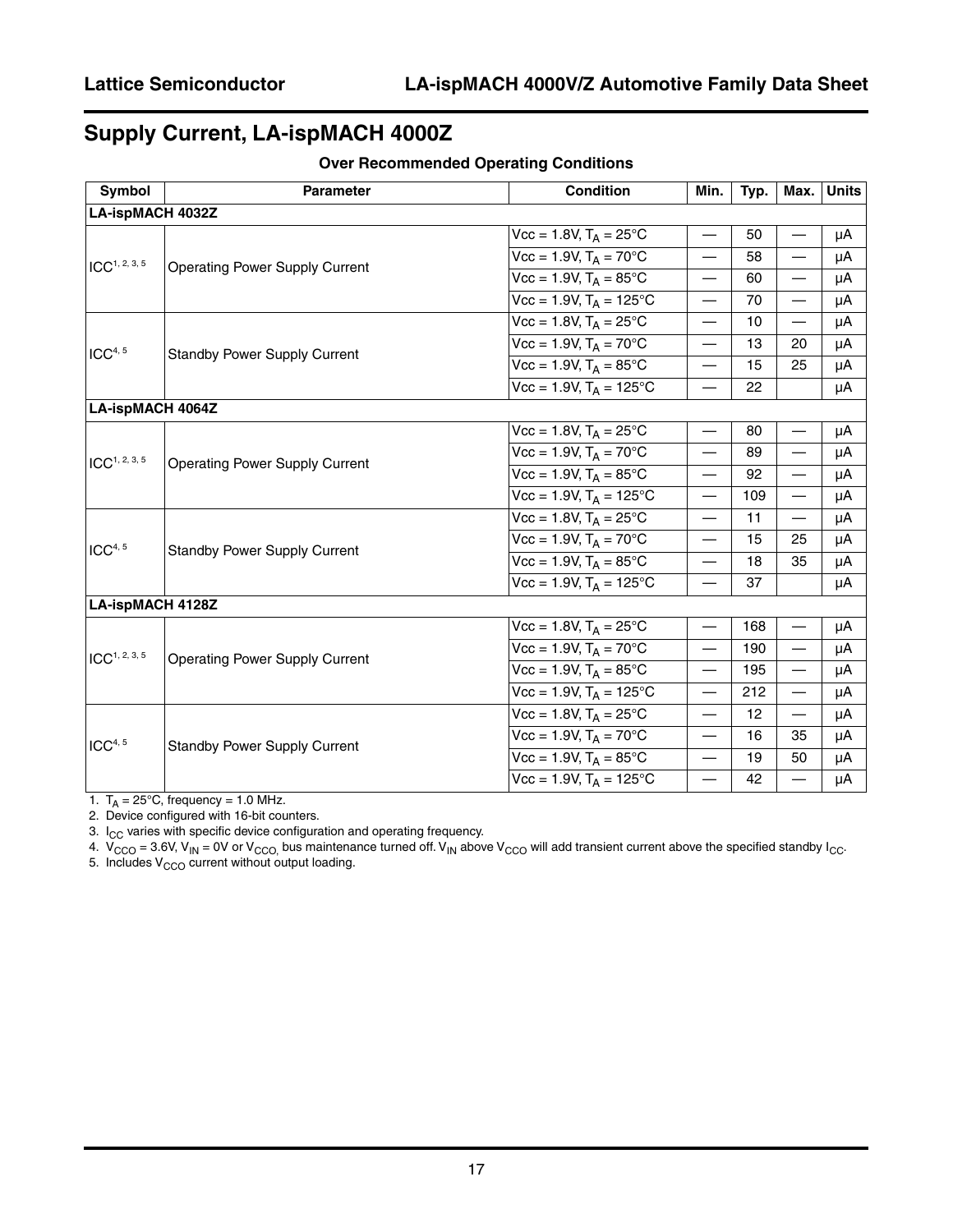# **I/O DC Electrical Characteristics**

|                 |        | $V_{IL}$                        | V <sub>IH</sub>                                       |        | $V_{OL}$             | $V_{OH}$             | $I_{OL}$ | $I_{OH}$ <sup>1</sup> |
|-----------------|--------|---------------------------------|-------------------------------------------------------|--------|----------------------|----------------------|----------|-----------------------|
| <b>Standard</b> | Min(V) | Max(V)                          | Min $(V)$                                             | Max(V) | Max (V)              | Min $(V)$            | (mA)     | (mA)                  |
| <b>LVTTL</b>    | $-0.3$ | 0.80                            | 2.0                                                   | 5.5    | 0.40                 | $VCCO - 0.40$        | 8.0      | $-4.0$                |
|                 |        |                                 |                                                       |        | 0.20                 | $VCCO - 0.20$        | 0.1      | $-0.1$                |
| LVCMOS 3.3      | $-0.3$ | 0.80                            | 2.0                                                   | 5.5    | 0.40                 | $VCCO - 0.40$        | 8.0      | $-4.0$                |
|                 |        |                                 |                                                       |        | 0.20                 | $VCCO - 0.20$        | 0.1      | $-0.1$                |
| LVCMOS 2.5      | $-0.3$ | 0.70                            | 1.70                                                  | 3.6    | 0.40                 | $VCCO - 0.40$        | 8.0      | $-4.0$                |
|                 |        |                                 |                                                       |        | 0.20                 | $VCCO - 0.20$        | 0.1      | $-0.1$                |
| LVCMOS 1.8      | $-0.3$ | 0.63                            | 1.17                                                  | 3.6    | 0.40                 | $VCCO - 0.45$        | 2.0      | $-2.0$                |
| (4000V)         |        |                                 |                                                       |        | 0.20                 | $VCCO - 0.20$        | 0.1      | $-0.1$                |
| LVCMOS 1.8      | $-0.3$ | 0.35 $^{\star}$ V <sub>CC</sub> | 0.65 $*V_{CC}$                                        | 3.6    | 0.40                 | $VCCO - 0.45$        | 2.0      | $-2.0$                |
| (4000Z)         |        |                                 |                                                       |        | 0.20                 | $VCCO - 0.20$        | 0.1      | $-0.1$                |
| PCI 3.3 (4000V) | $-0.3$ | 1.08                            | 1.5                                                   | 5.5    | 0.1 V <sub>CCO</sub> | 0.9 V <sub>CCO</sub> | 1.5      | $-0.5$                |
| PCI 3.3 (4000Z) | $-0.3$ |                                 | 0.3 * 3.3 * $(V_{CC}/1.8)$ 0.5 * 3.3 * $(V_{CC}/1.8)$ | 5.5    | 0.1 V <sub>CCO</sub> | 0.9 V <sub>CCO</sub> | 1.5      | $-0.5$                |

**Over Recommended Operating Conditions**

1. The average DC current drawn by I/Os between adjacent bank GND connections, or between the last GND in an I/O bank and the end of the I/O bank, as shown in the logic signals connection table, shall not exceed *n*\*8mA. Where *n* is the number of I/Os between bank GND connections or between the last GND in a bank and the end of a bank.

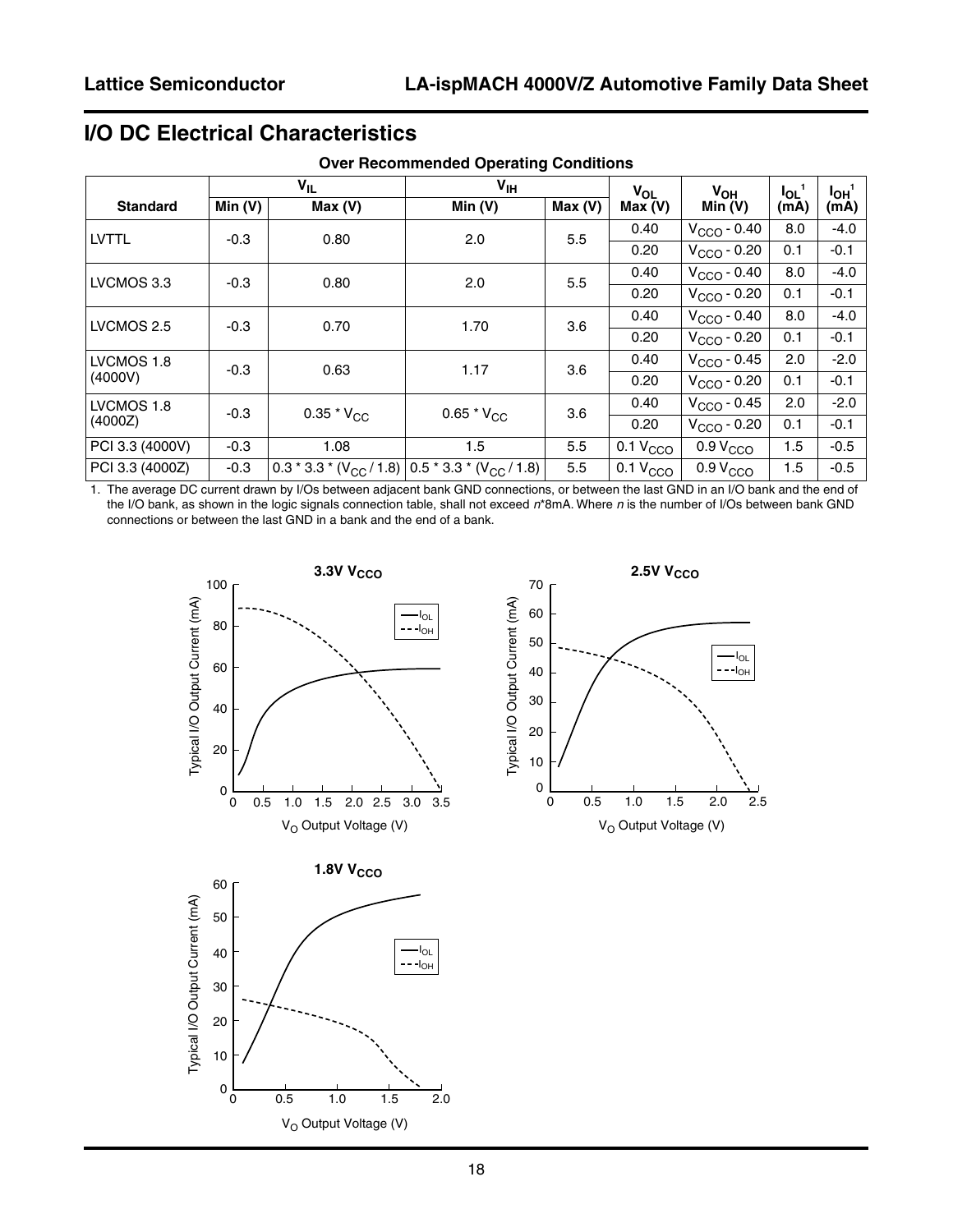# **LA-ispMACH 4000V/Z External Switching Characteristics**

|                              |                                                                               | <b>LA-ispMACH 4000V</b><br>$-75$ |                          |                          | <b>LA-ispMACH 4000Z</b><br>$-75$ |              |
|------------------------------|-------------------------------------------------------------------------------|----------------------------------|--------------------------|--------------------------|----------------------------------|--------------|
| <b>Parameter</b>             | Description <sup>1, 2, 3</sup>                                                | Min.                             | Max.                     | Min.                     | Max.                             | <b>Units</b> |
| $t_{PD}$                     | 5-PT bypass combinatorial propagation delay                                   |                                  | 7.5                      |                          | 7.5                              | ns           |
| t <sub>PD_MC</sub>           | 20-PT combinatorial propagation delay through macro-<br>cell                  |                                  | 8.0                      |                          | 8.0                              | ns           |
| $t_{\scriptstyle\textrm{S}}$ | GLB register setup time before clock                                          | 4.5                              |                          | 4.5                      |                                  | ns           |
| $\mathsf{t}_{\texttt{ST}}$   | GLB register setup time before clock with T-type regis-<br>ter                | 4.7                              |                          | 4.7                      |                                  | ns           |
| $t_{\sf SIR}$                | GLB register setup time before clock, input register<br>path                  | 1.7                              |                          | 1.4                      |                                  | ns           |
| $t_{\sf SIRZ}$               | GLB register setup time before clock with zero hold                           | 2.7                              | $\overline{\phantom{0}}$ | 2.7                      | $\overline{\phantom{0}}$         | ns           |
| tн                           | GLB register hold time after clock                                            | 0.0                              |                          | 0.0                      |                                  | ns           |
| $\textsf{t}_{\sf HT}$        | GLB register hold time after clock with T-type register                       | 0.0                              | —                        | 0.0                      | —                                | ns           |
| t <sub>НІR</sub>             | GLB register hold time after clock, input register path                       | 1.0                              |                          | 1.3                      |                                  | ns           |
| <sup>t</sup> HIRZ            | GLB register hold time after clock, input register path<br>with zero hold     | 0.0                              |                          | 0.0                      |                                  | ns           |
| $t_{\rm CO}$                 | GLB register clock-to-output delay                                            |                                  | 4.5                      | $\overline{\phantom{0}}$ | 4.5                              | ns           |
| t <sub>R</sub>               | External reset pin to output delay                                            |                                  | 9.0                      | $\overline{\phantom{0}}$ | 9.0                              | ns           |
| t <sub>RW</sub>              | External reset pulse duration                                                 | 4.0                              |                          | 4.0                      |                                  | ns           |
| <sup>t</sup> PTOE/DIS        | Input to output local product term output enable/dis-<br>able                 |                                  | 9.0                      |                          | 9.0                              | ns           |
| <sup>t</sup> GPTOE/DIS       | Input to output global product term output enable/dis-<br>able                |                                  | 10.3                     |                          | 10.5                             | ns           |
| t <sub>GOE/DIS</sub>         | Global OE input to output enable/disable                                      |                                  | 7.0                      | $\overline{\phantom{0}}$ | 7.0                              | ns           |
| $t_{\rm CW}$                 | Global clock width, high or low                                               | 2.8                              |                          | 2.8                      |                                  | ns           |
| t <sub>GW</sub>              | Global gate width low (for low transparent) or high (for<br>high transparent) | 2.8                              |                          | 2.8                      |                                  | ns           |
| t <sub>WIR</sub>             | Input register clock width, high or low                                       | 2.8                              | $\overline{\phantom{0}}$ | 2.8                      |                                  | ns           |
| $f_{MAX}$ <sup>4</sup>       | Clock frequency with internal feedback                                        |                                  | 168                      |                          | 168                              | <b>MHz</b>   |
| $f_{MAX}$ (Ext.)             | Clock frequency with external feedback, $[1/(tS + tCO)]$                      |                                  | 111                      | $\overline{\phantom{0}}$ | 111                              | <b>MHz</b>   |

#### **Over Recommended Operating Conditions**

1. Timing numbers are based on default LVCMOS 1.8 I/O buffers. Use timing adjusters provided to calculate other standards. Timing v.3.2

2. Measured using standard switching circuit, assuming GRP loading of 1 and 1 output switching.

3. Pulse widths and clock widths less than minimum will cause unknown behavior.

4. Standard 16-bit counter using GRP feedback.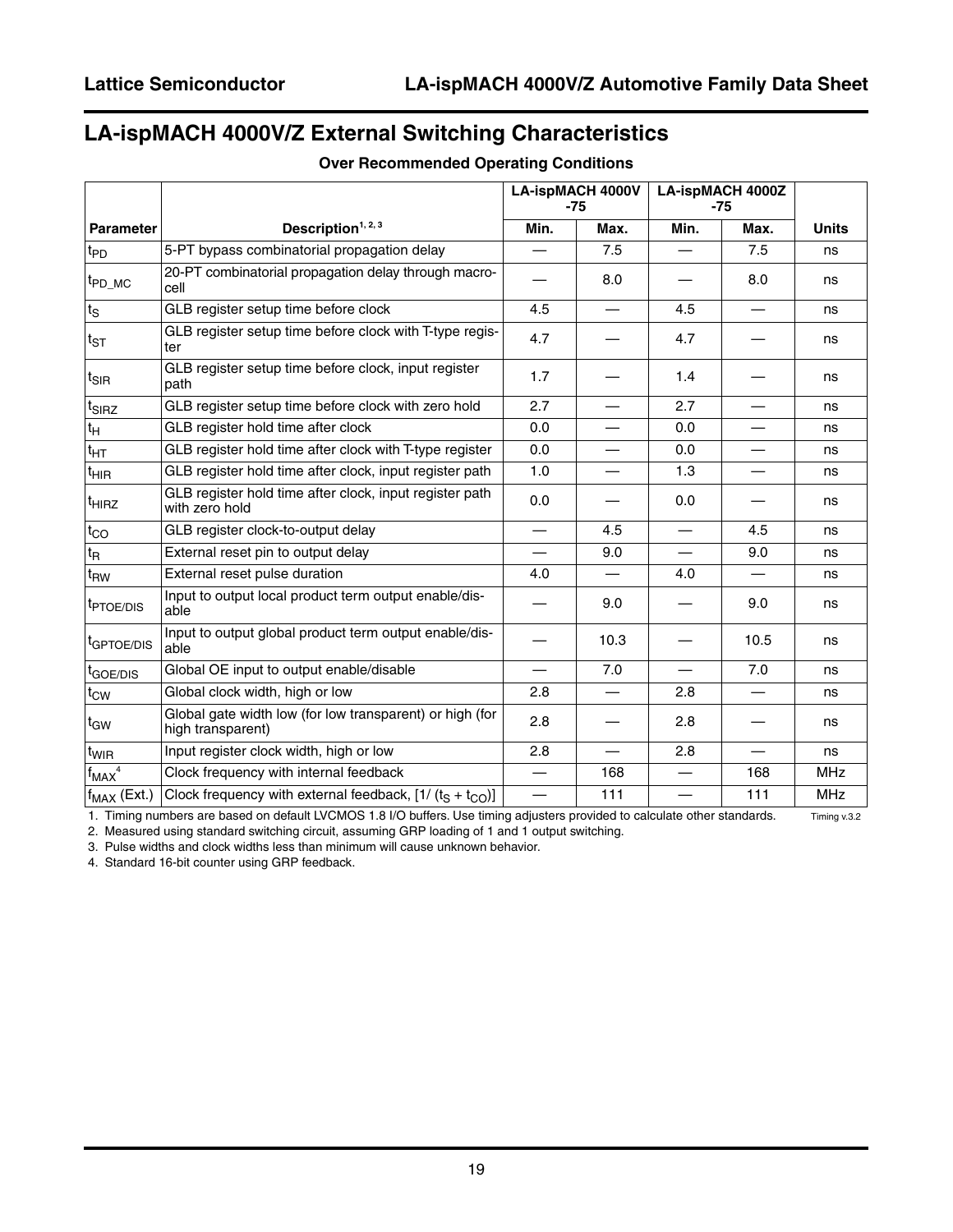# **Timing Model**

The task of determining the timing through the LA-ispMACH 4000V/Z automotive family, like any CPLD, is relatively simple. The timing model provided in [Figure 11](#page-19-0) shows the specific delay paths. Once the implementation of a given function is determined either conceptually or from the software report file, the delay path of the function can easily be determined from the timing model. The Lattice design tools report the timing delays based on the same timing model for a particular design. Note that the internal timing parameters are given for reference only, and are not tested. The external timing parameters are tested and guaranteed for every device. For more information on the timing model and usage, refer to TN1004, [ispMACH 4000 Timing Model Design and Usage Guidelines.](www.latticesemi.com/dynamic/view_document.cfm?document_id=3607)



<span id="page-19-0"></span>

Note: Italicized items are optional delay adders.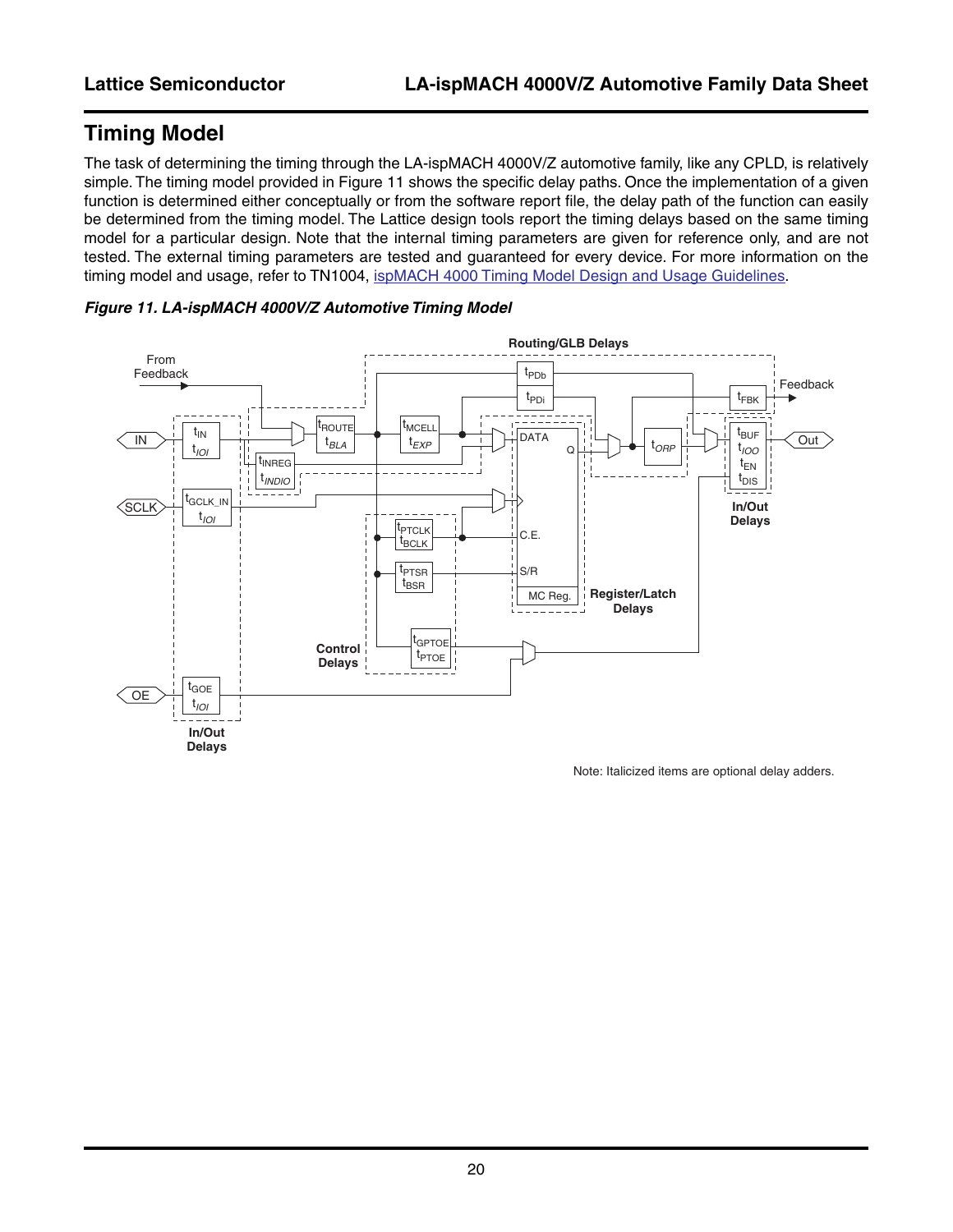# **LA-ispMACH 4000V/Z Internal Timing Parameters**

|                                      |                                                                       | <b>LA-ispMACH 4000V</b><br>-75 |      | <b>LA-ispMACH 4000Z</b><br>-75 |                          |              |
|--------------------------------------|-----------------------------------------------------------------------|--------------------------------|------|--------------------------------|--------------------------|--------------|
| <b>Parameter</b>                     | <b>Description</b>                                                    | Min.                           | Max. | Min.                           | Max.                     | <b>Units</b> |
| <b>In/Out Delays</b>                 |                                                                       |                                |      |                                |                          |              |
| $t_{IN}$                             | Input Buffer Delay                                                    |                                | 1.50 |                                | 1.80                     | ns           |
| t <sub>GOE</sub>                     | Global OE Pin Delay                                                   |                                | 6.04 | $\overline{\phantom{0}}$       | 4.30                     | ns           |
| t <sub>GCLK_IN</sub>                 | Global Clock Input Buffer Delay                                       | $\overline{\phantom{0}}$       | 2.28 | $\overline{\phantom{0}}$       | 2.15                     | ns           |
| t <sub>BUF</sub>                     | Delay through Output Buffer                                           |                                | 1.50 |                                | 1.30                     | ns           |
| $t_{EN}$                             | Output Enable Time                                                    |                                | 0.96 |                                | 2.70                     | ns           |
| $t_{\text{DIS}}$                     | Output Disable Time                                                   | $\overline{\phantom{0}}$       | 0.96 | $\overline{\phantom{0}}$       | 2.70                     | ns           |
| <b>Routing/GLB Delays</b>            |                                                                       |                                |      |                                |                          |              |
| t <sub>ROUTE</sub>                   | Delay through GRP                                                     |                                | 2.26 |                                | 2.50                     | ns           |
| $t_{MCELL}$                          | Macrocell Delay                                                       | —                              | 1.45 | $\overline{\phantom{0}}$       | 1.00                     | ns           |
| t <sub>INREG</sub>                   | Input Buffer to Macrocell Register Delay                              |                                | 0.96 |                                | 1.00                     | ns           |
| $t_{\sf FBK}$                        | Internal Feedback Delay                                               |                                | 0.00 |                                | 0.05                     | ns           |
| t <sub>PDb</sub>                     | 5-PT Bypass Propagation Delay                                         | $\overline{\phantom{0}}$       | 2.24 |                                | 1.90                     | ns           |
| t <sub>PDi</sub>                     | Macrocell Propagation Delay                                           |                                | 1.24 |                                | 1.00                     | ns           |
| <b>Register/Latch Delays</b>         |                                                                       |                                |      |                                |                          |              |
| $t_{\scriptstyle\textrm{S}}$         | D-Register Setup Time (Global Clock)                                  | 1.57                           |      | 1.35                           | $\overline{\phantom{0}}$ | ns           |
| $t_{S_PT}$                           | D-Register Setup Time (Product Term Clock)                            | 1.32                           |      | 2.45                           |                          | ns           |
| $t_{ST}$                             | T-Register Setup Time (Global Clock)                                  | 1.77                           |      | 1.55                           |                          | ns           |
| $t_{ST\_PT}$                         | T-Register Setup Time (Product Term Clock)                            | 1.32                           | —    | 2.75                           | —                        | ns           |
| $t_H$                                | D-Register Hold Time                                                  | 2.93                           |      | 3.15                           |                          | ns           |
| $t_{\text{HT}}$                      | T-Register Hold Time                                                  | 2.93                           |      | 3.15                           |                          | ns           |
| $t_{\text{SIR}}$                     | D-Input Register Setup Time (Global Clock)                            | 1.57                           |      | 0.75                           | $\overline{\phantom{0}}$ | ns           |
| <sup>t</sup> SIR_PT                  | D-Input Register Setup Time (Product Term<br>Clock)                   | 1.45                           |      | 1.45                           |                          | ns           |
| $t_{\text{HIR}}$                     | D-Input Register Hold Time (Global Clock)                             | 1.18                           |      | 1.95                           |                          | ns           |
| $t_{\text{HIR\_PT}}$                 | D-Input Register Hold Time (Product Term<br>Clock)                    | 1.18                           |      | 1.18                           |                          | ns           |
| $t_{COi}$                            | Register Clock to Output/Feedback MUX Time                            |                                | 0.67 |                                | 1.05                     | ns           |
| $t_{\text{CES}}$                     | Clock Enable Setup Time                                               | 2.25                           |      | 2.00                           |                          | ns           |
| $t_{CEH}$                            | Clock Enable Hold Time                                                | 1.88                           |      | 0.00                           |                          | ns           |
| $t_{\text{SL}}$                      | Latch Setup Time (Global Clock)                                       | 1.57                           |      | 1.65                           |                          | ns           |
| $t_{SL\_PT}$                         | Latch Setup Time (Product Term Clock)                                 | 1.32                           |      | 2.15                           |                          | ns           |
| $t_{HL}$                             | Latch Hold Time                                                       | 1.17                           |      | 1.17                           |                          | ns           |
| $t_{\rm GOi}$                        | Latch Gate to Output/Feedback MUX Time                                |                                | 0.33 |                                | 0.33                     | ns           |
| t <sub>PDLi</sub>                    | Propagation Delay through Transparent Latch to<br>Output/Feedback MUX |                                | 0.25 |                                | 0.25                     | ns           |
| $t_{\mathsf{S}\mathsf{R}\mathsf{i}}$ | Asynchronous Reset or Set to Output/Feedback<br><b>MUX Delay</b>      | 0.28                           |      |                                | 0.28                     | ns           |
| $t_{\sf SRR}$                        | Asynchronous Reset or Set Recovery Time                               | 1.67                           |      |                                | 1.67                     | ns           |
| <b>Control Delays</b>                |                                                                       |                                |      |                                |                          |              |
| $t_{\text{BCLK}}$                    | <b>GLB PT Clock Delay</b>                                             |                                | 1.12 |                                | 1.25                     | ns           |
| t <sub>PTCLK</sub>                   | Macrocell PT Clock Delay                                              |                                | 0.87 | $\overline{\phantom{0}}$       | 1.25                     | ns           |

#### **Over Recommended Operating Conditions**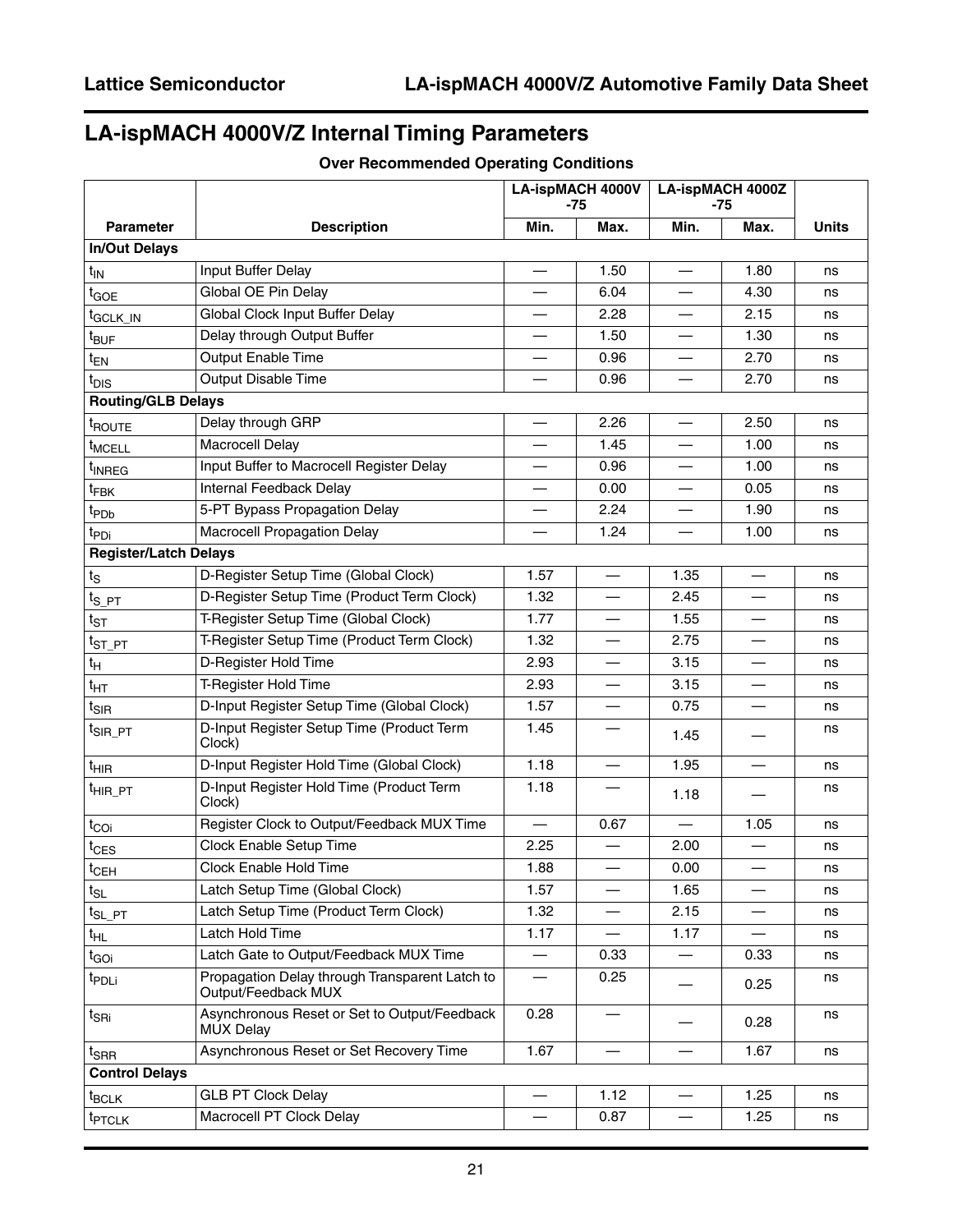# **LA-ispMACH 4000V/Z Internal Timing Parameters (Cont.)**

|                    |                               | <b>LA-ispMACH 4000V</b><br>-75 |      | <b>LA-ispMACH 4000Z</b><br>-75 |      |       |
|--------------------|-------------------------------|--------------------------------|------|--------------------------------|------|-------|
| <b>Parameter</b>   | <b>Description</b>            | Min.                           | Max. | Min.                           | Max. | Units |
| <sup>I</sup> BSR   | <b>GLB PT Set/Reset Delay</b> |                                | 1.83 |                                | 1.83 | ns    |
| <sup>I</sup> PTSR  | Macrocell PT Set/Reset Delay  |                                | 3.41 |                                | 2.72 | ns    |
| <sup>t</sup> GPTOE | Global PT OE Delay            |                                | 5.58 |                                | 3.50 | ns    |
| <sup>I</sup> PTOE  | Macrocell PT OE Delay         |                                | 4.28 |                                | 2.00 | ns    |

#### **Over Recommended Operating Conditions**

Timing v.3.2

Note: Internal Timing Parameters are not tested and are for reference only. Refer to the Timing Model in this data sheet for further details.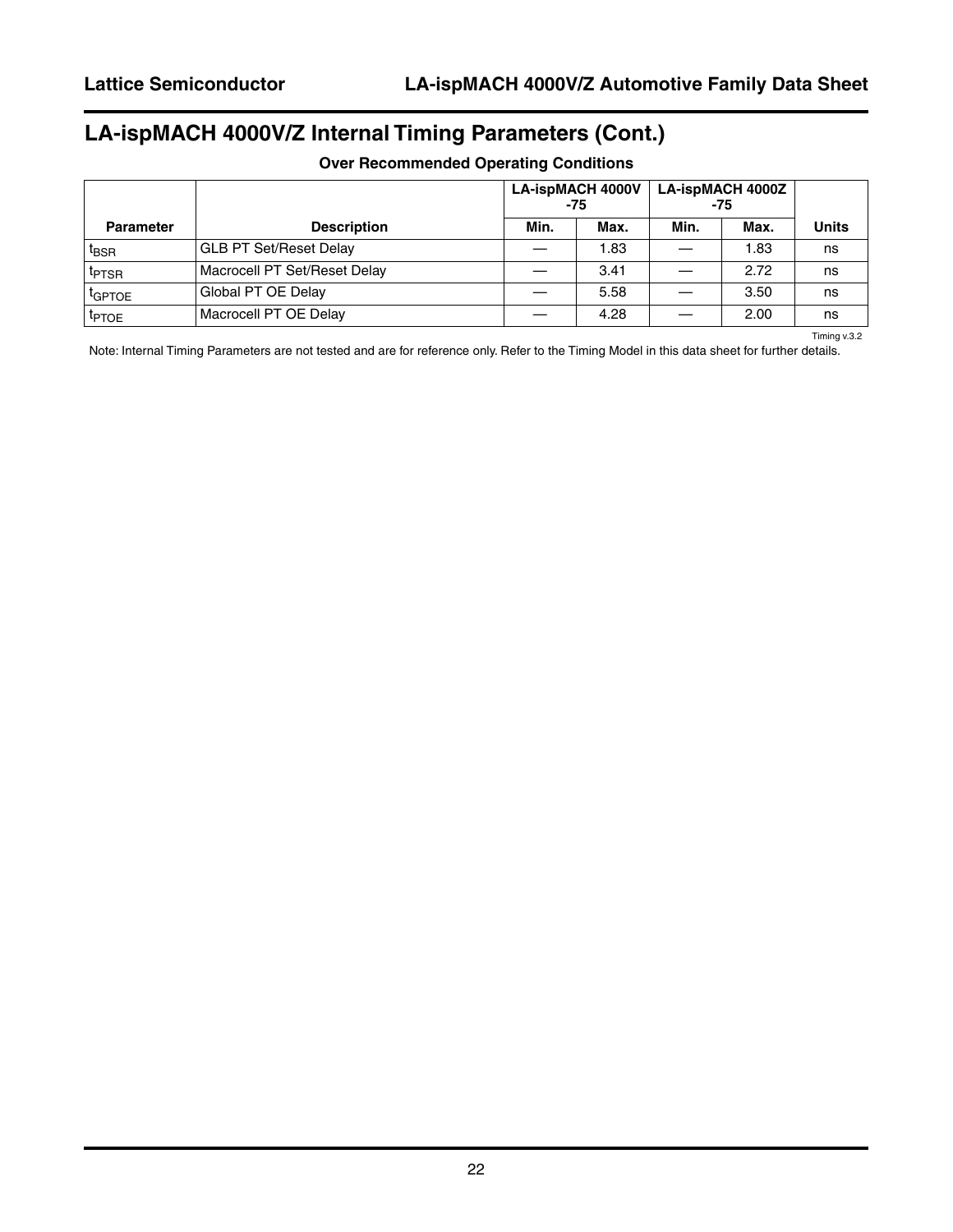# **LA-ispMACH 4000V/Z Timing Adders1**

|                                   |                                                           |                                               | <b>LA-ispMACH 4000V</b><br>$-75$ |      |                          | <b>LA-ispMACH 4000Z</b><br>$-75$ |              |
|-----------------------------------|-----------------------------------------------------------|-----------------------------------------------|----------------------------------|------|--------------------------|----------------------------------|--------------|
| <b>Adder Type</b>                 | <b>Base Parameter</b>                                     | <b>Description</b>                            | Min.                             | Max. | Min.                     | Max.                             | <b>Units</b> |
| <b>Optional Delay Adders</b>      |                                                           |                                               |                                  |      |                          |                                  |              |
| t <sub>INDIO</sub>                | t <sub>INREG</sub>                                        | Input register delay                          | $\overbrace{\phantom{12333}}$    | 1.00 | $\overline{\phantom{0}}$ | 1.30                             | ns           |
| $t_{EXP}$                         | <sup>t</sup> MCELL                                        | Product term expander delay                   |                                  | 0.33 |                          | 0.50                             | ns           |
| t <sub>ORP</sub>                  |                                                           | Output routing pool delay                     |                                  | 0.05 |                          | 0.40                             | ns           |
| $t_{BLA}$                         | t <sub>ROUTE</sub>                                        | Additional block loading adder                | —                                | 0.05 |                          | 0.05                             | ns           |
| t <sub>iOI</sub> Input Adjusters  |                                                           |                                               |                                  |      |                          |                                  |              |
| LVTTL_in                          | t <sub>IN</sub> , t <sub>GCLK_IN</sub> , t <sub>GOE</sub> | Using LVTTL standard                          |                                  | 0.60 |                          | 0.60                             | ns           |
| LVCMOS33_in                       | t <sub>IN</sub> , t <sub>GCLK_IN</sub> , t <sub>GOE</sub> | Using LVCMOS 3.3 standard                     |                                  | 0.60 |                          | 0.60                             | ns           |
| LVCMOS25_in                       | t <sub>IN</sub> , t <sub>GCLK_IN</sub> , t <sub>GOE</sub> | Using LVCMOS 2.5 standard                     |                                  | 0.60 |                          | 0.60                             | ns           |
| LVCMOS18_in                       | t <sub>IN</sub> , t <sub>GCLK_IN</sub> , t <sub>GOE</sub> | Using LVCMOS 1.8 standard                     |                                  | 0.00 |                          | 0.00                             | ns           |
| PCI_in                            | t <sub>IN</sub> , t <sub>GCLK_IN</sub> , t <sub>GOE</sub> | Using PCI compatible input                    | —                                | 0.60 |                          | 0.60                             | ns           |
| t <sub>lOO</sub> Output Adjusters |                                                           |                                               |                                  |      |                          |                                  |              |
| LVTTL_out                         | $t_{\text{BUF}}$ , $t_{\text{EN}}$ , $t_{\text{DIS}}$     | Output configured as TTL buffer               |                                  | 0.20 |                          | 0.20                             | ns           |
| LVCMOS33_out                      | $t_{\text{BUF}}$ , $t_{\text{EN}}$ , $t_{\text{DIS}}$     | Output configured as 3.3V buffer              |                                  | 0.20 |                          | 0.20                             | ns           |
| LVCMOS25_out                      | t <sub>BUF</sub> , t <sub>EN</sub> , t <sub>DIS</sub>     | Output configured as 2.5V buffer              |                                  | 0.10 |                          | 0.10                             | ns           |
| LVCMOS18_out                      | t <sub>BUF</sub> , t <sub>EN</sub> , t <sub>DIS</sub>     | Output configured as 1.8V buffer              |                                  | 0.00 |                          | 0.00                             | ns           |
| PCI_out                           | $t_{\text{BUF}}$ , $t_{\text{EN}}$ , $t_{\text{DIS}}$     | Output configured as PCI<br>compatible buffer | 0.20                             |      |                          | 0.20                             | ns           |
| Slow Slew                         | t <sub>BUF</sub> , t <sub>EN</sub>                        | Output configured for slow slew<br>rate       |                                  | 1.00 |                          | 1.00                             | ns           |

Note: Open drain timing is the same as corresponding LVCMOS timing. The same state of the same as corresponding LVCMOS timing.

1. Refer to TN1004, [ispMACH 4000 Timing Model Design and Usage Guidelines](www.latticesemi.com/dynamic/view_document.cfm?document_id=3607) for information regarding use of these adders.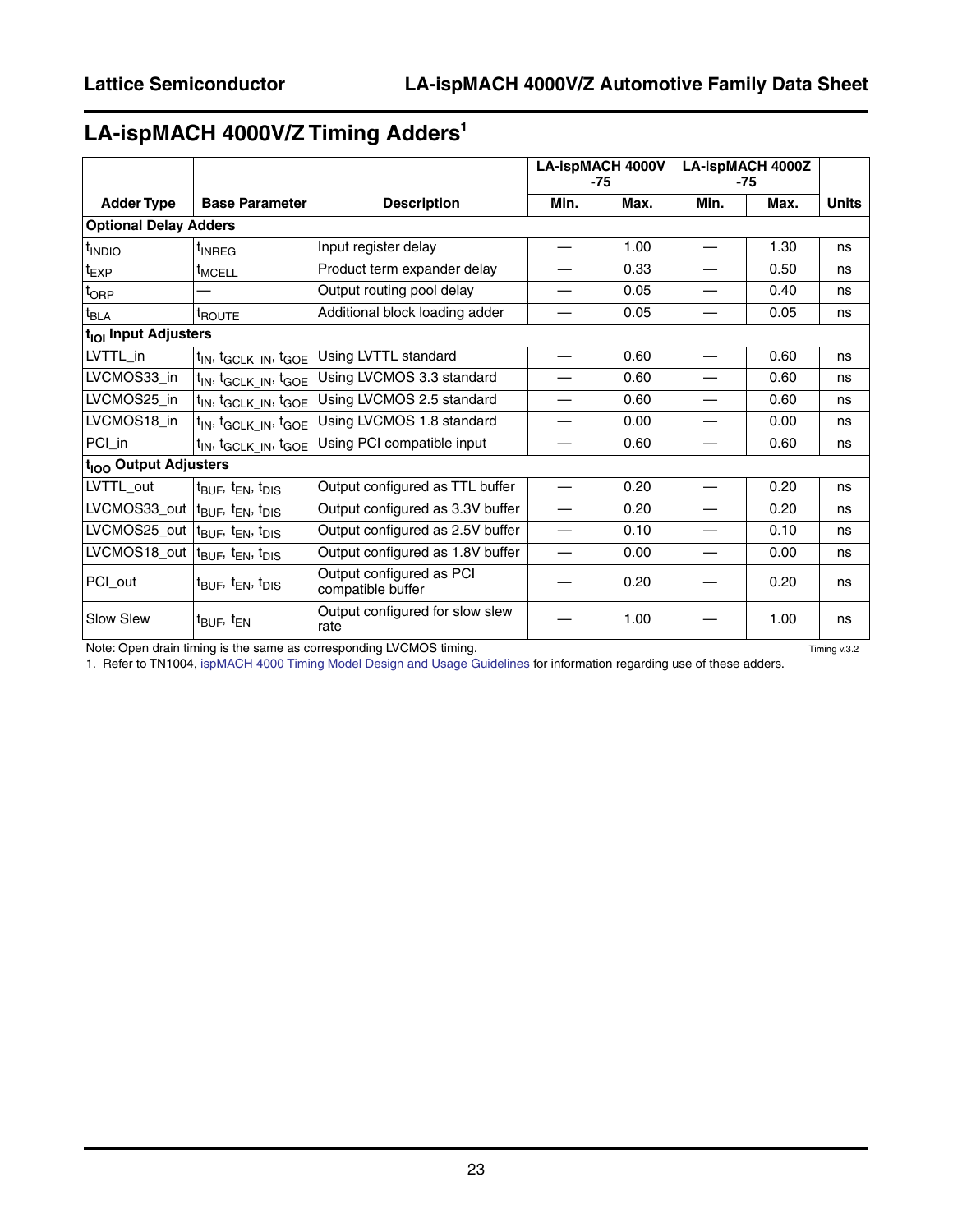# **Boundary Scan Waveforms and Timing Specifications**

| Symbol                        | <b>Parameter</b>                                               | Min. | Max. | <b>Units</b> |
|-------------------------------|----------------------------------------------------------------|------|------|--------------|
| $t_{\mathsf{BTCP}}$           | TCK [BSCAN test] clock cycle                                   | 40   |      | ns           |
| $t_{\text{BTCH}}$             | TCK [BSCAN test] pulse width high                              | 20   |      | ns           |
| $\texttt{t}_{\textsf{BTCL}}$  | TCK [BSCAN test] pulse width low                               | 20   |      | ns           |
| <sup>t</sup> btsu             | TCK [BSCAN test] setup time                                    | 8    |      | ns           |
| $\mathfrak{r}_{\mathsf{BTH}}$ | TCK [BSCAN test] hold time                                     | 10   |      | ns           |
| $t_{\sf BRF}$                 | TCK [BSCAN test] rise and fall time                            | 50   |      | $mV$ /ns     |
| <sup>t</sup> BTCO             | TAP controller falling edge of clock to valid output           |      | 10   | ns           |
| <sup>t</sup> BTOZ             | TAP controller falling edge of clock to data output disable    |      | 10   | ns           |
| <sup>t</sup> BTVO             | TAP controller falling edge of clock to data output enable     |      | 10   | ns           |
| <sup>t</sup> BTCPSU           | BSCAN test Capture register setup time                         | 8    |      | ns           |
| <sup>Т</sup> ВТСРН            | BSCAN test Capture register hold time                          | 10   |      | ns           |
| <sup>t</sup> btuco            | BSCAN test Update reg, falling edge of clock to valid output   |      | 25   | ns           |
| <sup>t</sup> BTUOZ            | BSCAN test Update reg, falling edge of clock to output disable |      | 25   | ns           |
| <sup>t</sup> btuov            | BSCAN test Update reg, falling edge of clock to output enable  |      | 25   | ns           |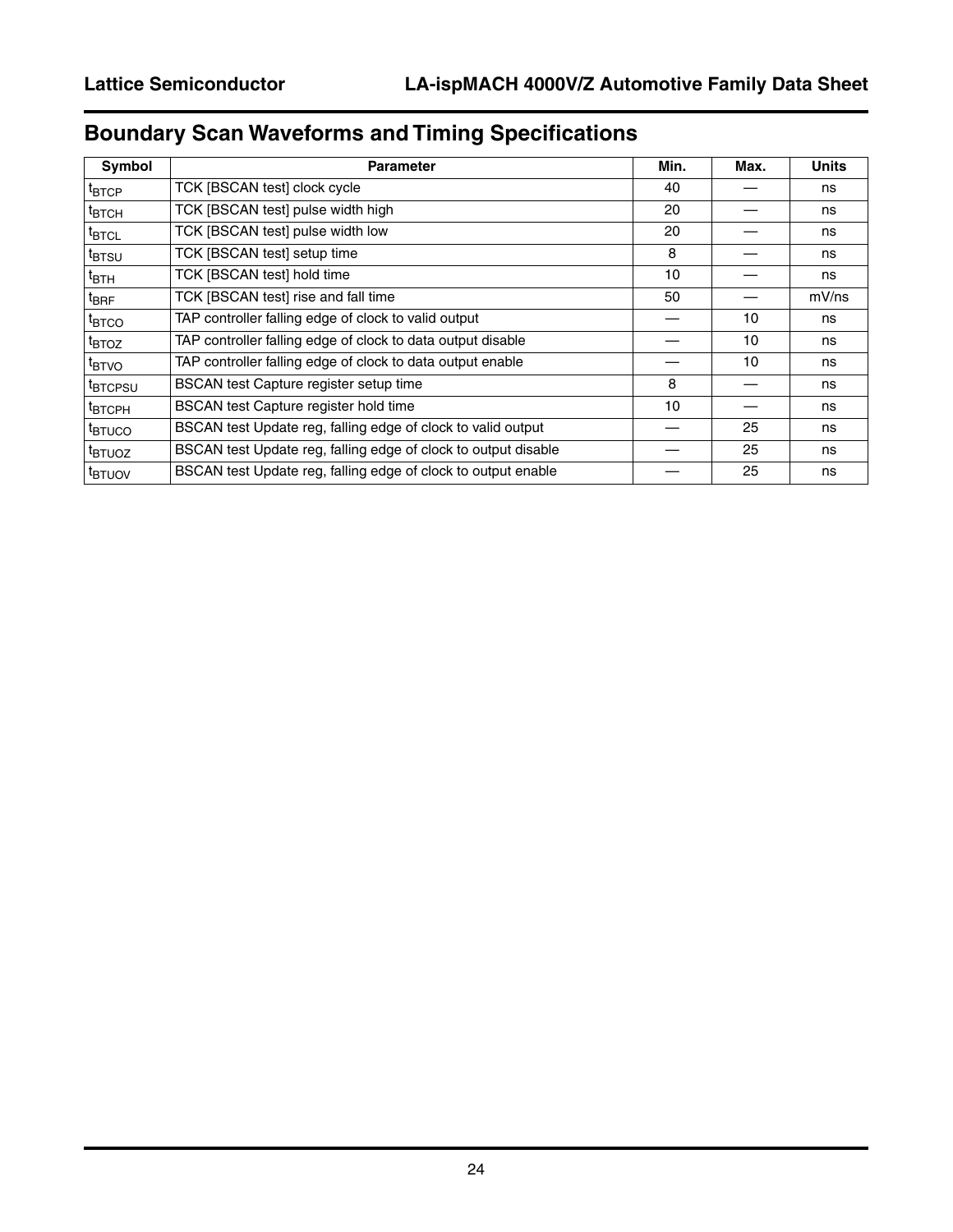# **Power Consumption**



### **Power Estimation Coefficients<sup>1</sup>**

| <b>Device</b>    | А     | в     |
|------------------|-------|-------|
| LA-ispMACH 4032V | 11.3  | 0.010 |
| LA-ispMACH 4064V | 11.5  | 0.010 |
| LA-ispMACH 4128V | 11.5  | 0.011 |
| LA-ispMACH 4032Z | 0.010 | 0.010 |
| LA-ispMACH 4064Z | 0.011 | 0.010 |
| LA-ispMACH 4128Z | 0.012 | 0.010 |

1. For further information about the use of these coefficients, refer to TN1005, [Power Esti](http://www.latticesemi.com/lit/docs/appnotes/cpld/4kbc/tn1005.pdf)[mation in ispMACH 4000V/B/C/Z Devices](http://www.latticesemi.com/lit/docs/appnotes/cpld/4kbc/tn1005.pdf)*.*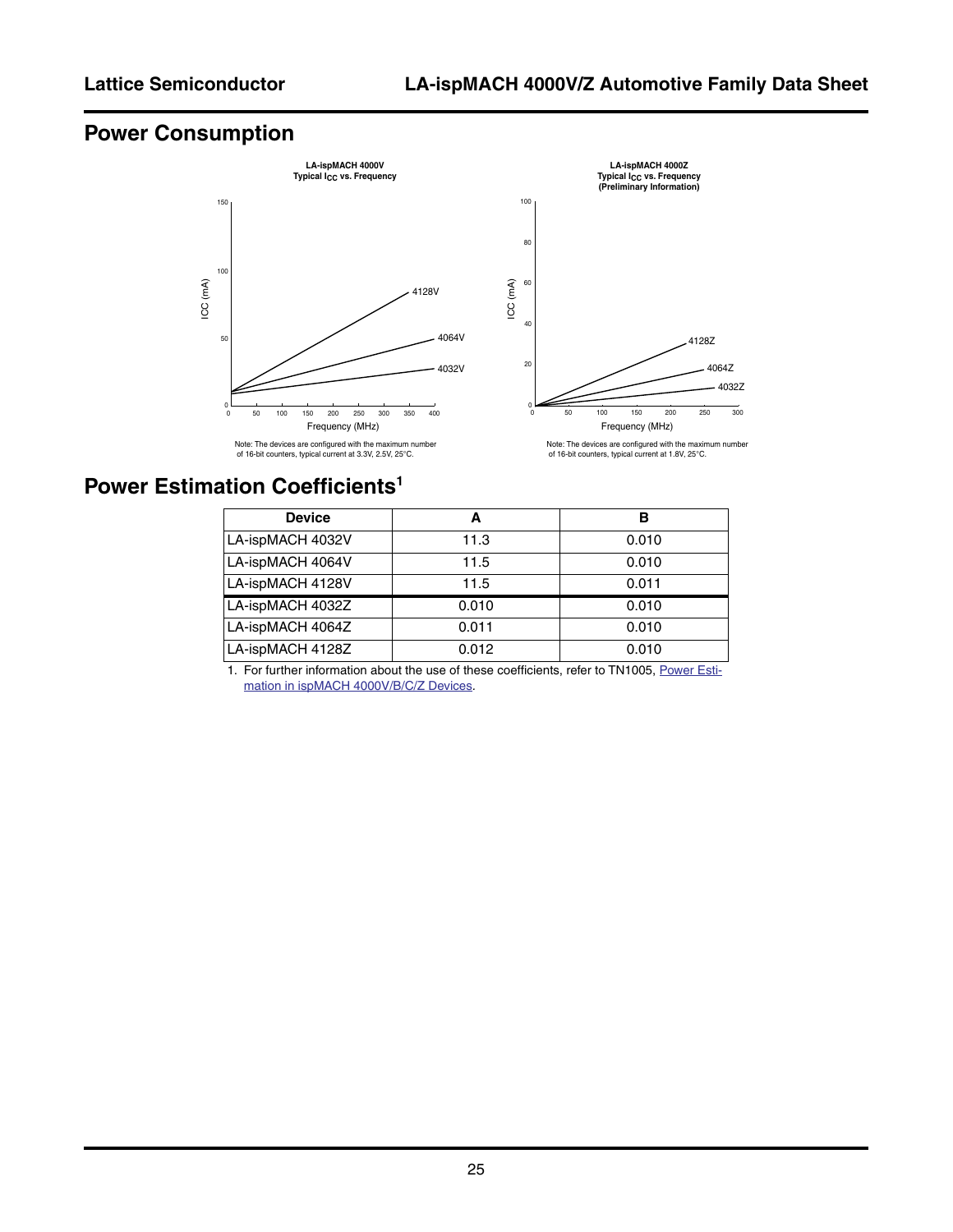# **Switching Test Conditions**

[Figure 12](#page-25-0) shows the output test load that is used for AC testing. The specific values for resistance, capacitance, voltage, and other test conditions are shown in [Table 9](#page-25-1).

#### <span id="page-25-0"></span>*Figure 12. Output Test Load, LVTTL and LVCMOS Standards*



<span id="page-25-1"></span>*Table 9. Test Fixture Required Components*

| <b>Test Condition</b>                            | $R_1$       | R <sub>2</sub> | $C_L$ <sup>1</sup> | <b>Timing Ref.</b>        | V <sub>CCO</sub>     |
|--------------------------------------------------|-------------|----------------|--------------------|---------------------------|----------------------|
|                                                  |             |                |                    | LVCMOS $3.3 = 1.5V$       | LVCMOS $3.3 = 3.0V$  |
| LVCMOS I/O, $(L \rightarrow H, H \rightarrow L)$ | $106\Omega$ | $106\Omega$    | 35pF               | LVCMOS 2.5 = $V_{CCO}$ /2 | LVCMOS $2.5 = 2.3V$  |
|                                                  |             |                |                    | LVCMOS $1.8 = VCCD/2$     | LVCMOS $1.8 = 1.65V$ |
| LVCMOS I/O $(Z \rightarrow H)$                   | $\infty$    | $106\Omega$    | 35pF               | 1.5V                      | 3.0V                 |
| LVCMOS I/O $(Z \rightarrow L)$                   | $106\Omega$ | $\infty$       | 35pF               | 1.5V                      | 3.0V                 |
| LVCMOS I/O $(H -> Z)$                            | $\infty$    | $106\Omega$    | 5pF                | $V_{OH} - 0.3$            | 3.0V                 |
| LVCMOS I/O $(L \rightarrow Z)$                   | $106\Omega$ | $\infty$       | 5pF                | $V_{\text{OI}} + 0.3$     | 3.0V                 |

1.  $C_L$  includes test fixtures and probe capacitance.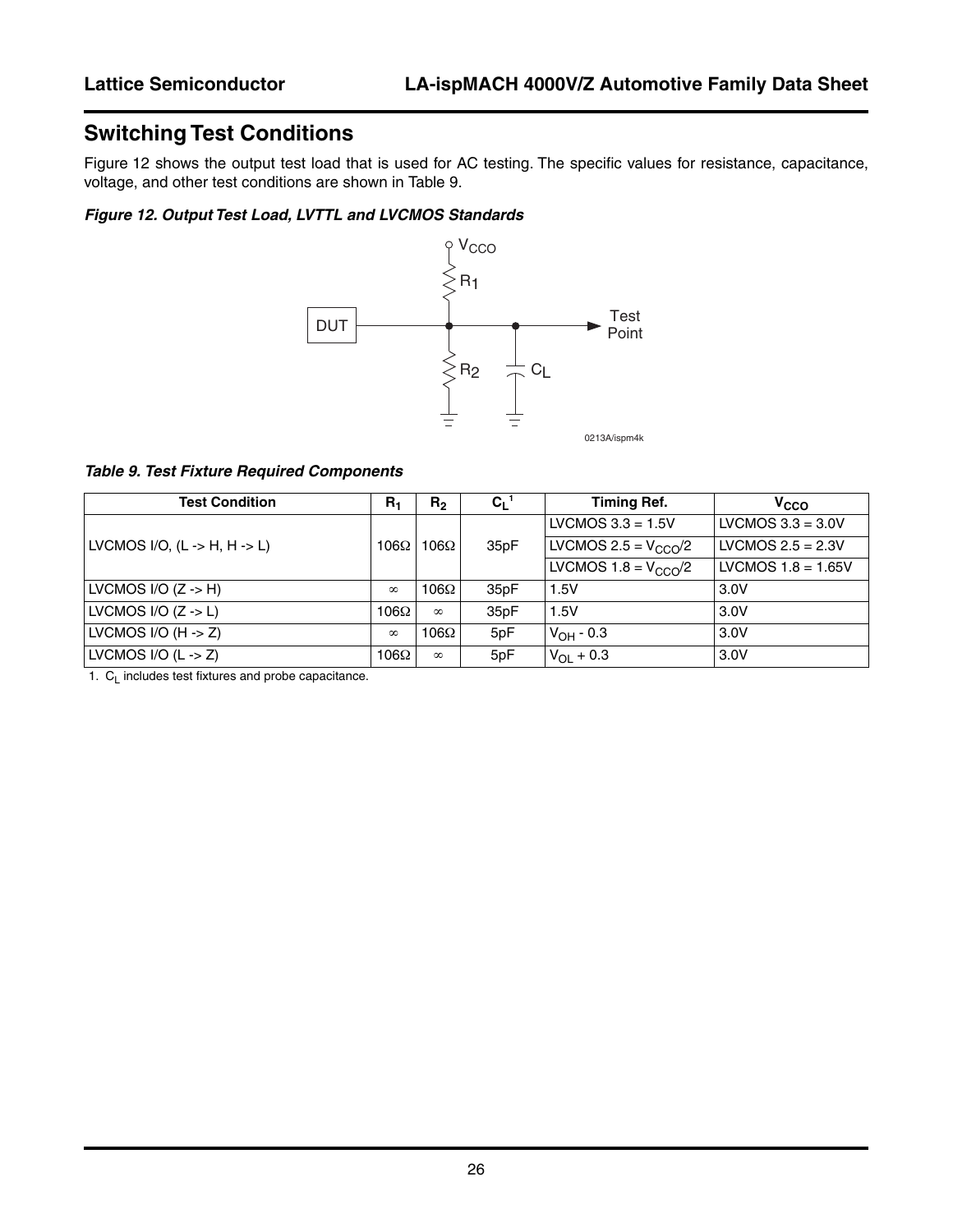### **Signal Descriptions**

| <b>Signal Names</b>                   |                                                                 | <b>Description</b>                                                                                                                                                     |  |  |  |  |
|---------------------------------------|-----------------------------------------------------------------|------------------------------------------------------------------------------------------------------------------------------------------------------------------------|--|--|--|--|
| <b>TMS</b>                            | the state machine                                               | Input – This pin is the IEEE 1149.1 Test Mode Select input, which is used to control                                                                                   |  |  |  |  |
| <b>TCK</b>                            | state machine                                                   | Input – This pin is the IEEE 1149.1 Test Clock input pin, used to clock through the                                                                                    |  |  |  |  |
| TDI                                   |                                                                 | Input – This pin is the IEEE 1149.1 Test Data In pin, used to load data                                                                                                |  |  |  |  |
| TDO                                   |                                                                 | Output - This pin is the IEEE 1149.1 Test Data Out pin used to shift data out                                                                                          |  |  |  |  |
| GOE0/IO, GOE1/IO                      | pins                                                            | These pins are configured to be either Global Output Enable Input or as general I/O                                                                                    |  |  |  |  |
| <b>GND</b>                            | Ground                                                          |                                                                                                                                                                        |  |  |  |  |
| NC                                    | Not Connected                                                   |                                                                                                                                                                        |  |  |  |  |
| $V_{\rm CC}$                          | The power supply pins for the logic core and JTAG port          |                                                                                                                                                                        |  |  |  |  |
| CLK0/I, CLK1/I, CLK2/I, CLK3/I        | These pins are configured to be either CLK input or as an input |                                                                                                                                                                        |  |  |  |  |
| V <sub>CCO0</sub> , V <sub>CCO1</sub> | The power supply pins for each I/O bank                         |                                                                                                                                                                        |  |  |  |  |
|                                       |                                                                 | Input/Output <sup>1</sup> – These are the general purpose I/O used by the logic array. $y$ is GLB<br>reference (alpha) and z is macrocell reference (numeric). z: 0-15 |  |  |  |  |
| <b>VZZ</b>                            | LA-ispMACH 4032V/Z                                              | y: A-B                                                                                                                                                                 |  |  |  |  |
|                                       | LA-ispMACH 4064V/Z                                              | y: A-D                                                                                                                                                                 |  |  |  |  |
|                                       | LA-ispMACH 4128V/Z                                              | $y: A-H$                                                                                                                                                               |  |  |  |  |

1. In some packages, certain I/Os are only available for use as inputs. See the signal connections table for details.

# **LA-ispMACH 4000V ORP Reference Table**

|                     |          | 4032V         |                 | 4064V |                             |    | 4128V    |               |
|---------------------|----------|---------------|-----------------|-------|-----------------------------|----|----------|---------------|
| Number of I/Os      | $30^{1}$ | 32            | 30 <sup>2</sup> | 32    | 64                          | 64 | $92^{3}$ | 96            |
| Number of GLBs      |          |               |                 |       |                             |    |          |               |
| Number of I/Os /GLB | 16       | 16            |                 |       | 16                          |    | 12       |               |
| Reference ORP Table |          | 16 I/Os / GLB | 8 I/Os / GLB    |       | 16 I/Os / GLB   8 I/Os /GLB |    |          | 12 I/Os / GLB |

1. 32-macrocell device, 44 TQFP: 2 GLBs have 15 out of 16 I/Os bonded out.

2. 64-macrocells device, 44 TQFP: 2 GLBs have 7 out of 8 I/Os bonded out.

3. 128-macrocell device, 128 TQFP: 4 GLBs have 11 out of 12 I/Os

### **LA-ispMACH 4000Z ORP Reference Table**

|                      | 4032Z                   | 4064Z                  |                  | 4128Z            |
|----------------------|-------------------------|------------------------|------------------|------------------|
| Number of I/Os       | 32                      | 32                     | 64               | 64               |
| Number of GLBs       |                         |                        |                  |                  |
| Number of I/Os / GLB | 16                      |                        | 16               |                  |
| Reference ORP Table  | 16 I/Os /<br><b>GLB</b> | 8 I/Os /<br><b>GLB</b> | 16 I/Os /<br>GLB | 8 I/Os /<br>GI B |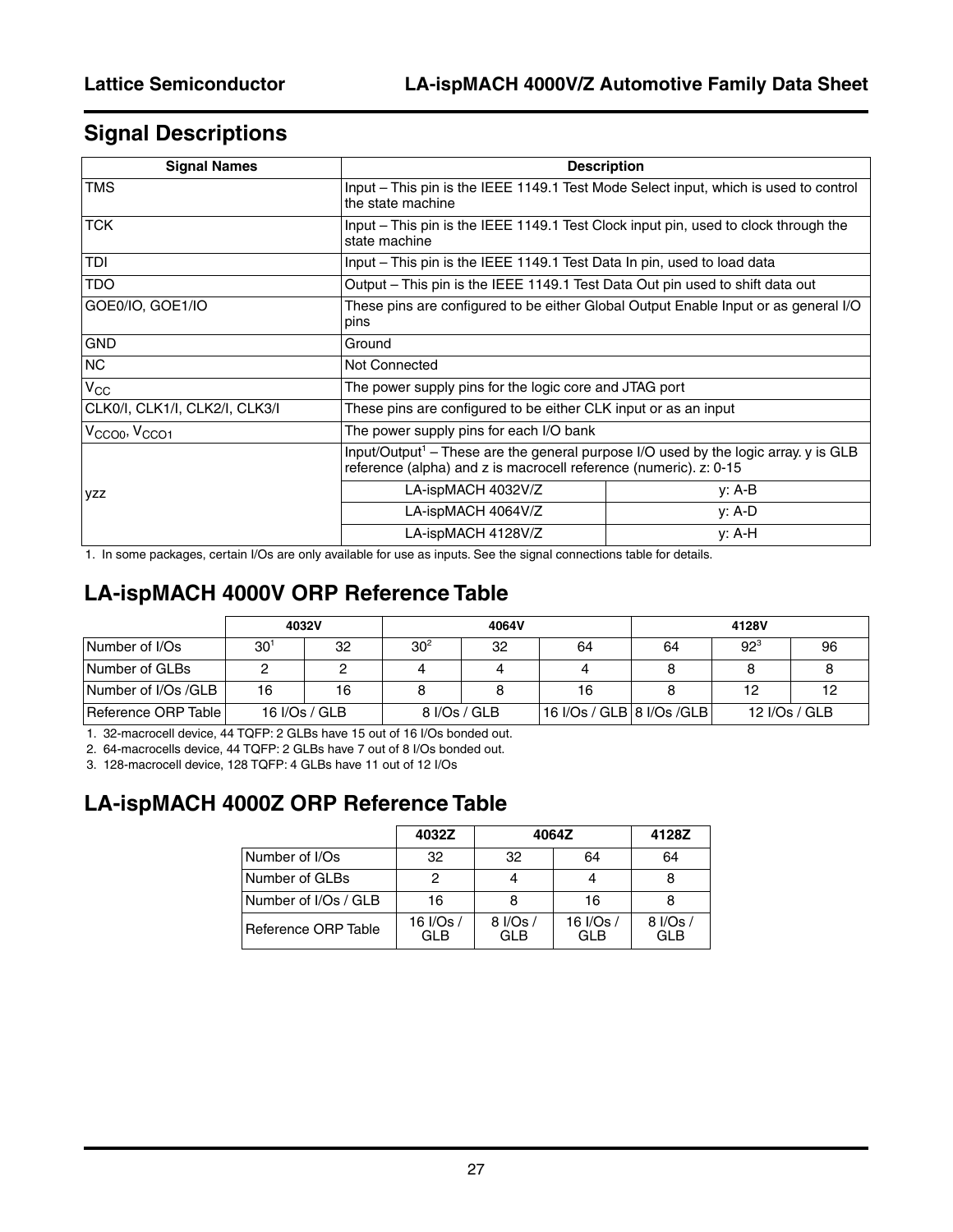# **LA-ispMACH 4000V/Z Power Supply and NC Connections1**

| Signal                             | 44 TQFP <sup>2</sup> | $48$ TQFP <sup>2</sup> | 100 TQFP $2$   | 128 TQFP $2$         | 144 TQFP $2$                                     |
|------------------------------------|----------------------|------------------------|----------------|----------------------|--------------------------------------------------|
| <b>VCC</b>                         | 11, 33               | 12, 36                 | 25, 40, 75, 90 | 32, 51, 96, 115      | 36, 57, 108, 129                                 |
| VCCO0<br>VCCO (Bank 0)             | 6                    | 6                      | 13, 33, 95     | 3, 17, 30, 41, 122   | 3, 19, 34, 47, 136                               |
| VCCO <sub>1</sub><br>VCCO (Bank 1) | 28                   | 30                     | 45, 63, 83     | 58, 67, 81, 94, 105  | 64, 75, 91, 106, 119                             |
| <b>GND</b>                         | 12.34                | 13, 37                 | 1, 26, 51, 76  | 1, 33, 65, 97        | 1, 37, 73, 109                                   |
| GND (Bank 0)                       | 5                    | 5                      | 7, 18, 32, 96  | 10, 24, 40, 113, 123 | 10, 18 <sup>6</sup> , 27, 46, 127,<br>137        |
| GND (Bank 1)                       | 27                   | 29                     | 46, 57, 68, 82 | 49, 59, 74, 88, 104  | $ 55, 65, 82, 90^{\circ}, 99,$<br>118            |
| NC                                 | None                 | None                   | None           | None                 | 17, 20, 38, 45, 72,<br> 89, 92, 110, 117,<br>144 |

1. All grounds must be electrically connected at the board level. However, for the purposes of I/O current loading, grounds are associated with the bank shown.

2. Pin orientation follows the conventional order from pin 1 marking of the top side view and counter-clockwise.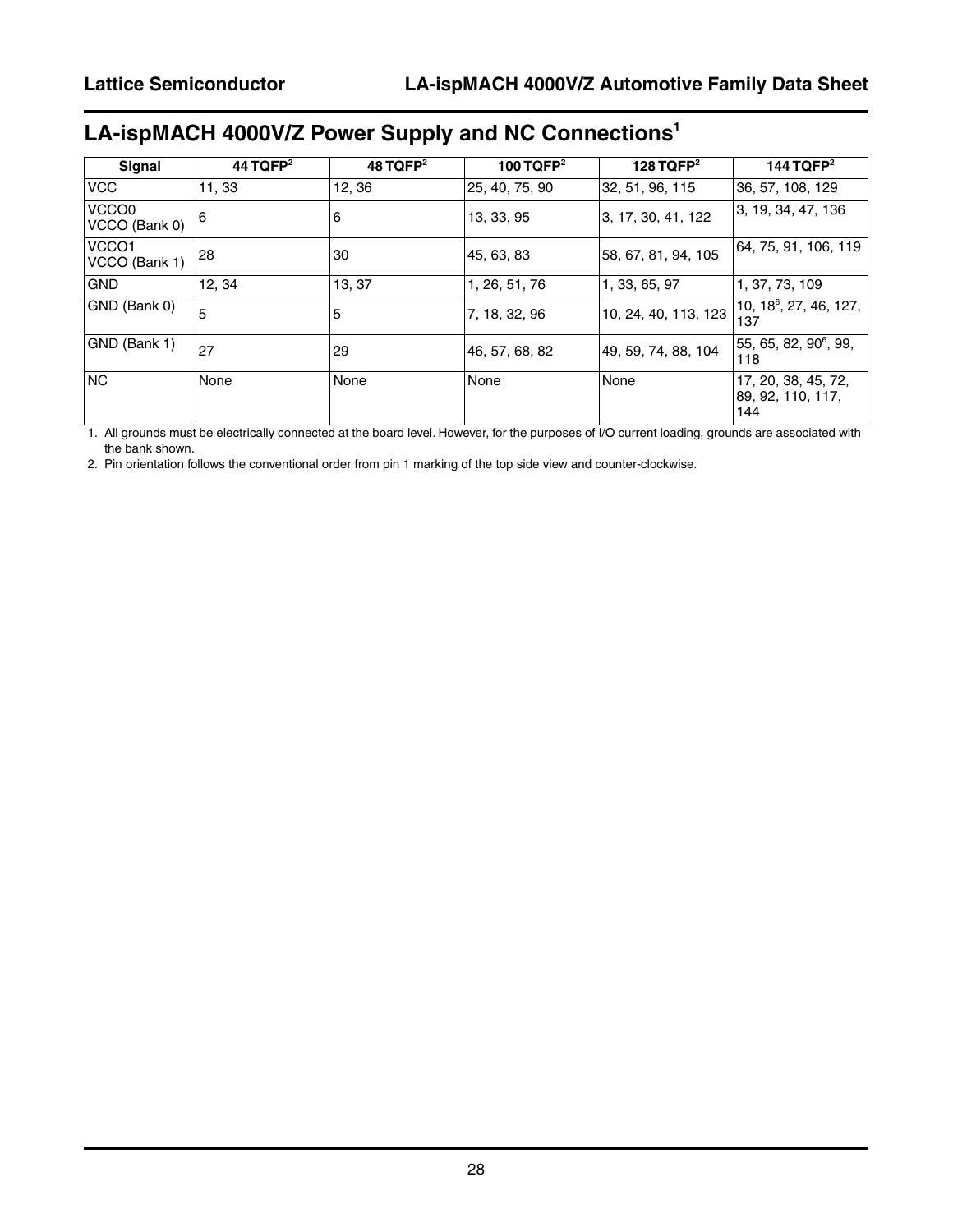# **LA-ispMACH 4032V and 4064V Logic Signal Connections: 44-Pin TQFP**

|                         |                          | <b>LA-ispMACH 4032V</b> |                             | <b>LA-ispMACH 4064V</b> |                          |  |
|-------------------------|--------------------------|-------------------------|-----------------------------|-------------------------|--------------------------|--|
| <b>Pin Number</b>       | <b>Bank Number</b>       | GLB/MC/Pad              | <b>ORP</b>                  | <b>GLB/MC/Pad</b>       | <b>ORP</b>               |  |
| 1                       | ÷.                       | TDI                     | $\blacksquare$              | TDI                     | $\blacksquare$           |  |
| $\overline{2}$          | $\mathbf 0$              | A <sub>5</sub>          | $A^5$                       | A10                     | $A^5$                    |  |
| 3                       | $\pmb{0}$                | A <sub>6</sub>          | $A^6$                       | A12                     | $A^6$                    |  |
| $\overline{\mathbf{4}}$ | $\pmb{0}$                | A7                      | $A^{\wedge}7$               | A14                     | $A^{\wedge}7$            |  |
| 5                       | $\pmb{0}$                | GND (Bank 0)            | $\mathcal{L}_{\mathcal{A}}$ | GND (Bank 0)            | $\blacksquare$           |  |
| $\,6$                   | $\pmb{0}$                | VCCO (Bank 0)           | $\blacksquare$              | VCCO (Bank 0)           | $\blacksquare$           |  |
| $\overline{7}$          | $\pmb{0}$                | A <sub>8</sub>          | $A^8$                       | B <sub>0</sub>          | B <sup>A</sup> O         |  |
| 8                       | $\pmb{0}$                | $\overline{A9}$         | $A^0$                       | <b>B2</b>               | $B^{\wedge}1$            |  |
| $\boldsymbol{9}$        | $\pmb{0}$                | A10                     | A^10                        | B4                      | $B^2$                    |  |
| 10                      | ÷.                       | <b>TCK</b>              | $\blacksquare$              | <b>TCK</b>              | $\blacksquare$           |  |
| 11                      | $\overline{\phantom{a}}$ | <b>VCC</b>              | $\overline{\phantom{a}}$    | <b>VCC</b>              | $\blacksquare$           |  |
| 12                      | $\blacksquare$           | GND                     | $\overline{a}$              | GND                     | $\mathbf{r}$             |  |
| 13                      | $\pmb{0}$                | A12                     | $A^{\wedge}12$              | B <sub>8</sub>          | B <sup>4</sup>           |  |
| 14                      | $\pmb{0}$                | A13                     | $A^{\wedge}13$              | <b>B10</b>              | $B^{3}$                  |  |
| 15                      | $\mathsf 0$              | A14                     | $A^{\wedge}14$              | <b>B12</b>              | $B^{6}$                  |  |
| 16                      | $\pmb{0}$                | A15                     | $A^{\wedge}15$              | <b>B14</b>              | <b>B^7</b>               |  |
| 17                      | $\mathbf{1}$             | CLK2/I                  | $\omega_{\rm c}$            | CLK2/I                  | $\blacksquare$           |  |
| 18                      | $\mathbf{1}$             | B <sub>0</sub>          | $B^{\wedge}0$               | CO                      | $C^{0}$                  |  |
| 19                      | $\mathbf{1}$             | <b>B1</b>               | $B^{\wedge}1$               | C <sub>2</sub>          | $C^{\wedge}1$            |  |
| 20                      | 1                        | <b>B2</b>               | $B^{2}$                     | C <sub>4</sub>          | $C^{2}$                  |  |
| 21                      | $\mathbf{1}$             | B <sub>3</sub>          | $B^{3}$                     | C6                      | $C^{3}$                  |  |
| 22                      | $\mathbf{1}$             | <b>B4</b>               | B <sup>4</sup>              | C <sub>8</sub>          | $C^{4}$                  |  |
| 23                      | $\blacksquare$           | <b>TMS</b>              | $\mathcal{L}_{\mathcal{A}}$ | <b>TMS</b>              | $\blacksquare$           |  |
| 24                      | $\mathbf{1}$             | <b>B5</b>               | $B^{3}$                     | C10                     | $C^{3}5$                 |  |
| 25                      | $\mathbf{1}$             | B <sub>6</sub>          | $B^{6}$                     | C12                     | $C^{6}$                  |  |
| 26                      | 1                        | $\overline{B7}$         | $B^{\wedge}7$               | $\overline{C14}$        | $C^{37}$                 |  |
| 27                      | $\mathbf{1}$             | GND (Bank 1)            | $\blacksquare$              | GND (Bank 1)            | $\Box$                   |  |
| 28                      | $\mathbf{1}$             | VCCO (Bank 1)           | $\blacksquare$              | VCCO (Bank 1)           | $\overline{\phantom{a}}$ |  |
| 29                      | $\mathbf{1}$             | B <sub>8</sub>          | $B^{3}$                     | D <sub>0</sub>          | D <sup>AO</sup>          |  |
| 30                      | $\mathbf{1}$             | B <sub>9</sub>          | $B^{0}$                     | D <sub>2</sub>          | $D^{\wedge}1$            |  |
| 31                      | $\mathbf{1}$             | <b>B10</b>              | B^10                        | D4                      | $D^2$                    |  |
| 32                      | $\overline{\phantom{a}}$ | <b>TDO</b>              | $\blacksquare$              | <b>TDO</b>              | $\blacksquare$           |  |
| 33                      | $\overline{\phantom{a}}$ | <b>VCC</b>              | $\overline{\phantom{a}}$    | <b>VCC</b>              | $\overline{\phantom{a}}$ |  |
| 34                      | $\overline{\phantom{a}}$ | <b>GND</b>              | $\blacksquare$              | <b>GND</b>              | $\blacksquare$           |  |
| 35                      | $\mathbf{1}$             | <b>B12</b>              | B^12                        | D <sub>8</sub>          | D <sup>A</sup>           |  |
| 36                      | $\mathbf{1}$             | <b>B13</b>              | B^13                        | D <sub>10</sub>         | $D^{3}5$                 |  |
| 37                      | $\mathbf{1}$             | <b>B14</b>              | B^14                        | D12                     | $D^{6}$                  |  |
| 38                      | $\mathbf{1}$             | B15/GOE1                | B^15                        | D14/GOE1                | $D^{27}$                 |  |
| 39                      | $\pmb{0}$                | CLK0/I                  | $\blacksquare$              | CLK0/I                  | $\blacksquare$           |  |
| 40                      | $\pmb{0}$                | A0/GOE0                 | A^0                         | A0/GOE0                 | $A^{\wedge}0$            |  |
| 41                      | $\pmb{0}$                | A1                      | $A^{\wedge}1$               | A2                      | $A^{\wedge}1$            |  |
| 42                      | $\pmb{0}$                | A <sub>2</sub>          | $A^2$                       | A4                      | $A^2$                    |  |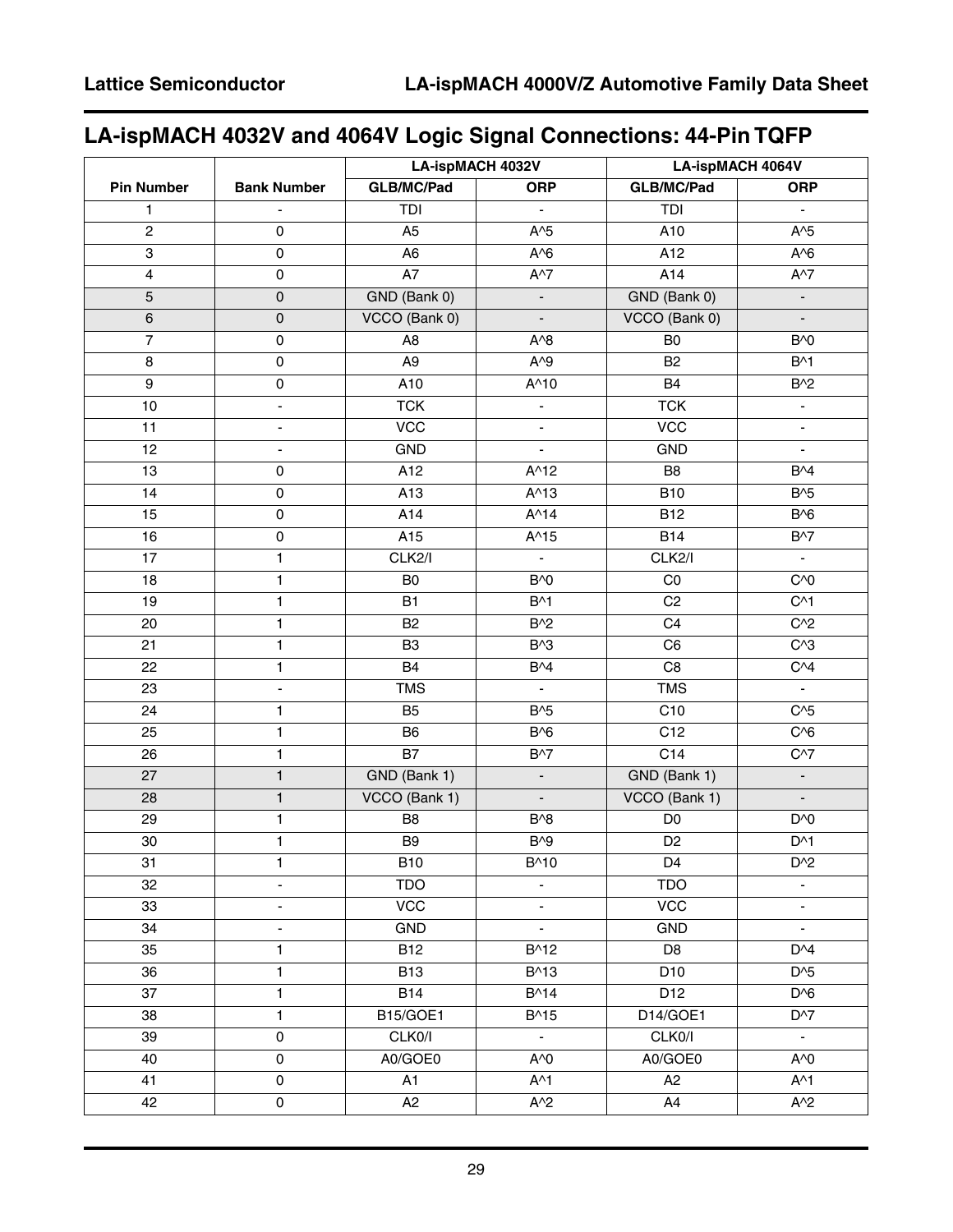# **LA-ispMACH 4032V and 4064V Logic Signal Connections: 44-Pin TQFP**

|                   |                    | <b>LA-ispMACH 4032V</b> |            | <b>LA-ispMACH 4064V</b> |            |
|-------------------|--------------------|-------------------------|------------|-------------------------|------------|
| <b>Pin Number</b> | <b>Bank Number</b> | GLB/MC/Pad              | <b>ORP</b> | GLB/MC/Pad              | <b>ORP</b> |
| 43                |                    | A3                      | А^З        | A6                      | A^3        |
| 44                |                    | A4                      | A^4        | A8                      | A^4        |

# **LA-ispMACH 4032V/Z and 4064V/Z Logic Signal Connections: 48-Pin TQFP**

|                   |                          | LA-ispMACH 4032V/Z |                             | LA-ispMACH 4064V/Z |                                   |  |
|-------------------|--------------------------|--------------------|-----------------------------|--------------------|-----------------------------------|--|
| <b>Pin Number</b> | <b>Bank Number</b>       | <b>GLB/MC/Pad</b>  | <b>ORP</b>                  | <b>GLB/MC/Pad</b>  | <b>ORP</b>                        |  |
| $\mathbf{1}$      | $\blacksquare$           | TDI                | $\blacksquare$              | TDI                | $\blacksquare$                    |  |
| $\overline{2}$    | $\pmb{0}$                | A <sub>5</sub>     | $A^5$                       | A10                | $A^5$                             |  |
| $\overline{3}$    | $\pmb{0}$                | A <sub>6</sub>     | $A^6$                       | A12                | $A^6$                             |  |
| $\overline{4}$    | $\mathsf 0$              | A7                 | $A^{\wedge}7$               | A14                | $A^{\wedge}7$                     |  |
| $\sqrt{5}$        | $\pmb{0}$                | GND (Bank 0)       | $\blacksquare$              | GND (Bank 0)       | $\blacksquare$                    |  |
| $\,6\,$           | $\mathsf{O}\xspace$      | VCCO (Bank 0)      | $\blacksquare$              | VCCO (Bank 0)      | ÷.                                |  |
| $\overline{7}$    | $\pmb{0}$                | A <sub>8</sub>     | $A^8$                       | B <sub>0</sub>     | B <sup><math>\wedge</math>0</sup> |  |
| 8                 | $\pmb{0}$                | A <sub>9</sub>     | $A^{\wedge}9$               | B <sub>2</sub>     | $B^{\wedge}1$                     |  |
| $\overline{9}$    | $\mathsf 0$              | A10                | $A^{\wedge}10$              | <b>B4</b>          | $B^2$                             |  |
| 10                | $\pmb{0}$                | A11                | $A^{\wedge}11$              | B <sub>6</sub>     | B <sup>A</sup> 3                  |  |
| 11                | $\blacksquare$           | <b>TCK</b>         | $\blacksquare$              | <b>TCK</b>         | $\blacksquare$                    |  |
| 12                | $\overline{\phantom{a}}$ | <b>VCC</b>         | $\blacksquare$              | <b>VCC</b>         | $\blacksquare$                    |  |
| 13                | $\overline{\phantom{0}}$ | GND                | $\blacksquare$              | <b>GND</b>         | $\blacksquare$                    |  |
| 14                | $\pmb{0}$                | $\overline{A12}$   | $A^{\wedge}12$              | B8                 | $B^{\wedge}4$                     |  |
| 15                | $\mathsf 0$              | A13                | $A^{\wedge}13$              | <b>B10</b>         | $B^{3}$                           |  |
| 16                | $\pmb{0}$                | A14                | $A^{\wedge}14$              | <b>B12</b>         | B <sub>0</sub>                    |  |
| 17                | $\pmb{0}$                | A15                | $A^{\wedge}15$              | B14                | $B^{\wedge}7$                     |  |
| 18                | $\mathsf 0$              | CLK1/l             | $\blacksquare$              | CLK1/I             | $\blacksquare$                    |  |
| 19                | $\mathbf{1}$             | CLK2/I             | $\blacksquare$              | CLK2/I             | $\blacksquare$                    |  |
| 20                | $\mathbf{1}$             | B <sub>0</sub>     | <b>B^0</b>                  | CO                 | C <sub>0</sub>                    |  |
| 21                | $\mathbf{1}$             | <b>B1</b>          | $B^{\wedge}1$               | C <sub>2</sub>     | $C^{\wedge}1$                     |  |
| 22                | $\mathbf{1}$             | <b>B2</b>          | $B^2$                       | C <sub>4</sub>     | $C^{2}$                           |  |
| 23                | $\mathbf{1}$             | B <sub>3</sub>     | B <sup>A</sup> 3            | C <sub>6</sub>     | $C^{3}$                           |  |
| 24                | $\mathbf{1}$             | <b>B4</b>          | B <sup>4</sup>              | C8                 | $C^{4}$                           |  |
| 25                | $\blacksquare$           | <b>TMS</b>         | $\blacksquare$              | <b>TMS</b>         | $\mathcal{L}_{\mathcal{A}}$       |  |
| 26                | $\mathbf{1}$             | B <sub>5</sub>     | $B^{3}$                     | $\overline{C10}$   | $C^{3}5$                          |  |
| 27                | $\mathbf{1}$             | B <sub>6</sub>     | B <sub>0</sub>              | C12                | $C^{6}$                           |  |
| 28                | $\mathbf{1}$             | <b>B7</b>          | $B^{\wedge}7$               | C14                | $C^{37}$                          |  |
| 29                | $\mathbf{1}$             | GND (Bank 1)       | $\overline{\phantom{a}}$    | GND (Bank 1)       | $\blacksquare$                    |  |
| 30                | $\mathbf{1}$             | VCCO (Bank 1)      | $\overline{\phantom{a}}$    | VCCO (Bank 1)      | $\overline{\phantom{a}}$          |  |
| 31                | $\mathbf{1}$             | B <sub>8</sub>     | B <sup>A</sup> <sub>8</sub> | D <sub>0</sub>     | D <sup>AO</sup>                   |  |
| 32                | $\mathbf{1}$             | B <sub>9</sub>     | $B^{0}$                     | D <sub>2</sub>     | $D^{\wedge}1$                     |  |
| 33                | $\mathbf{1}$             | <b>B10</b>         | B^10                        | D <sub>4</sub>     | $D^2$                             |  |
| 34                | $\mathbf{1}$             | <b>B11</b>         | B^11                        | D <sub>6</sub>     | $D^{\wedge}3$                     |  |
| 35                | $\overline{\phantom{a}}$ | <b>TDO</b>         | $\blacksquare$              | <b>TDO</b>         | $\blacksquare$                    |  |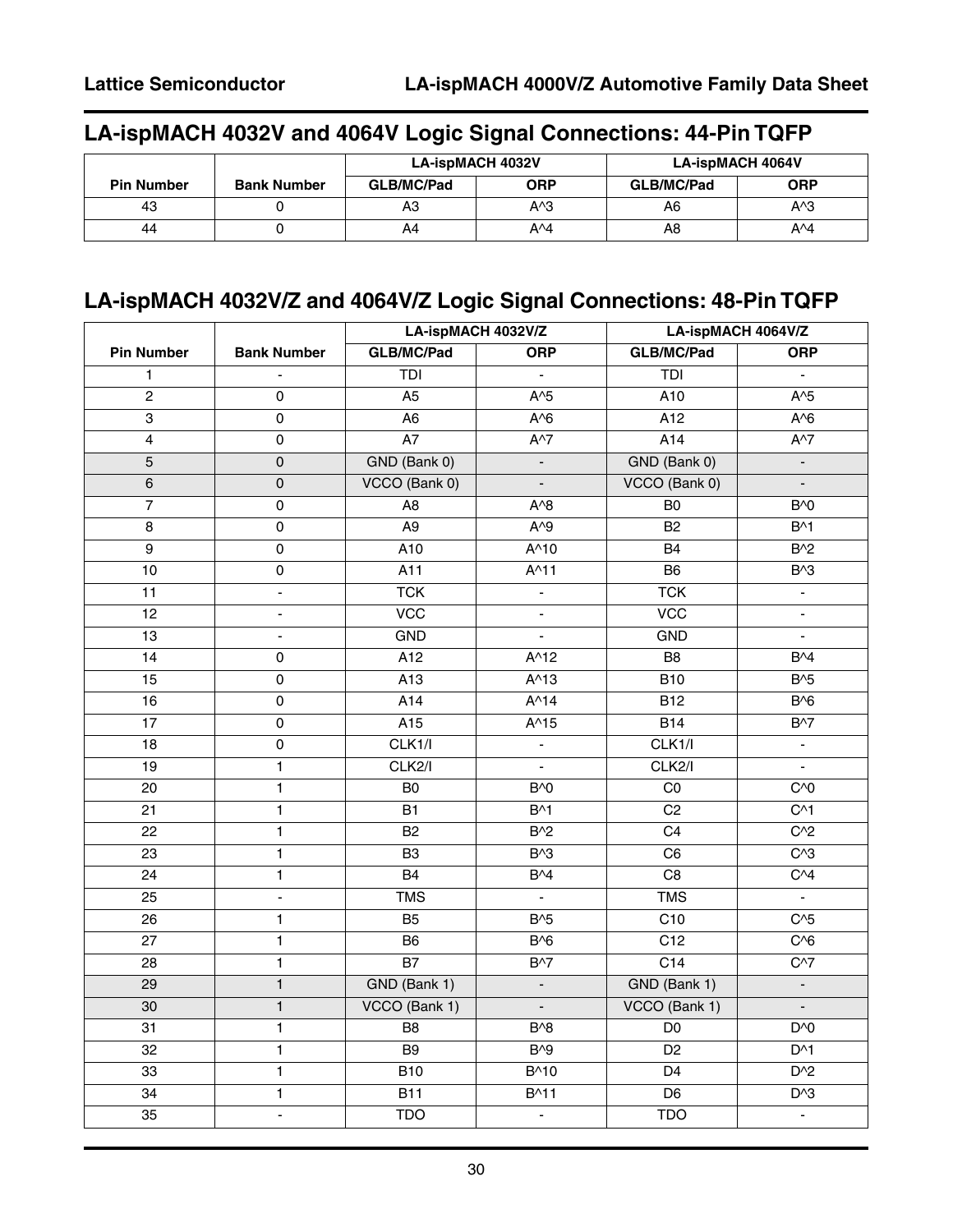# **LA-ispMACH 4032V/Z and 4064V/Z Logic Signal Connections: 48-Pin TQFP**

|                   |                    |                   | LA-ispMACH 4032V/Z       |                   | LA-ispMACH 4064V/Z       |
|-------------------|--------------------|-------------------|--------------------------|-------------------|--------------------------|
| <b>Pin Number</b> | <b>Bank Number</b> | <b>GLB/MC/Pad</b> | <b>ORP</b>               | <b>GLB/MC/Pad</b> | <b>ORP</b>               |
| 36                |                    | <b>VCC</b>        |                          | <b>VCC</b>        |                          |
| 37                |                    | <b>GND</b>        |                          | <b>GND</b>        | $\overline{\phantom{a}}$ |
| 38                |                    | <b>B12</b>        | B^12                     | D <sub>8</sub>    | $D^{\wedge}4$            |
| 39                |                    | <b>B13</b>        | $B^{\wedge}13$           | D <sub>10</sub>   | $D^{6}$                  |
| 40                |                    | <b>B14</b>        | B^14                     | D <sub>12</sub>   | $D^{6}$                  |
| 41                |                    | <b>B15/GOE1</b>   | B^15                     | D14/GOE1          | $D^{\wedge}7$            |
| 42                |                    | CLK3/I            | $\overline{\phantom{0}}$ | CLK3/I            | $\overline{\phantom{a}}$ |
| 43                | 0                  | CLK0/I            | $\overline{\phantom{0}}$ | CLK0/I            | $\overline{\phantom{0}}$ |
| 44                | 0                  | A0/GOE0           | $A^0$                    | A0/GOE0           | $A^0$                    |
| 45                | 0                  | A <sub>1</sub>    | $A^{\wedge}1$            | A <sub>2</sub>    | $A^{\wedge}1$            |
| 46                | $\mathbf 0$        | A2                | $A^2$                    | A4                | $A^2$                    |
| 47                | $\Omega$           | A3                | $A^3$                    | A <sub>6</sub>    | $A^3$                    |
| 48                | 0                  | A4                | $A^4$                    | A8                | $A^4$                    |

# **LA-ispMACH 4064V/Z and 4128V/Z Logic Signal Connections: 100-Pin TQFP**

|                   |                          | LA-ispMACH 4064V/Z |                              | LA-ispMACH 4128V/Z |                          |  |
|-------------------|--------------------------|--------------------|------------------------------|--------------------|--------------------------|--|
| <b>Pin Number</b> | <b>Bank Number</b>       | <b>GLB/MC/Pad</b>  | <b>ORP</b>                   | <b>GLB/MC/Pad</b>  | <b>ORP</b>               |  |
| 1                 |                          | <b>GND</b>         | ä,                           | <b>GND</b>         | $\overline{\phantom{a}}$ |  |
| $\overline{2}$    | ÷.                       | TDI                | ä,                           | TDI                | ä,                       |  |
| $\overline{3}$    | $\pmb{0}$                | A <sub>8</sub>     | $A^0$                        | B <sub>0</sub>     | $B^0$                    |  |
| 4                 | $\pmb{0}$                | A <sub>9</sub>     | $A^0$                        | B <sub>2</sub>     | $B^{\wedge}1$            |  |
| $\overline{5}$    | $\pmb{0}$                | A10                | $A^{\wedge}10$               | <b>B4</b>          | $B^2$                    |  |
| 6                 | $\pmb{0}$                | A11                | $A^{\wedge}11$               | <b>B6</b>          | $B^{\wedge}3$            |  |
| $\overline{7}$    | $\mathsf{O}\xspace$      | GND (Bank 0)       | $\blacksquare$               | GND (Bank 0)       | $\blacksquare$           |  |
| 8                 | $\mathbf 0$              | A12                | $A^{\wedge}12$               | B <sub>8</sub>     | B <sup>4</sup>           |  |
| 9                 | $\pmb{0}$                | A13                | $A^{\wedge}13$               | <b>B10</b>         | B <sub>0</sub> 5         |  |
| 10                | $\pmb{0}$                | A14                | $A^{\wedge}14$               | <b>B12</b>         | B <sub>0</sub>           |  |
| 11                | 0                        | A15                | A^15                         | <b>B13</b>         | $B^{\wedge}7$            |  |
| $12*$             | $\mathsf 0$              |                    | $\blacksquare$               |                    | $\blacksquare$           |  |
| 13                | $\mathbf 0$              | VCCO (Bank 0)      | $\qquad \qquad \blacksquare$ | VCCO (Bank 0)      | $\overline{\phantom{a}}$ |  |
| 14                | $\pmb{0}$                | <b>B15</b>         | B^15                         | C14                | $C^{37}$                 |  |
| 15                | $\mathsf 0$              | <b>B14</b>         | $B^{\wedge}14$               | C12                | $C^{6}$                  |  |
| 16                | $\mathbf 0$              | <b>B13</b>         | B^13                         | C10                | $C^{3}5$                 |  |
| 17                | $\pmb{0}$                | <b>B12</b>         | B^12                         | C <sub>8</sub>     | C <sub>4</sub>           |  |
| 18                | $\mathsf 0$              | GND (Bank 0)       | $\blacksquare$               | GND (Bank 0)       | $\blacksquare$           |  |
| 19                | $\pmb{0}$                | <b>B11</b>         | B^11                         | C <sub>6</sub>     | $C^{3}$                  |  |
| 20                | $\pmb{0}$                | <b>B10</b>         | B^10                         | C <sub>5</sub>     | $C^{2}$                  |  |
| 21                | $\pmb{0}$                | B <sub>9</sub>     | $B^{0}$                      | C <sub>4</sub>     | $C^{\wedge}1$            |  |
| 22                | $\pmb{0}$                | B <sub>8</sub>     | $B^{3}$                      | C <sub>2</sub>     | C <sub>0</sub>           |  |
| $23*$             | $\mathsf 0$              |                    | ÷.                           | $\mathsf{I}$       | ÷.                       |  |
| 24                | $\overline{\phantom{a}}$ | <b>TCK</b>         | $\overline{\phantom{a}}$     | <b>TCK</b>         | $\overline{\phantom{a}}$ |  |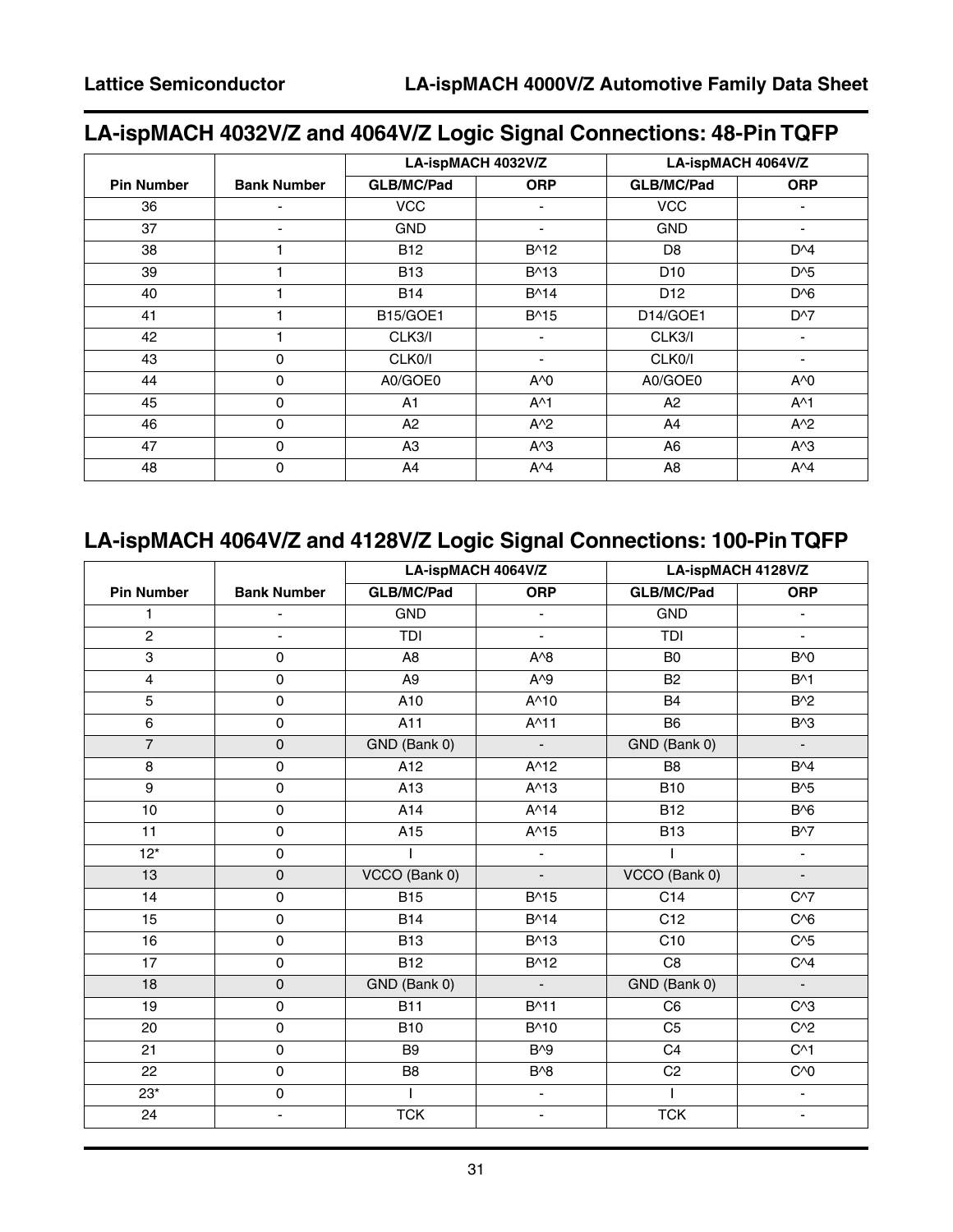# **LA-ispMACH 4064V/Z and 4128V/Z Logic Signal Connections: 100-Pin TQFP**

| <b>GLB/MC/Pad</b><br><b>Pin Number</b><br><b>Bank Number</b><br><b>ORP</b><br><b>GLB/MC/Pad</b><br><b>ORP</b><br><b>VCC</b><br><b>VCC</b><br>25<br>$\blacksquare$<br>$\blacksquare$<br>$\blacksquare$<br>$\overline{26}$<br><b>GND</b><br><b>GND</b><br>$\overline{27}^*$<br>0<br>$\mathbf{I}$<br>$\blacksquare$<br>$\mathbf{I}$<br>$\blacksquare$<br><b>B7</b><br>D13<br>28<br>$\pmb{0}$<br>$B^{\wedge}7$<br>$D^{3}$<br>29<br>B <sub>6</sub><br>B <sub>0</sub><br>D12<br>$\pmb{0}$<br>D <sup>A</sup> 6<br>$B^{3}$<br>$\pmb{0}$<br>B <sub>5</sub><br>D10<br>$D^{3}5$<br>30<br><b>B4</b><br>B <sup>4</sup><br>D <sub>8</sub><br>D <sup>A</sup> 4<br>31<br>$\pmb{0}$<br>GND (Bank 0)<br>32<br>GND (Bank 0)<br>$\pmb{0}$<br>$\blacksquare$<br>$\blacksquare$<br>VCCO (Bank 0)<br>VCCO (Bank 0)<br>$\mathsf{O}\xspace$<br>33<br>$\overline{\phantom{a}}$<br>$\overline{\phantom{a}}$<br>B <sub>3</sub><br>D <sub>6</sub><br>34<br>$\pmb{0}$<br>$B^{\wedge}3$<br>D <sup>A</sup> 3<br><b>B2</b><br>$B^2$<br>D <sub>4</sub><br>35<br>$\pmb{0}$<br>$D^2$<br>$\pmb{0}$<br><b>B1</b><br>$B^{\wedge}1$<br>$D^{\wedge}1$<br>36<br>D <sub>2</sub><br>B <sub>0</sub><br>D <sub>0</sub><br>37<br>$\pmb{0}$<br>B <sup>A</sup> O<br>D <sup>AO</sup><br>CLK1/I<br>CLK1/I<br>38<br>$\pmb{0}$<br>$\blacksquare$<br>$\blacksquare$<br>CLK2/I<br>CLK2/I<br>1<br>39<br>$\blacksquare$<br>$\overline{\phantom{a}}$<br><b>VCC</b><br><b>VCC</b><br>40<br>$\blacksquare$<br>$\blacksquare$<br>$\blacksquare$<br>CO<br>E0<br>41<br>1<br>C <sub>0</sub><br>E <sup>^0</sup><br>$\mathbf{1}$<br>$C^{\wedge}1$<br>$E^{\wedge}1$<br>42<br>C1<br>E <sub>2</sub><br>$C^{2}$<br>E4<br>43<br>1<br>C <sub>2</sub><br>$E^2$<br>$\overline{C3}$<br>E6<br>1<br>44<br>$C^{3}$<br>$E^{\wedge}3$<br>VCCO (Bank 1)<br>$\mathbf{1}$<br>VCCO (Bank 1)<br>45<br>$\blacksquare$<br>$\overline{\phantom{a}}$<br>$\mathbf{1}$<br>GND (Bank 1)<br>GND (Bank 1)<br>46<br>$\mathcal{L}_{\mathcal{A}}$<br>$\overline{\phantom{a}}$<br>47<br>1<br>C <sub>4</sub><br>C <sub>4</sub><br>E <sub>8</sub><br>$E^{4}$<br>$\mathbf{1}$<br>$C^{3}5$<br>E10<br>$E^{\wedge}5$<br>48<br>C <sub>5</sub><br>C <sub>0</sub><br>1<br>C <sub>6</sub><br>E12<br>$E^0$<br>49<br>$\overline{C7}$<br>1<br>$C^{37}$<br>E14<br>50<br>$E^{\wedge7}$ |  | LA-ispMACH 4064V/Z |  | LA-ispMACH 4128V/Z |  |  |
|-----------------------------------------------------------------------------------------------------------------------------------------------------------------------------------------------------------------------------------------------------------------------------------------------------------------------------------------------------------------------------------------------------------------------------------------------------------------------------------------------------------------------------------------------------------------------------------------------------------------------------------------------------------------------------------------------------------------------------------------------------------------------------------------------------------------------------------------------------------------------------------------------------------------------------------------------------------------------------------------------------------------------------------------------------------------------------------------------------------------------------------------------------------------------------------------------------------------------------------------------------------------------------------------------------------------------------------------------------------------------------------------------------------------------------------------------------------------------------------------------------------------------------------------------------------------------------------------------------------------------------------------------------------------------------------------------------------------------------------------------------------------------------------------------------------------------------------------------------------------------------------------------------------------------------------------------------------------------------------------------------------------------------------------------------------------------------------------------------------------------------------------------------------------------------------------------------------------------------------------------------------------------|--|--------------------|--|--------------------|--|--|
|                                                                                                                                                                                                                                                                                                                                                                                                                                                                                                                                                                                                                                                                                                                                                                                                                                                                                                                                                                                                                                                                                                                                                                                                                                                                                                                                                                                                                                                                                                                                                                                                                                                                                                                                                                                                                                                                                                                                                                                                                                                                                                                                                                                                                                                                       |  |                    |  |                    |  |  |
|                                                                                                                                                                                                                                                                                                                                                                                                                                                                                                                                                                                                                                                                                                                                                                                                                                                                                                                                                                                                                                                                                                                                                                                                                                                                                                                                                                                                                                                                                                                                                                                                                                                                                                                                                                                                                                                                                                                                                                                                                                                                                                                                                                                                                                                                       |  |                    |  |                    |  |  |
|                                                                                                                                                                                                                                                                                                                                                                                                                                                                                                                                                                                                                                                                                                                                                                                                                                                                                                                                                                                                                                                                                                                                                                                                                                                                                                                                                                                                                                                                                                                                                                                                                                                                                                                                                                                                                                                                                                                                                                                                                                                                                                                                                                                                                                                                       |  |                    |  |                    |  |  |
|                                                                                                                                                                                                                                                                                                                                                                                                                                                                                                                                                                                                                                                                                                                                                                                                                                                                                                                                                                                                                                                                                                                                                                                                                                                                                                                                                                                                                                                                                                                                                                                                                                                                                                                                                                                                                                                                                                                                                                                                                                                                                                                                                                                                                                                                       |  |                    |  |                    |  |  |
|                                                                                                                                                                                                                                                                                                                                                                                                                                                                                                                                                                                                                                                                                                                                                                                                                                                                                                                                                                                                                                                                                                                                                                                                                                                                                                                                                                                                                                                                                                                                                                                                                                                                                                                                                                                                                                                                                                                                                                                                                                                                                                                                                                                                                                                                       |  |                    |  |                    |  |  |
|                                                                                                                                                                                                                                                                                                                                                                                                                                                                                                                                                                                                                                                                                                                                                                                                                                                                                                                                                                                                                                                                                                                                                                                                                                                                                                                                                                                                                                                                                                                                                                                                                                                                                                                                                                                                                                                                                                                                                                                                                                                                                                                                                                                                                                                                       |  |                    |  |                    |  |  |
|                                                                                                                                                                                                                                                                                                                                                                                                                                                                                                                                                                                                                                                                                                                                                                                                                                                                                                                                                                                                                                                                                                                                                                                                                                                                                                                                                                                                                                                                                                                                                                                                                                                                                                                                                                                                                                                                                                                                                                                                                                                                                                                                                                                                                                                                       |  |                    |  |                    |  |  |
|                                                                                                                                                                                                                                                                                                                                                                                                                                                                                                                                                                                                                                                                                                                                                                                                                                                                                                                                                                                                                                                                                                                                                                                                                                                                                                                                                                                                                                                                                                                                                                                                                                                                                                                                                                                                                                                                                                                                                                                                                                                                                                                                                                                                                                                                       |  |                    |  |                    |  |  |
|                                                                                                                                                                                                                                                                                                                                                                                                                                                                                                                                                                                                                                                                                                                                                                                                                                                                                                                                                                                                                                                                                                                                                                                                                                                                                                                                                                                                                                                                                                                                                                                                                                                                                                                                                                                                                                                                                                                                                                                                                                                                                                                                                                                                                                                                       |  |                    |  |                    |  |  |
|                                                                                                                                                                                                                                                                                                                                                                                                                                                                                                                                                                                                                                                                                                                                                                                                                                                                                                                                                                                                                                                                                                                                                                                                                                                                                                                                                                                                                                                                                                                                                                                                                                                                                                                                                                                                                                                                                                                                                                                                                                                                                                                                                                                                                                                                       |  |                    |  |                    |  |  |
|                                                                                                                                                                                                                                                                                                                                                                                                                                                                                                                                                                                                                                                                                                                                                                                                                                                                                                                                                                                                                                                                                                                                                                                                                                                                                                                                                                                                                                                                                                                                                                                                                                                                                                                                                                                                                                                                                                                                                                                                                                                                                                                                                                                                                                                                       |  |                    |  |                    |  |  |
|                                                                                                                                                                                                                                                                                                                                                                                                                                                                                                                                                                                                                                                                                                                                                                                                                                                                                                                                                                                                                                                                                                                                                                                                                                                                                                                                                                                                                                                                                                                                                                                                                                                                                                                                                                                                                                                                                                                                                                                                                                                                                                                                                                                                                                                                       |  |                    |  |                    |  |  |
|                                                                                                                                                                                                                                                                                                                                                                                                                                                                                                                                                                                                                                                                                                                                                                                                                                                                                                                                                                                                                                                                                                                                                                                                                                                                                                                                                                                                                                                                                                                                                                                                                                                                                                                                                                                                                                                                                                                                                                                                                                                                                                                                                                                                                                                                       |  |                    |  |                    |  |  |
|                                                                                                                                                                                                                                                                                                                                                                                                                                                                                                                                                                                                                                                                                                                                                                                                                                                                                                                                                                                                                                                                                                                                                                                                                                                                                                                                                                                                                                                                                                                                                                                                                                                                                                                                                                                                                                                                                                                                                                                                                                                                                                                                                                                                                                                                       |  |                    |  |                    |  |  |
|                                                                                                                                                                                                                                                                                                                                                                                                                                                                                                                                                                                                                                                                                                                                                                                                                                                                                                                                                                                                                                                                                                                                                                                                                                                                                                                                                                                                                                                                                                                                                                                                                                                                                                                                                                                                                                                                                                                                                                                                                                                                                                                                                                                                                                                                       |  |                    |  |                    |  |  |
|                                                                                                                                                                                                                                                                                                                                                                                                                                                                                                                                                                                                                                                                                                                                                                                                                                                                                                                                                                                                                                                                                                                                                                                                                                                                                                                                                                                                                                                                                                                                                                                                                                                                                                                                                                                                                                                                                                                                                                                                                                                                                                                                                                                                                                                                       |  |                    |  |                    |  |  |
|                                                                                                                                                                                                                                                                                                                                                                                                                                                                                                                                                                                                                                                                                                                                                                                                                                                                                                                                                                                                                                                                                                                                                                                                                                                                                                                                                                                                                                                                                                                                                                                                                                                                                                                                                                                                                                                                                                                                                                                                                                                                                                                                                                                                                                                                       |  |                    |  |                    |  |  |
|                                                                                                                                                                                                                                                                                                                                                                                                                                                                                                                                                                                                                                                                                                                                                                                                                                                                                                                                                                                                                                                                                                                                                                                                                                                                                                                                                                                                                                                                                                                                                                                                                                                                                                                                                                                                                                                                                                                                                                                                                                                                                                                                                                                                                                                                       |  |                    |  |                    |  |  |
|                                                                                                                                                                                                                                                                                                                                                                                                                                                                                                                                                                                                                                                                                                                                                                                                                                                                                                                                                                                                                                                                                                                                                                                                                                                                                                                                                                                                                                                                                                                                                                                                                                                                                                                                                                                                                                                                                                                                                                                                                                                                                                                                                                                                                                                                       |  |                    |  |                    |  |  |
|                                                                                                                                                                                                                                                                                                                                                                                                                                                                                                                                                                                                                                                                                                                                                                                                                                                                                                                                                                                                                                                                                                                                                                                                                                                                                                                                                                                                                                                                                                                                                                                                                                                                                                                                                                                                                                                                                                                                                                                                                                                                                                                                                                                                                                                                       |  |                    |  |                    |  |  |
|                                                                                                                                                                                                                                                                                                                                                                                                                                                                                                                                                                                                                                                                                                                                                                                                                                                                                                                                                                                                                                                                                                                                                                                                                                                                                                                                                                                                                                                                                                                                                                                                                                                                                                                                                                                                                                                                                                                                                                                                                                                                                                                                                                                                                                                                       |  |                    |  |                    |  |  |
|                                                                                                                                                                                                                                                                                                                                                                                                                                                                                                                                                                                                                                                                                                                                                                                                                                                                                                                                                                                                                                                                                                                                                                                                                                                                                                                                                                                                                                                                                                                                                                                                                                                                                                                                                                                                                                                                                                                                                                                                                                                                                                                                                                                                                                                                       |  |                    |  |                    |  |  |
|                                                                                                                                                                                                                                                                                                                                                                                                                                                                                                                                                                                                                                                                                                                                                                                                                                                                                                                                                                                                                                                                                                                                                                                                                                                                                                                                                                                                                                                                                                                                                                                                                                                                                                                                                                                                                                                                                                                                                                                                                                                                                                                                                                                                                                                                       |  |                    |  |                    |  |  |
|                                                                                                                                                                                                                                                                                                                                                                                                                                                                                                                                                                                                                                                                                                                                                                                                                                                                                                                                                                                                                                                                                                                                                                                                                                                                                                                                                                                                                                                                                                                                                                                                                                                                                                                                                                                                                                                                                                                                                                                                                                                                                                                                                                                                                                                                       |  |                    |  |                    |  |  |
|                                                                                                                                                                                                                                                                                                                                                                                                                                                                                                                                                                                                                                                                                                                                                                                                                                                                                                                                                                                                                                                                                                                                                                                                                                                                                                                                                                                                                                                                                                                                                                                                                                                                                                                                                                                                                                                                                                                                                                                                                                                                                                                                                                                                                                                                       |  |                    |  |                    |  |  |
|                                                                                                                                                                                                                                                                                                                                                                                                                                                                                                                                                                                                                                                                                                                                                                                                                                                                                                                                                                                                                                                                                                                                                                                                                                                                                                                                                                                                                                                                                                                                                                                                                                                                                                                                                                                                                                                                                                                                                                                                                                                                                                                                                                                                                                                                       |  |                    |  |                    |  |  |
|                                                                                                                                                                                                                                                                                                                                                                                                                                                                                                                                                                                                                                                                                                                                                                                                                                                                                                                                                                                                                                                                                                                                                                                                                                                                                                                                                                                                                                                                                                                                                                                                                                                                                                                                                                                                                                                                                                                                                                                                                                                                                                                                                                                                                                                                       |  |                    |  |                    |  |  |
| 51<br><b>GND</b><br><b>GND</b><br>$\blacksquare$<br>$\blacksquare$<br>$\overline{\phantom{a}}$                                                                                                                                                                                                                                                                                                                                                                                                                                                                                                                                                                                                                                                                                                                                                                                                                                                                                                                                                                                                                                                                                                                                                                                                                                                                                                                                                                                                                                                                                                                                                                                                                                                                                                                                                                                                                                                                                                                                                                                                                                                                                                                                                                        |  |                    |  |                    |  |  |
| <b>TMS</b><br><b>TMS</b><br>52<br>$\mathcal{L}_{\mathcal{A}}$<br>$\blacksquare$<br>$\blacksquare$                                                                                                                                                                                                                                                                                                                                                                                                                                                                                                                                                                                                                                                                                                                                                                                                                                                                                                                                                                                                                                                                                                                                                                                                                                                                                                                                                                                                                                                                                                                                                                                                                                                                                                                                                                                                                                                                                                                                                                                                                                                                                                                                                                     |  |                    |  |                    |  |  |
| 53<br>1<br>C8<br>$C^{38}$<br>F <sub>0</sub><br>$F^{\wedge}0$                                                                                                                                                                                                                                                                                                                                                                                                                                                                                                                                                                                                                                                                                                                                                                                                                                                                                                                                                                                                                                                                                                                                                                                                                                                                                                                                                                                                                                                                                                                                                                                                                                                                                                                                                                                                                                                                                                                                                                                                                                                                                                                                                                                                          |  |                    |  |                    |  |  |
| $_{\rm C9}$<br>$C^{0}9$<br>$F^{\wedge}1$<br>54<br>$\mathbf{1}$<br>F <sub>2</sub>                                                                                                                                                                                                                                                                                                                                                                                                                                                                                                                                                                                                                                                                                                                                                                                                                                                                                                                                                                                                                                                                                                                                                                                                                                                                                                                                                                                                                                                                                                                                                                                                                                                                                                                                                                                                                                                                                                                                                                                                                                                                                                                                                                                      |  |                    |  |                    |  |  |
| C10<br>$C^{\wedge}10$<br>$F^2$<br>1<br>F <sub>4</sub><br>55                                                                                                                                                                                                                                                                                                                                                                                                                                                                                                                                                                                                                                                                                                                                                                                                                                                                                                                                                                                                                                                                                                                                                                                                                                                                                                                                                                                                                                                                                                                                                                                                                                                                                                                                                                                                                                                                                                                                                                                                                                                                                                                                                                                                           |  |                    |  |                    |  |  |
| $\overline{C11}$<br>F6<br>56<br>1<br>$C^{\wedge}11$<br>$F^{\wedge}3$                                                                                                                                                                                                                                                                                                                                                                                                                                                                                                                                                                                                                                                                                                                                                                                                                                                                                                                                                                                                                                                                                                                                                                                                                                                                                                                                                                                                                                                                                                                                                                                                                                                                                                                                                                                                                                                                                                                                                                                                                                                                                                                                                                                                  |  |                    |  |                    |  |  |
| $\mathbf{1}$<br>GND (Bank 1)<br>GND (Bank 1)<br>57<br>$\overline{\phantom{a}}$<br>$\blacksquare$                                                                                                                                                                                                                                                                                                                                                                                                                                                                                                                                                                                                                                                                                                                                                                                                                                                                                                                                                                                                                                                                                                                                                                                                                                                                                                                                                                                                                                                                                                                                                                                                                                                                                                                                                                                                                                                                                                                                                                                                                                                                                                                                                                      |  |                    |  |                    |  |  |
| C12<br>1<br>$C^{\wedge}12$<br>F <sub>8</sub><br>$F^{4}$<br>58                                                                                                                                                                                                                                                                                                                                                                                                                                                                                                                                                                                                                                                                                                                                                                                                                                                                                                                                                                                                                                                                                                                                                                                                                                                                                                                                                                                                                                                                                                                                                                                                                                                                                                                                                                                                                                                                                                                                                                                                                                                                                                                                                                                                         |  |                    |  |                    |  |  |
| $\mathbf{1}$<br>59<br>C13<br>C <sub>13</sub><br>F10<br>$F^{\wedge}5$                                                                                                                                                                                                                                                                                                                                                                                                                                                                                                                                                                                                                                                                                                                                                                                                                                                                                                                                                                                                                                                                                                                                                                                                                                                                                                                                                                                                                                                                                                                                                                                                                                                                                                                                                                                                                                                                                                                                                                                                                                                                                                                                                                                                  |  |                    |  |                    |  |  |
| $\mathbf{1}$<br>C14<br>$F^0$<br>$C^{\wedge}14$<br>F12<br>60                                                                                                                                                                                                                                                                                                                                                                                                                                                                                                                                                                                                                                                                                                                                                                                                                                                                                                                                                                                                                                                                                                                                                                                                                                                                                                                                                                                                                                                                                                                                                                                                                                                                                                                                                                                                                                                                                                                                                                                                                                                                                                                                                                                                           |  |                    |  |                    |  |  |
| C15<br>$F^{\wedge}7$<br>1<br>$C^{\wedge}15$<br>F13<br>61                                                                                                                                                                                                                                                                                                                                                                                                                                                                                                                                                                                                                                                                                                                                                                                                                                                                                                                                                                                                                                                                                                                                                                                                                                                                                                                                                                                                                                                                                                                                                                                                                                                                                                                                                                                                                                                                                                                                                                                                                                                                                                                                                                                                              |  |                    |  |                    |  |  |
| $62*$<br>$\mathbf{1}$<br>$\blacksquare$<br>$\blacksquare$                                                                                                                                                                                                                                                                                                                                                                                                                                                                                                                                                                                                                                                                                                                                                                                                                                                                                                                                                                                                                                                                                                                                                                                                                                                                                                                                                                                                                                                                                                                                                                                                                                                                                                                                                                                                                                                                                                                                                                                                                                                                                                                                                                                                             |  |                    |  |                    |  |  |
| $\mathbf{1}$<br>VCCO (Bank 1)<br>VCCO (Bank 1)<br>63<br>$\overline{\phantom{a}}$<br>÷                                                                                                                                                                                                                                                                                                                                                                                                                                                                                                                                                                                                                                                                                                                                                                                                                                                                                                                                                                                                                                                                                                                                                                                                                                                                                                                                                                                                                                                                                                                                                                                                                                                                                                                                                                                                                                                                                                                                                                                                                                                                                                                                                                                 |  |                    |  |                    |  |  |
| 1<br>D <sub>15</sub><br>G14<br>64<br>$D^{\wedge}15$<br>G <sub>1</sub>                                                                                                                                                                                                                                                                                                                                                                                                                                                                                                                                                                                                                                                                                                                                                                                                                                                                                                                                                                                                                                                                                                                                                                                                                                                                                                                                                                                                                                                                                                                                                                                                                                                                                                                                                                                                                                                                                                                                                                                                                                                                                                                                                                                                 |  |                    |  |                    |  |  |
| 1<br>D14<br>G12<br>65<br>$D^{\wedge}14$<br>$G^{6}$                                                                                                                                                                                                                                                                                                                                                                                                                                                                                                                                                                                                                                                                                                                                                                                                                                                                                                                                                                                                                                                                                                                                                                                                                                                                                                                                                                                                                                                                                                                                                                                                                                                                                                                                                                                                                                                                                                                                                                                                                                                                                                                                                                                                                    |  |                    |  |                    |  |  |
| $\mathbf{1}$<br>$G^{3}5$<br>D <sub>13</sub><br>D <sup>^13</sup><br>G10<br>66                                                                                                                                                                                                                                                                                                                                                                                                                                                                                                                                                                                                                                                                                                                                                                                                                                                                                                                                                                                                                                                                                                                                                                                                                                                                                                                                                                                                                                                                                                                                                                                                                                                                                                                                                                                                                                                                                                                                                                                                                                                                                                                                                                                          |  |                    |  |                    |  |  |
| D12<br>G8<br>$G^{24}$<br>67<br>1<br>$D^{\wedge}12$                                                                                                                                                                                                                                                                                                                                                                                                                                                                                                                                                                                                                                                                                                                                                                                                                                                                                                                                                                                                                                                                                                                                                                                                                                                                                                                                                                                                                                                                                                                                                                                                                                                                                                                                                                                                                                                                                                                                                                                                                                                                                                                                                                                                                    |  |                    |  |                    |  |  |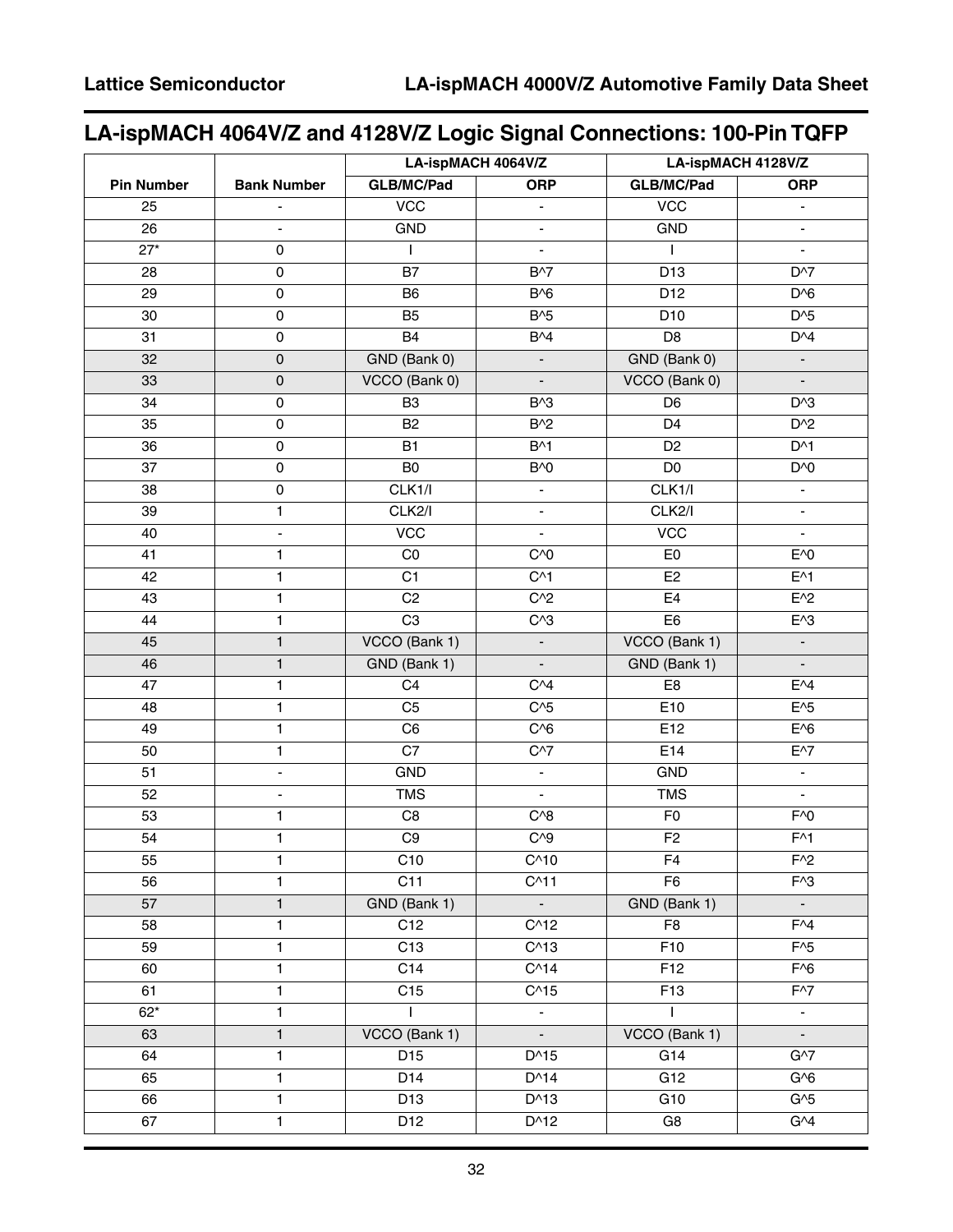# **LA-ispMACH 4064V/Z and 4128V/Z Logic Signal Connections: 100-Pin TQFP**

|                   |                          | LA-ispMACH 4064V/Z |                | LA-ispMACH 4128V/Z |                 |  |
|-------------------|--------------------------|--------------------|----------------|--------------------|-----------------|--|
| <b>Pin Number</b> | <b>Bank Number</b>       | <b>GLB/MC/Pad</b>  | <b>ORP</b>     | <b>GLB/MC/Pad</b>  | <b>ORP</b>      |  |
| 68                | $\mathbf{1}$             | GND (Bank 1)       | $\blacksquare$ | GND (Bank 1)       |                 |  |
| 69                | $\overline{1}$           | $\overline{D11}$   | $D^{\wedge}11$ | G <sub>6</sub>     | G <sub>3</sub>  |  |
| $\overline{70}$   | $\overline{1}$           | D10                | $D^{\wedge}10$ | G5                 | G <sub>2</sub>  |  |
| 71                | $\overline{1}$           | D9                 | $D^{3}9$       | G4                 | G <sub>1</sub>  |  |
| $\overline{72}$   | $\overline{1}$           | D <sub>8</sub>     | $D^{\wedge}8$  | G2                 | $G^0$           |  |
| $73*$             | $\mathbf{1}$             | $\mathbf{I}$       | $\blacksquare$ | $\overline{1}$     | $\blacksquare$  |  |
| 74                | $\blacksquare$           | <b>TDO</b>         | $\blacksquare$ | <b>TDO</b>         | $\blacksquare$  |  |
| 75                | $\overline{\phantom{0}}$ | $\overline{VCC}$   | ÷.             | $\overline{VCC}$   | $\blacksquare$  |  |
| $\overline{76}$   | ÷,                       | <b>GND</b>         | ÷,             | <b>GND</b>         | $\blacksquare$  |  |
| $\overline{77}^*$ | 1                        | $\mathsf{I}$       | $\overline{a}$ | $\mathbf{I}$       | $\overline{a}$  |  |
| 78                | $\mathbf{1}$             | $\overline{D7}$    | $D^{3}7$       | H <sub>13</sub>    | $H^{\wedge}7$   |  |
| 79                | $\overline{1}$           | D <sub>6</sub>     | $D^{6}$        | H12                | $H\overline{6}$ |  |
| 80                | $\mathbf{1}$             | D <sub>5</sub>     | $D^{3}5$       | H10                | $H^5$           |  |
| 81                | $\mathbf{1}$             | $\overline{D4}$    | $D^{4}$        | $\overline{H8}$    | H <sub>1</sub>  |  |
| 82                | $\mathbf{1}$             | GND (Bank 1)       | $\blacksquare$ | GND (Bank 1)       | $\blacksquare$  |  |
| 83                | $\mathbf{1}$             | VCCO (Bank 1)      | $\blacksquare$ | VCCO (Bank 1)      | $\blacksquare$  |  |
| 84                | $\mathbf{1}$             | $\overline{D3}$    | $D^{3}$        | H6                 | $H^{\wedge}3$   |  |
| 85                | $\mathbf{1}$             | D <sub>2</sub>     | $D^2$          | H4                 | $H^2$           |  |
| 86                | $\overline{1}$           | $\overline{D1}$    | $D^{\wedge}1$  | H2                 | $H^{\wedge}1$   |  |
| 87                | $\mathbf{1}$             | D0/GOE1            | D'             | H0/GOE1            | $H^0$           |  |
| 88                | $\overline{1}$           | CLK3/I             | $\Box$         | CLK3/I             | $\blacksquare$  |  |
| 89                | $\mathsf 0$              | CLK0/I             | $\blacksquare$ | CLK0/I             | $\blacksquare$  |  |
| 90                | $\blacksquare$           | VCC                | $\blacksquare$ | VCC                | $\blacksquare$  |  |
| 91                | 0                        | A0/GOE0            | $A^0$          | A0/GOE0            | $A^{\wedge}0$   |  |
| 92                | $\pmb{0}$                | A1                 | $A^{\wedge}1$  | A2                 | $A^{\wedge}1$   |  |
| 93                | $\overline{0}$           | $\overline{A2}$    | $A^{2}$        | $\overline{A4}$    | $A^{2}$         |  |
| 94                | $\mathbf 0$              | $\overline{A3}$    | $A^3$          | A6                 | $A^3$           |  |
| 95                | $\mathsf 0$              | VCCO (Bank 0)      | $\blacksquare$ | VCCO (Bank 0)      | $\Box$          |  |
| $\overline{96}$   | $\overline{0}$           | GND (Bank 0)       | $\mathbf{r}$   | GND (Bank 0)       | $\mathbf{r}$    |  |
| 97                | $\mathsf 0$              | A4                 | $A^{\wedge}4$  | A <sub>8</sub>     | $A^{\wedge}4$   |  |
| 98                | $\mathsf 0$              | A <sub>5</sub>     | $A^5$          | A10                | $A^5$           |  |
| $\overline{99}$   | $\mathsf 0$              | A <sub>6</sub>     | $A^6$          | $\overline{A12}$   | $A^6$           |  |
| 100               | $\pmb{0}$                | A7                 | $A^{\wedge}7$  | A14                | $A^{\wedge}7$   |  |

\*This pin is input only.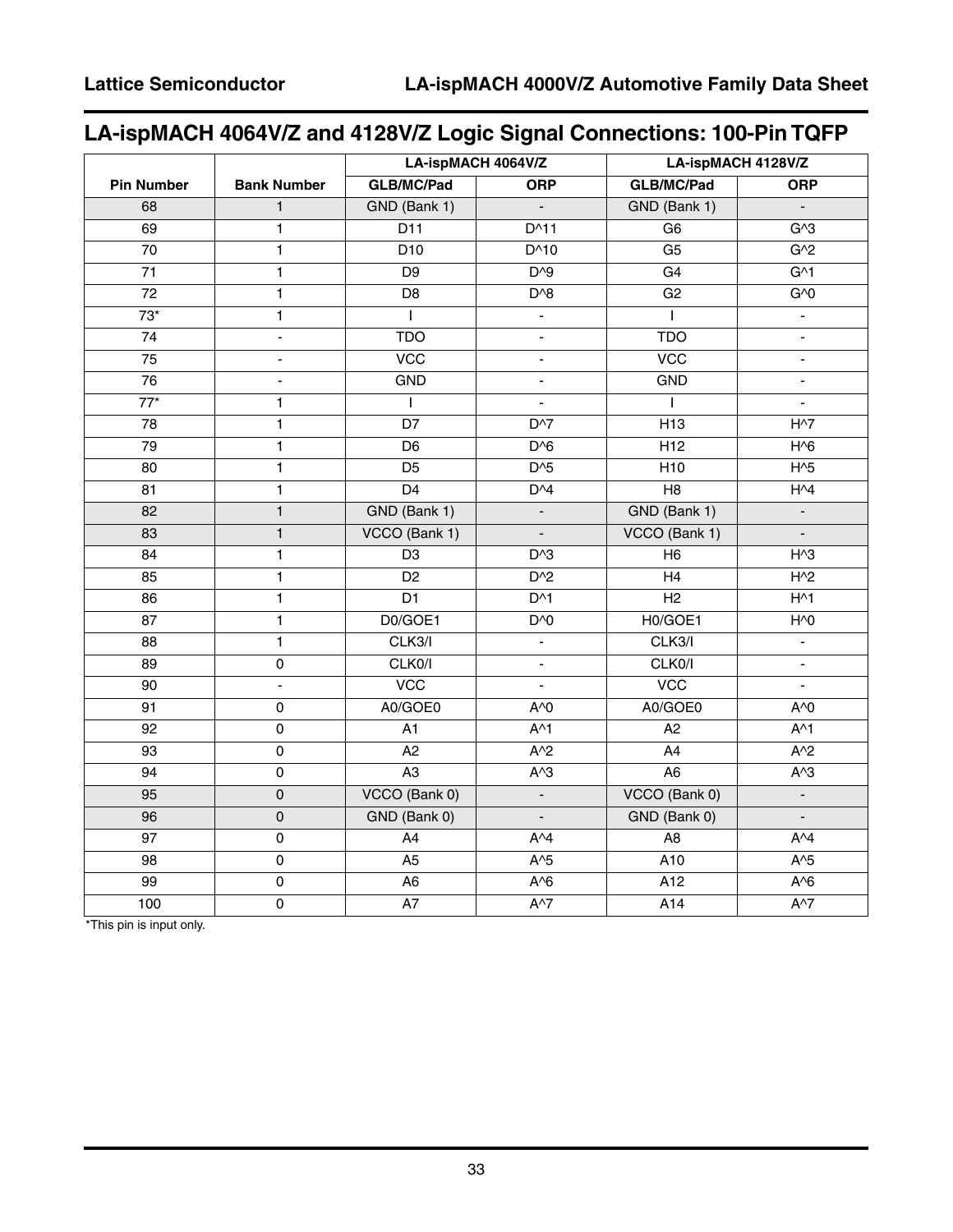# **LA-ispMACH 4128V Logic Signal Connections: 128-Pin TQFP**

| <b>Pin Number</b><br><b>Bank Number</b><br><b>GLB/MC/Pad</b><br><b>ORP</b><br>$\pmb{0}$<br>GND<br>1<br>$\blacksquare$<br><b>TDI</b><br>$\overline{c}$<br>$\pmb{0}$<br>$\qquad \qquad \blacksquare$<br>VCCO (Bank 0)<br>$\pmb{0}$<br>3<br>÷,<br>$\mathsf 0$<br>$B^{\wedge}0$<br>4<br>B <sub>0</sub><br>$B^{\wedge}1$<br>5<br>$\pmb{0}$<br><b>B1</b><br><b>B2</b><br>$B^2$<br>6<br>$\mathsf{O}\xspace$<br>$\overline{7}$<br>$\mathsf 0$<br>$B^{\wedge}3$<br><b>B4</b><br>$B^{4}$<br>$\mathsf 0$<br>$\bf 8$<br>B <sub>5</sub><br>$\boldsymbol{9}$<br>$\mathsf{O}\xspace$<br>B <sub>6</sub><br>$B^{\wedge}5$<br>$\pmb{0}$<br>GND (Bank 0)<br>10<br>$\blacksquare$<br>11<br>B <sub>8</sub><br>B <sub>0</sub><br>$\pmb{0}$<br>12<br>$\mathsf{O}\xspace$<br>B <sub>9</sub><br>$B^{\wedge}7$<br>$\mathsf 0$<br><b>B10</b><br>$B^{\wedge}8$<br>13<br>14<br>$\mathsf 0$<br>$\overline{B12}$<br>$B^{\wedge}9$<br>B^10<br>15<br>$\mathsf{O}\xspace$<br><b>B13</b><br>$\mathsf 0$<br><b>B14</b><br>16<br>$B^{\wedge}11$<br>VCCO (Bank 0)<br>17<br>$\mathsf{O}\xspace$<br>$\blacksquare$<br>C14<br>$C^{\wedge}11$<br>18<br>$\mathsf{O}\xspace$<br>C <sub>10</sub><br>$\mathsf 0$<br>C <sub>13</sub><br>19<br>$C^{3}9$<br>C12<br>20<br>$\pmb{0}$<br>$C^{8}$<br>21<br>$\mathsf{O}\xspace$<br>C10<br>$\mathsf 0$<br>$C^{37}$<br>22<br>C <sub>9</sub><br>$\overline{C8}$<br>$C^{6}$<br>23<br>$\pmb{0}$<br>GND (Bank 0)<br>24<br>$\pmb{0}$<br>$\mathbb{Z}^2$<br>$C^{3}5$<br>$\mathsf 0$<br>25<br>C6<br>C <sub>4</sub><br>26<br>$\pmb{0}$<br>C <sub>5</sub><br>$\mathsf{O}\xspace$<br>C <sub>4</sub><br>$C^{3}$<br>27<br>$\mathsf 0$<br>$C^{2}$<br>28<br>C <sub>2</sub><br>$_{\rm CO}$<br>$C^{0}$<br>29<br>$\pmb{0}$<br>VCCO (Bank 0)<br>$\pmb{0}$<br>$30\,$<br>$\Box$<br>$\mathsf{O}\xspace$<br>31<br><b>TCK</b><br>۰<br>VCC<br>32<br>$\pmb{0}$<br>$\blacksquare$<br><b>GND</b><br>33<br>$\mathsf{O}\xspace$<br>ä,<br>$\overline{\textbf{0}}$<br>$D^{\wedge}11$<br>34<br>D14<br>35<br>$\mathsf{O}\xspace$<br>D13<br>D^10<br>$D^{3}$<br>36<br>$\mathsf 0$<br>D12<br>$\overline{\textbf{0}}$<br>$D^{\wedge}8$<br>37<br>D10<br>$D^{3}$<br>38<br>D <sub>9</sub><br>$\pmb{0}$<br>$\overline{D8}$<br>$D^{6}$<br>39<br>$\mathsf{O}\xspace$<br>$\mathsf{O}\xspace$<br>GND (Bank 0)<br>40<br>÷<br>VCCO (Bank 0)<br>41<br>$\mathsf{O}\xspace$<br>$\blacksquare$<br>$D^{3}5$<br>D6<br>42<br>$\mathsf{O}\xspace$ |  | LA-ispMACH 4128V |  |  |
|-----------------------------------------------------------------------------------------------------------------------------------------------------------------------------------------------------------------------------------------------------------------------------------------------------------------------------------------------------------------------------------------------------------------------------------------------------------------------------------------------------------------------------------------------------------------------------------------------------------------------------------------------------------------------------------------------------------------------------------------------------------------------------------------------------------------------------------------------------------------------------------------------------------------------------------------------------------------------------------------------------------------------------------------------------------------------------------------------------------------------------------------------------------------------------------------------------------------------------------------------------------------------------------------------------------------------------------------------------------------------------------------------------------------------------------------------------------------------------------------------------------------------------------------------------------------------------------------------------------------------------------------------------------------------------------------------------------------------------------------------------------------------------------------------------------------------------------------------------------------------------------------------------------------------------------------------------------------------------------------------------------------------------------------------------------------------------------------------------------------------------------------------------------------------------------------------------------------------------------------------------------------------------------------------------------------------------------------------------------------------------------|--|------------------|--|--|
|                                                                                                                                                                                                                                                                                                                                                                                                                                                                                                                                                                                                                                                                                                                                                                                                                                                                                                                                                                                                                                                                                                                                                                                                                                                                                                                                                                                                                                                                                                                                                                                                                                                                                                                                                                                                                                                                                                                                                                                                                                                                                                                                                                                                                                                                                                                                                                                   |  |                  |  |  |
|                                                                                                                                                                                                                                                                                                                                                                                                                                                                                                                                                                                                                                                                                                                                                                                                                                                                                                                                                                                                                                                                                                                                                                                                                                                                                                                                                                                                                                                                                                                                                                                                                                                                                                                                                                                                                                                                                                                                                                                                                                                                                                                                                                                                                                                                                                                                                                                   |  |                  |  |  |
|                                                                                                                                                                                                                                                                                                                                                                                                                                                                                                                                                                                                                                                                                                                                                                                                                                                                                                                                                                                                                                                                                                                                                                                                                                                                                                                                                                                                                                                                                                                                                                                                                                                                                                                                                                                                                                                                                                                                                                                                                                                                                                                                                                                                                                                                                                                                                                                   |  |                  |  |  |
|                                                                                                                                                                                                                                                                                                                                                                                                                                                                                                                                                                                                                                                                                                                                                                                                                                                                                                                                                                                                                                                                                                                                                                                                                                                                                                                                                                                                                                                                                                                                                                                                                                                                                                                                                                                                                                                                                                                                                                                                                                                                                                                                                                                                                                                                                                                                                                                   |  |                  |  |  |
|                                                                                                                                                                                                                                                                                                                                                                                                                                                                                                                                                                                                                                                                                                                                                                                                                                                                                                                                                                                                                                                                                                                                                                                                                                                                                                                                                                                                                                                                                                                                                                                                                                                                                                                                                                                                                                                                                                                                                                                                                                                                                                                                                                                                                                                                                                                                                                                   |  |                  |  |  |
|                                                                                                                                                                                                                                                                                                                                                                                                                                                                                                                                                                                                                                                                                                                                                                                                                                                                                                                                                                                                                                                                                                                                                                                                                                                                                                                                                                                                                                                                                                                                                                                                                                                                                                                                                                                                                                                                                                                                                                                                                                                                                                                                                                                                                                                                                                                                                                                   |  |                  |  |  |
|                                                                                                                                                                                                                                                                                                                                                                                                                                                                                                                                                                                                                                                                                                                                                                                                                                                                                                                                                                                                                                                                                                                                                                                                                                                                                                                                                                                                                                                                                                                                                                                                                                                                                                                                                                                                                                                                                                                                                                                                                                                                                                                                                                                                                                                                                                                                                                                   |  |                  |  |  |
|                                                                                                                                                                                                                                                                                                                                                                                                                                                                                                                                                                                                                                                                                                                                                                                                                                                                                                                                                                                                                                                                                                                                                                                                                                                                                                                                                                                                                                                                                                                                                                                                                                                                                                                                                                                                                                                                                                                                                                                                                                                                                                                                                                                                                                                                                                                                                                                   |  |                  |  |  |
|                                                                                                                                                                                                                                                                                                                                                                                                                                                                                                                                                                                                                                                                                                                                                                                                                                                                                                                                                                                                                                                                                                                                                                                                                                                                                                                                                                                                                                                                                                                                                                                                                                                                                                                                                                                                                                                                                                                                                                                                                                                                                                                                                                                                                                                                                                                                                                                   |  |                  |  |  |
|                                                                                                                                                                                                                                                                                                                                                                                                                                                                                                                                                                                                                                                                                                                                                                                                                                                                                                                                                                                                                                                                                                                                                                                                                                                                                                                                                                                                                                                                                                                                                                                                                                                                                                                                                                                                                                                                                                                                                                                                                                                                                                                                                                                                                                                                                                                                                                                   |  |                  |  |  |
|                                                                                                                                                                                                                                                                                                                                                                                                                                                                                                                                                                                                                                                                                                                                                                                                                                                                                                                                                                                                                                                                                                                                                                                                                                                                                                                                                                                                                                                                                                                                                                                                                                                                                                                                                                                                                                                                                                                                                                                                                                                                                                                                                                                                                                                                                                                                                                                   |  |                  |  |  |
|                                                                                                                                                                                                                                                                                                                                                                                                                                                                                                                                                                                                                                                                                                                                                                                                                                                                                                                                                                                                                                                                                                                                                                                                                                                                                                                                                                                                                                                                                                                                                                                                                                                                                                                                                                                                                                                                                                                                                                                                                                                                                                                                                                                                                                                                                                                                                                                   |  |                  |  |  |
|                                                                                                                                                                                                                                                                                                                                                                                                                                                                                                                                                                                                                                                                                                                                                                                                                                                                                                                                                                                                                                                                                                                                                                                                                                                                                                                                                                                                                                                                                                                                                                                                                                                                                                                                                                                                                                                                                                                                                                                                                                                                                                                                                                                                                                                                                                                                                                                   |  |                  |  |  |
|                                                                                                                                                                                                                                                                                                                                                                                                                                                                                                                                                                                                                                                                                                                                                                                                                                                                                                                                                                                                                                                                                                                                                                                                                                                                                                                                                                                                                                                                                                                                                                                                                                                                                                                                                                                                                                                                                                                                                                                                                                                                                                                                                                                                                                                                                                                                                                                   |  |                  |  |  |
|                                                                                                                                                                                                                                                                                                                                                                                                                                                                                                                                                                                                                                                                                                                                                                                                                                                                                                                                                                                                                                                                                                                                                                                                                                                                                                                                                                                                                                                                                                                                                                                                                                                                                                                                                                                                                                                                                                                                                                                                                                                                                                                                                                                                                                                                                                                                                                                   |  |                  |  |  |
|                                                                                                                                                                                                                                                                                                                                                                                                                                                                                                                                                                                                                                                                                                                                                                                                                                                                                                                                                                                                                                                                                                                                                                                                                                                                                                                                                                                                                                                                                                                                                                                                                                                                                                                                                                                                                                                                                                                                                                                                                                                                                                                                                                                                                                                                                                                                                                                   |  |                  |  |  |
|                                                                                                                                                                                                                                                                                                                                                                                                                                                                                                                                                                                                                                                                                                                                                                                                                                                                                                                                                                                                                                                                                                                                                                                                                                                                                                                                                                                                                                                                                                                                                                                                                                                                                                                                                                                                                                                                                                                                                                                                                                                                                                                                                                                                                                                                                                                                                                                   |  |                  |  |  |
|                                                                                                                                                                                                                                                                                                                                                                                                                                                                                                                                                                                                                                                                                                                                                                                                                                                                                                                                                                                                                                                                                                                                                                                                                                                                                                                                                                                                                                                                                                                                                                                                                                                                                                                                                                                                                                                                                                                                                                                                                                                                                                                                                                                                                                                                                                                                                                                   |  |                  |  |  |
|                                                                                                                                                                                                                                                                                                                                                                                                                                                                                                                                                                                                                                                                                                                                                                                                                                                                                                                                                                                                                                                                                                                                                                                                                                                                                                                                                                                                                                                                                                                                                                                                                                                                                                                                                                                                                                                                                                                                                                                                                                                                                                                                                                                                                                                                                                                                                                                   |  |                  |  |  |
|                                                                                                                                                                                                                                                                                                                                                                                                                                                                                                                                                                                                                                                                                                                                                                                                                                                                                                                                                                                                                                                                                                                                                                                                                                                                                                                                                                                                                                                                                                                                                                                                                                                                                                                                                                                                                                                                                                                                                                                                                                                                                                                                                                                                                                                                                                                                                                                   |  |                  |  |  |
|                                                                                                                                                                                                                                                                                                                                                                                                                                                                                                                                                                                                                                                                                                                                                                                                                                                                                                                                                                                                                                                                                                                                                                                                                                                                                                                                                                                                                                                                                                                                                                                                                                                                                                                                                                                                                                                                                                                                                                                                                                                                                                                                                                                                                                                                                                                                                                                   |  |                  |  |  |
|                                                                                                                                                                                                                                                                                                                                                                                                                                                                                                                                                                                                                                                                                                                                                                                                                                                                                                                                                                                                                                                                                                                                                                                                                                                                                                                                                                                                                                                                                                                                                                                                                                                                                                                                                                                                                                                                                                                                                                                                                                                                                                                                                                                                                                                                                                                                                                                   |  |                  |  |  |
|                                                                                                                                                                                                                                                                                                                                                                                                                                                                                                                                                                                                                                                                                                                                                                                                                                                                                                                                                                                                                                                                                                                                                                                                                                                                                                                                                                                                                                                                                                                                                                                                                                                                                                                                                                                                                                                                                                                                                                                                                                                                                                                                                                                                                                                                                                                                                                                   |  |                  |  |  |
|                                                                                                                                                                                                                                                                                                                                                                                                                                                                                                                                                                                                                                                                                                                                                                                                                                                                                                                                                                                                                                                                                                                                                                                                                                                                                                                                                                                                                                                                                                                                                                                                                                                                                                                                                                                                                                                                                                                                                                                                                                                                                                                                                                                                                                                                                                                                                                                   |  |                  |  |  |
|                                                                                                                                                                                                                                                                                                                                                                                                                                                                                                                                                                                                                                                                                                                                                                                                                                                                                                                                                                                                                                                                                                                                                                                                                                                                                                                                                                                                                                                                                                                                                                                                                                                                                                                                                                                                                                                                                                                                                                                                                                                                                                                                                                                                                                                                                                                                                                                   |  |                  |  |  |
|                                                                                                                                                                                                                                                                                                                                                                                                                                                                                                                                                                                                                                                                                                                                                                                                                                                                                                                                                                                                                                                                                                                                                                                                                                                                                                                                                                                                                                                                                                                                                                                                                                                                                                                                                                                                                                                                                                                                                                                                                                                                                                                                                                                                                                                                                                                                                                                   |  |                  |  |  |
|                                                                                                                                                                                                                                                                                                                                                                                                                                                                                                                                                                                                                                                                                                                                                                                                                                                                                                                                                                                                                                                                                                                                                                                                                                                                                                                                                                                                                                                                                                                                                                                                                                                                                                                                                                                                                                                                                                                                                                                                                                                                                                                                                                                                                                                                                                                                                                                   |  |                  |  |  |
|                                                                                                                                                                                                                                                                                                                                                                                                                                                                                                                                                                                                                                                                                                                                                                                                                                                                                                                                                                                                                                                                                                                                                                                                                                                                                                                                                                                                                                                                                                                                                                                                                                                                                                                                                                                                                                                                                                                                                                                                                                                                                                                                                                                                                                                                                                                                                                                   |  |                  |  |  |
|                                                                                                                                                                                                                                                                                                                                                                                                                                                                                                                                                                                                                                                                                                                                                                                                                                                                                                                                                                                                                                                                                                                                                                                                                                                                                                                                                                                                                                                                                                                                                                                                                                                                                                                                                                                                                                                                                                                                                                                                                                                                                                                                                                                                                                                                                                                                                                                   |  |                  |  |  |
|                                                                                                                                                                                                                                                                                                                                                                                                                                                                                                                                                                                                                                                                                                                                                                                                                                                                                                                                                                                                                                                                                                                                                                                                                                                                                                                                                                                                                                                                                                                                                                                                                                                                                                                                                                                                                                                                                                                                                                                                                                                                                                                                                                                                                                                                                                                                                                                   |  |                  |  |  |
|                                                                                                                                                                                                                                                                                                                                                                                                                                                                                                                                                                                                                                                                                                                                                                                                                                                                                                                                                                                                                                                                                                                                                                                                                                                                                                                                                                                                                                                                                                                                                                                                                                                                                                                                                                                                                                                                                                                                                                                                                                                                                                                                                                                                                                                                                                                                                                                   |  |                  |  |  |
|                                                                                                                                                                                                                                                                                                                                                                                                                                                                                                                                                                                                                                                                                                                                                                                                                                                                                                                                                                                                                                                                                                                                                                                                                                                                                                                                                                                                                                                                                                                                                                                                                                                                                                                                                                                                                                                                                                                                                                                                                                                                                                                                                                                                                                                                                                                                                                                   |  |                  |  |  |
|                                                                                                                                                                                                                                                                                                                                                                                                                                                                                                                                                                                                                                                                                                                                                                                                                                                                                                                                                                                                                                                                                                                                                                                                                                                                                                                                                                                                                                                                                                                                                                                                                                                                                                                                                                                                                                                                                                                                                                                                                                                                                                                                                                                                                                                                                                                                                                                   |  |                  |  |  |
|                                                                                                                                                                                                                                                                                                                                                                                                                                                                                                                                                                                                                                                                                                                                                                                                                                                                                                                                                                                                                                                                                                                                                                                                                                                                                                                                                                                                                                                                                                                                                                                                                                                                                                                                                                                                                                                                                                                                                                                                                                                                                                                                                                                                                                                                                                                                                                                   |  |                  |  |  |
|                                                                                                                                                                                                                                                                                                                                                                                                                                                                                                                                                                                                                                                                                                                                                                                                                                                                                                                                                                                                                                                                                                                                                                                                                                                                                                                                                                                                                                                                                                                                                                                                                                                                                                                                                                                                                                                                                                                                                                                                                                                                                                                                                                                                                                                                                                                                                                                   |  |                  |  |  |
|                                                                                                                                                                                                                                                                                                                                                                                                                                                                                                                                                                                                                                                                                                                                                                                                                                                                                                                                                                                                                                                                                                                                                                                                                                                                                                                                                                                                                                                                                                                                                                                                                                                                                                                                                                                                                                                                                                                                                                                                                                                                                                                                                                                                                                                                                                                                                                                   |  |                  |  |  |
|                                                                                                                                                                                                                                                                                                                                                                                                                                                                                                                                                                                                                                                                                                                                                                                                                                                                                                                                                                                                                                                                                                                                                                                                                                                                                                                                                                                                                                                                                                                                                                                                                                                                                                                                                                                                                                                                                                                                                                                                                                                                                                                                                                                                                                                                                                                                                                                   |  |                  |  |  |
|                                                                                                                                                                                                                                                                                                                                                                                                                                                                                                                                                                                                                                                                                                                                                                                                                                                                                                                                                                                                                                                                                                                                                                                                                                                                                                                                                                                                                                                                                                                                                                                                                                                                                                                                                                                                                                                                                                                                                                                                                                                                                                                                                                                                                                                                                                                                                                                   |  |                  |  |  |
|                                                                                                                                                                                                                                                                                                                                                                                                                                                                                                                                                                                                                                                                                                                                                                                                                                                                                                                                                                                                                                                                                                                                                                                                                                                                                                                                                                                                                                                                                                                                                                                                                                                                                                                                                                                                                                                                                                                                                                                                                                                                                                                                                                                                                                                                                                                                                                                   |  |                  |  |  |
|                                                                                                                                                                                                                                                                                                                                                                                                                                                                                                                                                                                                                                                                                                                                                                                                                                                                                                                                                                                                                                                                                                                                                                                                                                                                                                                                                                                                                                                                                                                                                                                                                                                                                                                                                                                                                                                                                                                                                                                                                                                                                                                                                                                                                                                                                                                                                                                   |  |                  |  |  |
|                                                                                                                                                                                                                                                                                                                                                                                                                                                                                                                                                                                                                                                                                                                                                                                                                                                                                                                                                                                                                                                                                                                                                                                                                                                                                                                                                                                                                                                                                                                                                                                                                                                                                                                                                                                                                                                                                                                                                                                                                                                                                                                                                                                                                                                                                                                                                                                   |  |                  |  |  |
|                                                                                                                                                                                                                                                                                                                                                                                                                                                                                                                                                                                                                                                                                                                                                                                                                                                                                                                                                                                                                                                                                                                                                                                                                                                                                                                                                                                                                                                                                                                                                                                                                                                                                                                                                                                                                                                                                                                                                                                                                                                                                                                                                                                                                                                                                                                                                                                   |  |                  |  |  |
|                                                                                                                                                                                                                                                                                                                                                                                                                                                                                                                                                                                                                                                                                                                                                                                                                                                                                                                                                                                                                                                                                                                                                                                                                                                                                                                                                                                                                                                                                                                                                                                                                                                                                                                                                                                                                                                                                                                                                                                                                                                                                                                                                                                                                                                                                                                                                                                   |  |                  |  |  |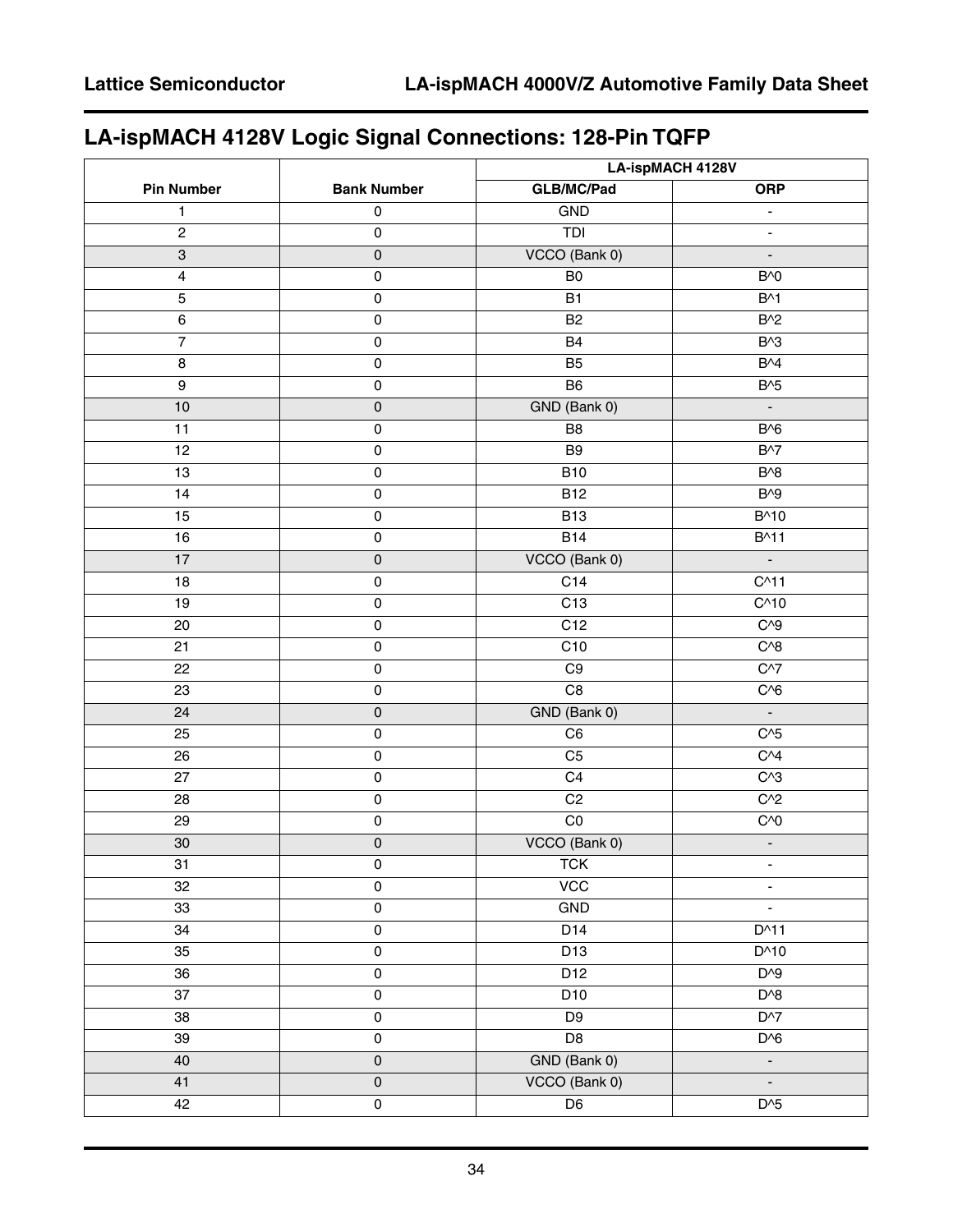# **LA-ispMACH 4128V Logic Signal Connections: 128-Pin TQFP (Cont.)**

|                   |                    | LA-ispMACH 4128V                          |                          |  |  |
|-------------------|--------------------|-------------------------------------------|--------------------------|--|--|
| <b>Pin Number</b> | <b>Bank Number</b> | <b>GLB/MC/Pad</b>                         | <b>ORP</b>               |  |  |
| 43                | $\pmb{0}$          | D <sub>5</sub>                            | $D^{4}$                  |  |  |
| 44                | $\mathsf 0$        | $\overline{D4}$                           | $D^{3}$                  |  |  |
| 45                | $\mathsf 0$        | D <sub>2</sub>                            | $D^2$                    |  |  |
| 46                | $\pmb{0}$          | D <sub>1</sub>                            | $D^{\wedge}1$            |  |  |
| 47                | $\mathsf 0$        | $\overline{D0}$                           | D'                       |  |  |
| 48                | $\mathsf 0$        | CLK1/l                                    | $\blacksquare$           |  |  |
| 49                | $\mathbf{1}$       | GND (Bank 1)                              | $\blacksquare$           |  |  |
| 50                | $\mathbf{1}$       | CLK2/I                                    | $\blacksquare$           |  |  |
| 51                | 1                  | VCC                                       | $\blacksquare$           |  |  |
| 52                | 1                  | E <sub>0</sub>                            | $E^0$                    |  |  |
| 53                | $\mathbf{1}$       | E1                                        | $E^{\wedge}1$            |  |  |
| 54                | 1                  | E <sub>2</sub>                            | $E^2$                    |  |  |
| 55                | 1                  | E4                                        | $E^{\wedge}3$            |  |  |
| 56                | $\mathbf{1}$       | E5                                        | $E^{4}$                  |  |  |
| 57                | 1                  | E <sub>6</sub>                            | $E^{\wedge}5$            |  |  |
| 58                | $\mathbf{1}$       | VCCO (Bank 1)                             | $\overline{\phantom{a}}$ |  |  |
| 59                | $\mathbf{1}$       | GND (Bank 1)                              | $\Box$                   |  |  |
| 60                | 1                  | E8                                        | $E^0$                    |  |  |
| 61                | 1                  | E9                                        | $E^{\wedge7}$            |  |  |
| 62                | $\mathbf{1}$       | E10                                       | $E^0$                    |  |  |
| 63                | 1                  | E12                                       | $E^{\wedge}9$            |  |  |
| 64                | 1                  | E14                                       | $E^{\wedge}11$           |  |  |
| 65                | $\mathbf{1}$       | GND                                       | $\Box$                   |  |  |
| 66                | 1                  | <b>TMS</b>                                | $\blacksquare$           |  |  |
| 67                | $\mathbf{1}$       | VCCO (Bank 1)                             | $\Box$                   |  |  |
| 68                | $\mathbf{1}$       | F <sub>0</sub>                            | $F^{\wedge}0$            |  |  |
| 69                | 1                  | $F^{\wedge}1$<br>F1                       |                          |  |  |
| 70                | 1                  | $F^2$<br>F <sub>2</sub>                   |                          |  |  |
| $\overline{71}$   | $\mathbf{1}$       | $F^{\wedge}3$<br>F4                       |                          |  |  |
| 72                | 1                  | $F^{4}$<br>F <sub>5</sub>                 |                          |  |  |
| 73                | 1                  | F <sub>6</sub><br>$F^{\wedge}5$           |                          |  |  |
| $\overline{74}$   | $\mathbf{1}$       | GND (Bank 1)                              | $\blacksquare$           |  |  |
| 75                | $\mathbf{1}$       | F <sub>8</sub>                            | $F^{6}$                  |  |  |
| 76                | $\mathbf{1}$       | F9                                        | $F^{3}$                  |  |  |
| $\overline{77}$   | $\mathbf{1}$       | F10                                       | $\overline{F^{\wedge}8}$ |  |  |
| 78                | 1                  | F12                                       | $F^{\wedge}9$            |  |  |
| 79                | $\mathbf{1}$       | $F^{\wedge}10$<br>$\overline{F13}$        |                          |  |  |
| 80                | $\mathbf{1}$       | F14                                       | $F^{\wedge}11$           |  |  |
| 81                | $\mathbf{1}$       | VCCO (Bank 1)<br>$\overline{\phantom{a}}$ |                          |  |  |
| 82                | $\mathbf{1}$       | G14                                       | $G^{\wedge}11$           |  |  |
| 83                | $\mathbf{1}$       | G13                                       | $G^{\wedge}10$           |  |  |
| 84                | 1                  | G12<br>$G^{0}9$                           |                          |  |  |
| 85                | $\mathbf{1}$       | G10<br>$G^{3}$                            |                          |  |  |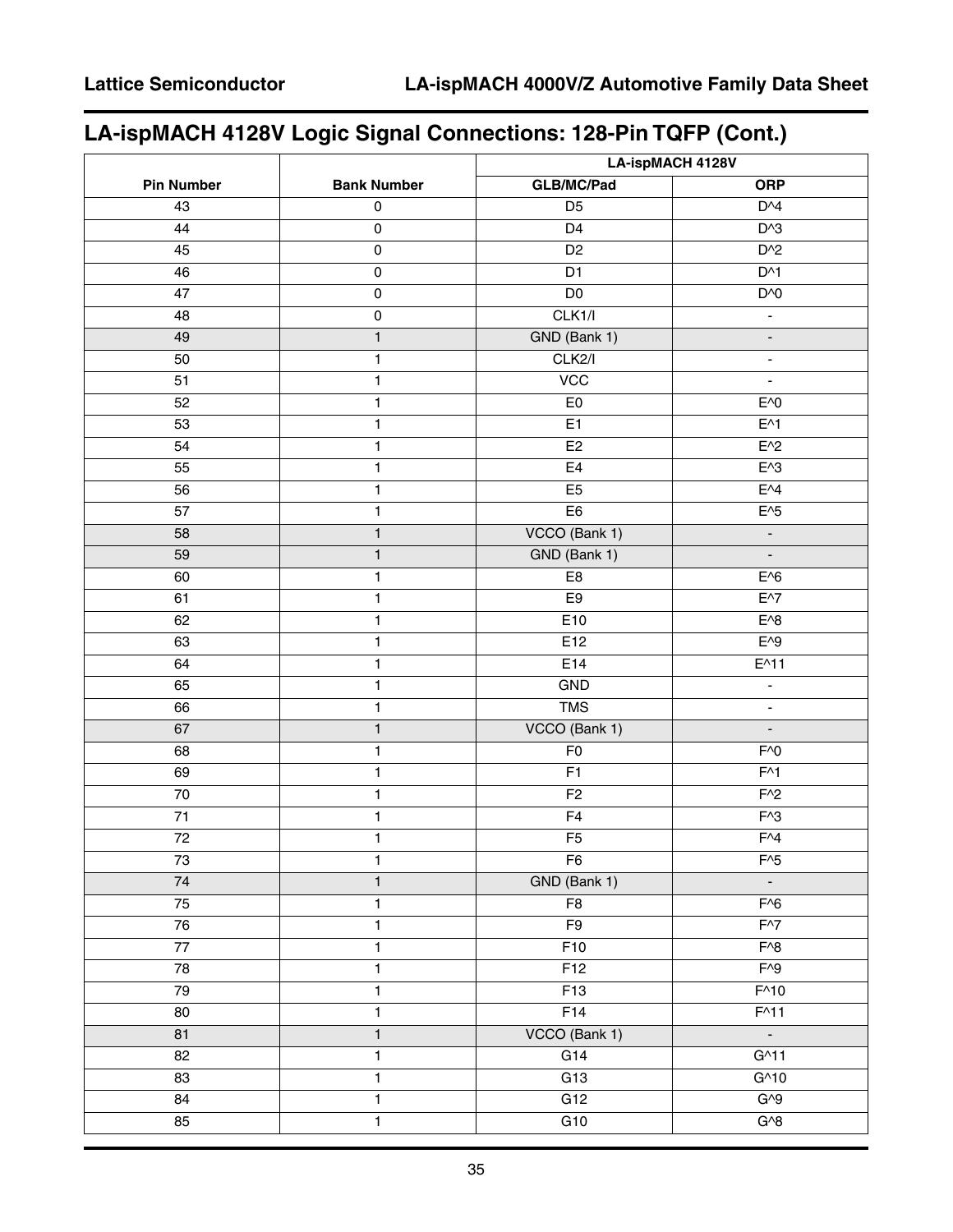# **LA-ispMACH 4128V Logic Signal Connections: 128-Pin TQFP (Cont.)**

|                   |                         | <b>LA-ispMACH 4128V</b>                      |                          |  |  |  |
|-------------------|-------------------------|----------------------------------------------|--------------------------|--|--|--|
| <b>Pin Number</b> | <b>Bank Number</b>      | <b>GLB/MC/Pad</b>                            | <b>ORP</b>               |  |  |  |
| 86                | 1                       | G <sub>9</sub>                               | $G^{27}$                 |  |  |  |
| 87                | 1                       | $\overline{G8}$                              | G/6                      |  |  |  |
| 88                | $\mathbf{1}$            | GND (Bank 1)                                 | $\blacksquare$           |  |  |  |
| 89                | 1                       | G <sub>6</sub>                               | $G^{3}5$                 |  |  |  |
| 90                | $\mathbf{1}$            | $\overline{G5}$                              | G <sup>4</sup>           |  |  |  |
| 91                | $\mathbf{1}$            | G4                                           | G <sub>3</sub>           |  |  |  |
| 92                | $\mathbf{1}$            | G2                                           | G <sub>2</sub>           |  |  |  |
| 93                | $\mathbf{1}$            | $\overline{G}0$                              | G <sub>0</sub>           |  |  |  |
| 94                | $\mathbf{1}$            | VCCO (Bank 1)                                | ÷                        |  |  |  |
| 95                | $\mathbf{1}$            | <b>TDO</b>                                   | $\blacksquare$           |  |  |  |
| 96                | $\mathbf{1}$            | $\overline{VCC}$                             | $\blacksquare$           |  |  |  |
| 97                | $\mathbf{1}$            | GND                                          | ÷.                       |  |  |  |
| 98                | $\mathbf{1}$            | H14                                          | $H^{\wedge}11$           |  |  |  |
| 99                | $\mathbf{1}$            | H <sub>13</sub>                              | $H^{\wedge}10$           |  |  |  |
| 100               | $\mathbf{1}$            | H <sub>12</sub>                              | $H^0$                    |  |  |  |
| 101               | $\mathbf{1}$            | H <sub>10</sub>                              | $H^{\wedge}8$            |  |  |  |
| 102               | $\mathbf{1}$            | H9                                           | $H^{\wedge}7$            |  |  |  |
| 103               | $\mathbf{1}$            | H8                                           | $H^0$                    |  |  |  |
| 104               | $\mathbf{1}$            | GND (Bank 1)                                 | $\overline{\phantom{a}}$ |  |  |  |
| $\overline{105}$  | $\mathbf{1}$            | VCCO (Bank 1)                                | $\Box$                   |  |  |  |
| 106               | $\mathbf{1}$            | H <sub>6</sub>                               | $H^0$                    |  |  |  |
| 107               | $\mathbf{1}$            | H <sub>5</sub>                               | H <sub>4</sub>           |  |  |  |
| 108               | $\mathbf{1}$            | H4                                           | $H^{\wedge}3$            |  |  |  |
| 109               | $\mathbf{1}$            | H2                                           | H <sub>2</sub>           |  |  |  |
| 110               | $\mathbf{1}$            | H1                                           | $H^{\wedge}1$            |  |  |  |
| $\overline{111}$  | $\mathbf{1}$            | H0/GOE1                                      | H <sub>0</sub>           |  |  |  |
| 112               | $\mathbf{1}$            | CLK3/I<br>$\overline{\phantom{a}}$           |                          |  |  |  |
| $113$             | 0                       | GND (Bank 0)<br>$\blacksquare$               |                          |  |  |  |
| 114               | $\mathsf{O}\xspace$     | CLK0/I<br>$\blacksquare$                     |                          |  |  |  |
| 115               | 0                       | $\overline{VCC}$<br>$\overline{\phantom{a}}$ |                          |  |  |  |
| 116               | 0                       | A0/GOE0<br>$A^{\wedge}0$                     |                          |  |  |  |
| $\overline{117}$  | $\overline{0}$          | $\overline{A1}$                              | $A^{\wedge}1$            |  |  |  |
| $\frac{118}{118}$ | $\overline{0}$          | A2                                           | $A^2$                    |  |  |  |
| $\frac{119}{119}$ | $\pmb{0}$               | A4                                           | $A^3$                    |  |  |  |
| 120               | 0                       | A5                                           | $A^{4}$                  |  |  |  |
| 121               | 0                       | A <sub>6</sub>                               | $A^5$                    |  |  |  |
| 122               | $\mathsf{O}\xspace$     | VCCO (Bank 0)                                | $\blacksquare$           |  |  |  |
| 123               | $\mathsf{O}\xspace$     | GND (Bank 0)                                 | ÷,                       |  |  |  |
| 124               | $\mathsf{O}\xspace$     | A8                                           | $A \setminus 6$          |  |  |  |
| 125               | 0                       | A9                                           | $A^{\wedge}7$            |  |  |  |
| 126               | $\overline{0}$          | A10<br>$A^2B$                                |                          |  |  |  |
| 127               | $\overline{0}$          | A12                                          | $A^0$                    |  |  |  |
| 128               | $\overline{\textbf{0}}$ | A14                                          | $A^{\wedge}11$           |  |  |  |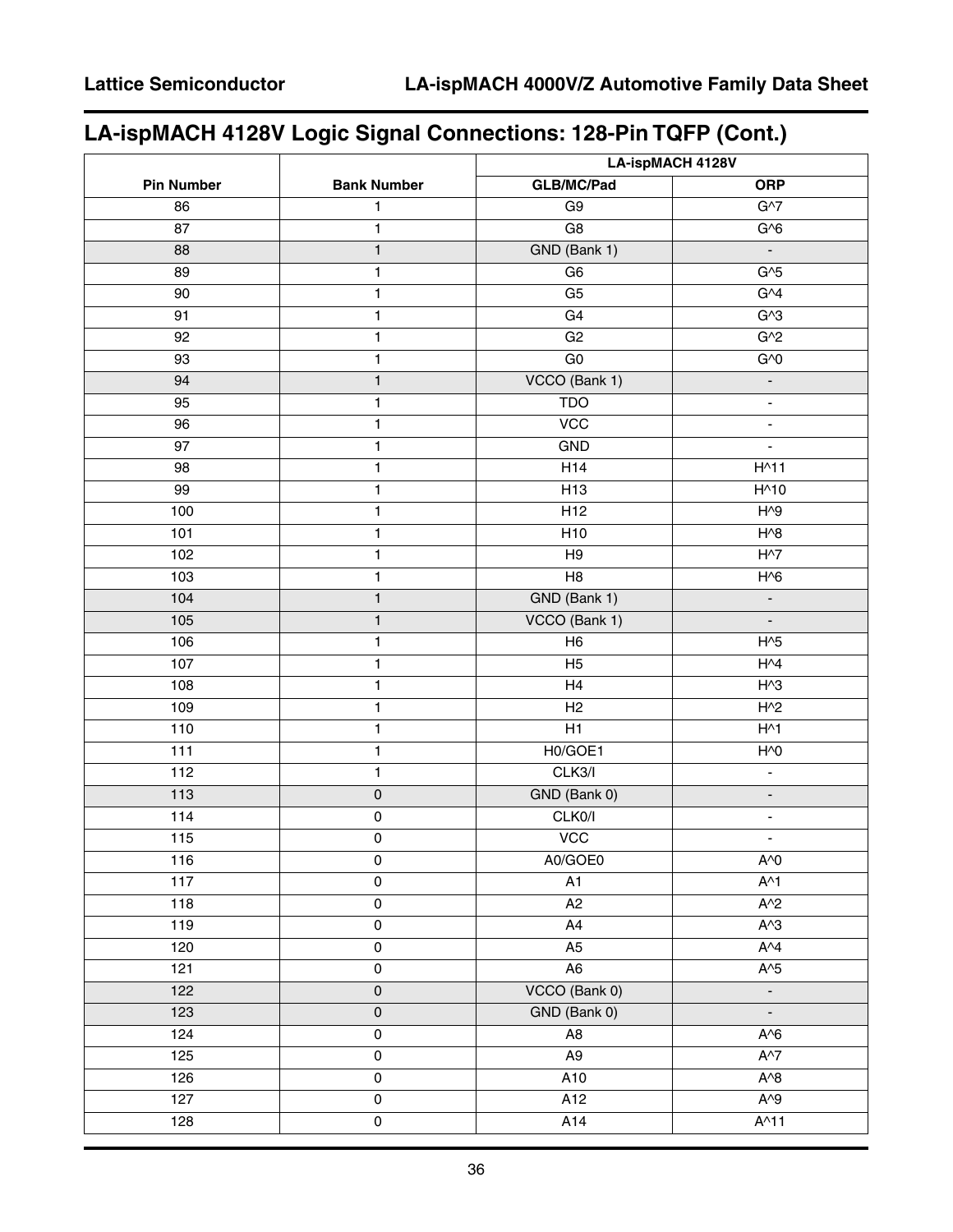# **LA-ispMACH 4128V Logic Signal Connections: 144-Pin TQFP**

|                   |                          | LA-ispMACH 4128V                    |                              |  |  |  |
|-------------------|--------------------------|-------------------------------------|------------------------------|--|--|--|
| <b>Pin Number</b> | <b>Bank Number</b>       | <b>GLB/MC/Pad</b>                   | <b>ORP</b>                   |  |  |  |
| 1                 | $\overline{\phantom{a}}$ | GND                                 | $\blacksquare$               |  |  |  |
| $\overline{c}$    | $\overline{\phantom{a}}$ | <b>TDI</b>                          | $\qquad \qquad \blacksquare$ |  |  |  |
| $\overline{3}$    | $\pmb{0}$                | VCCO (Bank 0)                       | L,                           |  |  |  |
| 4                 | $\mathsf 0$              | B <sub>0</sub>                      | $B^{\wedge}0$                |  |  |  |
| 5                 | $\mathsf 0$              | B1                                  | $B^{\wedge}1$                |  |  |  |
| 6                 | $\mathsf{O}\xspace$      | <b>B2</b>                           | $B^2$                        |  |  |  |
| $\overline{7}$    | $\overline{\text{o}}$    | <b>B4</b>                           | $B^{\wedge}3$                |  |  |  |
| $\bf 8$           | $\mathsf 0$              | B <sub>5</sub>                      | $B^{4}$                      |  |  |  |
| $\boldsymbol{9}$  | $\mathsf{O}\xspace$      | B6                                  | $B^{\wedge}5$                |  |  |  |
| 10                | $\mathsf{O}\xspace$      | GND (Bank 0)                        | $\overline{\phantom{a}}$     |  |  |  |
| 11                | $\pmb{0}$                | B <sub>8</sub>                      | B <sub>0</sub>               |  |  |  |
| 12                | $\mathsf 0$              | B <sub>9</sub>                      | $B^{\wedge}7$                |  |  |  |
| 13                | $\mathsf 0$              | <b>B10</b>                          | $B^{3}$                      |  |  |  |
| 14                | $\mathsf 0$              | <b>B12</b>                          | $B^{1/9}$                    |  |  |  |
| 15                | $\mathsf{O}\xspace$      | <b>B13</b>                          | B^10                         |  |  |  |
| 16                | $\overline{\text{o}}$    | <b>B14</b>                          | $B^{\wedge}11$               |  |  |  |
| 17                | $\blacksquare$           | $\overline{\text{NC}}$              | $\overline{\phantom{a}}$     |  |  |  |
| 18                | $\pmb{0}$                | GND (Bank 0) <sup>1</sup>           | ÷,                           |  |  |  |
| 19                | $\mathsf{O}\xspace$      | VCCO (Bank 0)                       | ÷,                           |  |  |  |
| 20                | $\mathsf 0$              | $\overline{\text{NC}}$              | ÷                            |  |  |  |
| 21                | $\mathsf{O}\xspace$      | C <sub>14</sub>                     | C <sub>11</sub>              |  |  |  |
| 22                | $\mathsf 0$              | C <sub>13</sub>                     | C <sub>10</sub>              |  |  |  |
| 23                | $\pmb{0}$                | C12                                 | $C^{3}9$                     |  |  |  |
| 24                | $\mathsf{O}\xspace$      | C10                                 | $C^{8}$                      |  |  |  |
| 25                | $\overline{\text{o}}$    | C9                                  | $C^{37}$                     |  |  |  |
| 26                | $\mathsf 0$              | $\overline{C8}$<br>$C^{6}$          |                              |  |  |  |
| 27                | $\pmb{0}$                | GND (Bank 0)<br>$\Box$              |                              |  |  |  |
| 28                | $\mathsf 0$              | $C^{3}5$<br>C6                      |                              |  |  |  |
| 29                | $\pmb{0}$                | C <sub>4</sub><br>C <sub>5</sub>    |                              |  |  |  |
| $30\,$            | $\mathbf 0$              | $\overline{C4}$<br>C <sub>1</sub> 3 |                              |  |  |  |
| 31                | $\mathsf{O}\xspace$      | C <sub>2</sub>                      | $C^{2}$                      |  |  |  |
| 32                | $\pmb{0}$                | C1                                  | $C^{1}$                      |  |  |  |
| 33                | $\mathsf{O}\xspace$      | $\overline{C}0$                     | C <sub>0</sub>               |  |  |  |
| 34                | $\overline{\textbf{0}}$  | VCCO (Bank 0)                       | ٠                            |  |  |  |
| 35                | $\blacksquare$           | <b>TCK</b>                          | ÷,                           |  |  |  |
| 36                | ä,                       | $\overline{VCC}$                    | ÷.                           |  |  |  |
| 37                | $\blacksquare$           | GND                                 | $\overline{\phantom{0}}$     |  |  |  |
| 38                | $\pmb{0}$                | NC                                  | ÷,                           |  |  |  |
| 39                | $\mathsf{O}\xspace$      | D14                                 | $D^{\wedge}11$               |  |  |  |
| 40                | $\mathsf 0$              | D13                                 | $D^{\wedge}10$               |  |  |  |
| 41                | $\mathsf{O}\xspace$      | D12                                 | $D^{0}$                      |  |  |  |
| 42                | $\mathsf{O}\xspace$      | $D^{\wedge}8$<br>D10                |                              |  |  |  |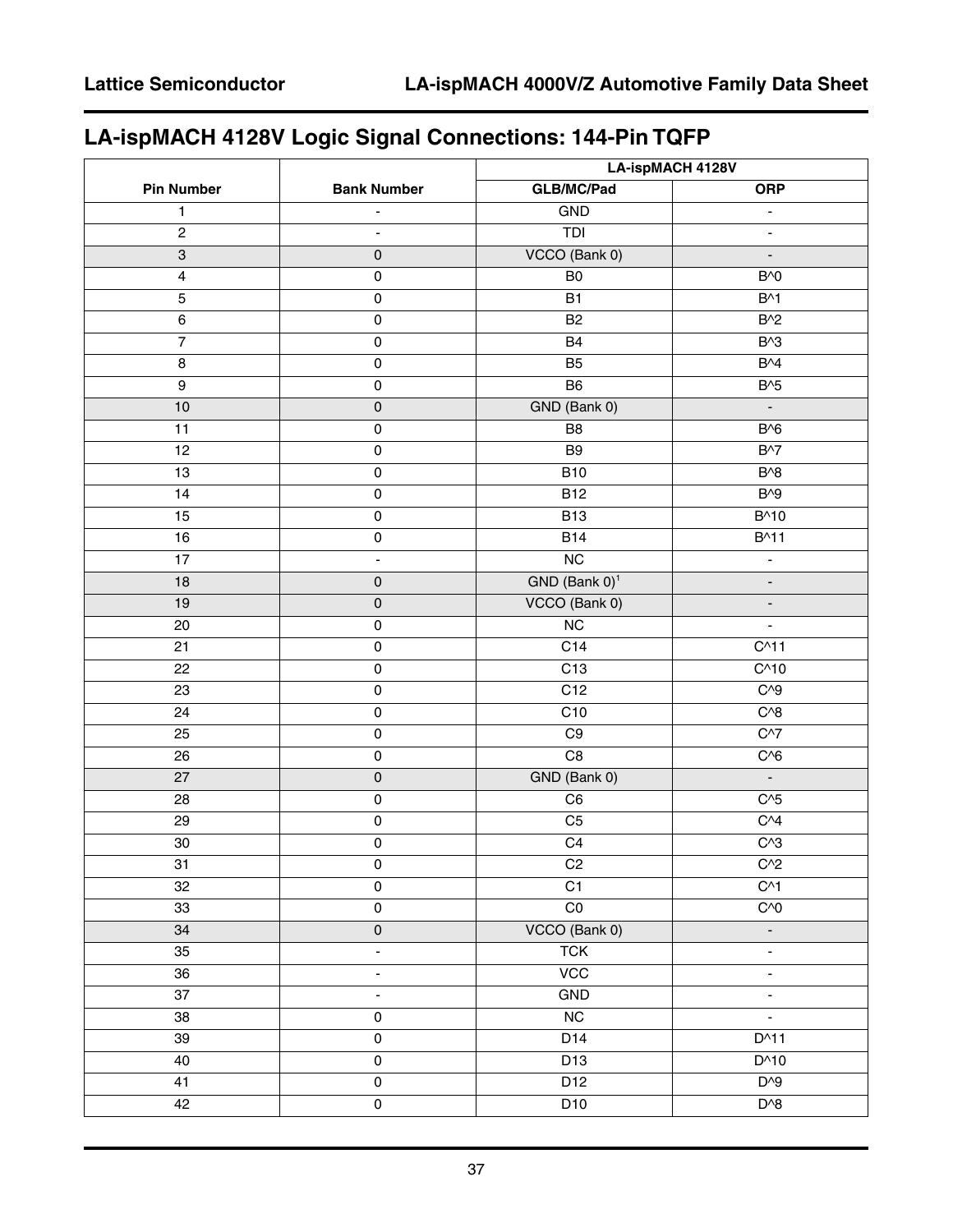# **LA-ispMACH 4128V Logic Signal Connections: 144-Pin TQFP (Cont.)**

|                   |                              | LA-ispMACH 4128V                             |                          |  |  |
|-------------------|------------------------------|----------------------------------------------|--------------------------|--|--|
| <b>Pin Number</b> | <b>Bank Number</b>           | <b>GLB/MC/Pad</b>                            | <b>ORP</b>               |  |  |
| 43                | $\pmb{0}$                    | D <sub>9</sub>                               | D <sup>^7</sup>          |  |  |
| 44                | $\mathsf 0$                  | D <sub>8</sub>                               | $D^{6}$                  |  |  |
| 45                | $\mathsf 0$                  | $\overline{NC}$                              | $\overline{\phantom{a}}$ |  |  |
| 46                | $\mathsf 0$                  | GND (Bank 0)                                 | $\overline{\phantom{a}}$ |  |  |
| 47                | $\mathsf{O}\xspace$          | VCCO (Bank 0)                                | $\Box$                   |  |  |
| 48                | $\pmb{0}$                    | D <sub>6</sub>                               | $D^{3}5$                 |  |  |
| 49                | $\mathsf 0$                  | D <sub>5</sub>                               | $D^{4}$                  |  |  |
| 50                | $\mathsf 0$                  | $\overline{D4}$                              | $D^{3}$                  |  |  |
| 51                | $\overline{0}$               | D <sub>2</sub>                               | $D^2$                    |  |  |
| 52                | $\mathsf 0$                  | D <sub>1</sub>                               | $D^{\wedge}1$            |  |  |
| 53                | $\mathsf 0$                  | $\overline{D0}$                              | D'                       |  |  |
| 54                | $\mathsf 0$                  | CLK1/l                                       | $\blacksquare$           |  |  |
| 55                | $\mathbf{1}$                 | GND (Bank 1)                                 | $\blacksquare$           |  |  |
| 56                | $\mathbf{1}$                 | CLK2/I                                       | $\blacksquare$           |  |  |
| 57                | $\blacksquare$               | <b>VCC</b>                                   | $\blacksquare$           |  |  |
| 58                | 1                            | E <sub>0</sub>                               | $E^0$                    |  |  |
| 59                | $\mathbf{1}$                 | E1                                           | $E^{\wedge}1$            |  |  |
| 60                | 1                            | E <sub>2</sub>                               | $E^2$                    |  |  |
| 61                | 1                            | E4                                           | $E^{\wedge}3$            |  |  |
| 62                | $\mathbf{1}$                 | E5                                           | $E^{4}$                  |  |  |
| 63                | 1                            | E <sub>6</sub>                               | $E^{\wedge}5$            |  |  |
| 64                | $\mathbf{1}$                 | VCCO (Bank 1)                                | $\overline{\phantom{a}}$ |  |  |
| 65                | $\mathbf{1}$                 | GND (Bank 1)                                 | $\Box$                   |  |  |
| 66                | 1                            | E8                                           | $E^0$                    |  |  |
| 67                | 1                            | E9                                           | $E^{\wedge7}$            |  |  |
| 68                | $\mathbf{1}$                 | E10                                          | $E^0$                    |  |  |
| 69                | 1                            | E12                                          | $E^{\wedge}9$            |  |  |
| 70                | 1                            | E13                                          | $E^{\wedge}10$           |  |  |
| $\overline{71}$   | $\mathbf{1}$                 | E14<br>$E^{\wedge}11$                        |                          |  |  |
| 72                | 1                            | NC                                           | $\blacksquare$           |  |  |
| 73                | $\overline{\phantom{a}}$     | GND                                          | $\overline{\phantom{a}}$ |  |  |
| $\overline{74}$   | $\qquad \qquad \blacksquare$ | <b>TMS</b>                                   | $\blacksquare$           |  |  |
| ${\bf 75}$        | $\mathbf{1}$                 | VCCO (Bank 1)                                | $\blacksquare$           |  |  |
| 76                | $\mathbf{1}$                 | F <sub>0</sub>                               | $F^{\wedge}0$            |  |  |
| $\overline{77}$   | $\mathbf{1}$                 | F1                                           | $F^{\wedge}1$            |  |  |
| 78                | 1                            | F <sub>2</sub>                               | $F^2$                    |  |  |
| 79                | 1                            | F4                                           | $F^{\wedge}3$            |  |  |
| $\overline{80}$   | $\mathbf{1}$                 | $\overline{F5}$                              | $F^{4}$                  |  |  |
| 81                | $\mathbf{1}$                 | F <sub>6</sub>                               | $F^{3}5$                 |  |  |
| 82                | $\mathbf{1}$                 | GND (Bank 1)                                 | $\mathbb{Z}^2$           |  |  |
| 83                | $\mathbf{1}$                 | F8                                           | $\overline{F^{\wedge}6}$ |  |  |
| 84                | 1                            | F <sub>9</sub>                               | $F^{3}$                  |  |  |
| 85                | $\mathbf{1}$                 | $\overline{F10}$<br>$\overline{F^{\wedge}8}$ |                          |  |  |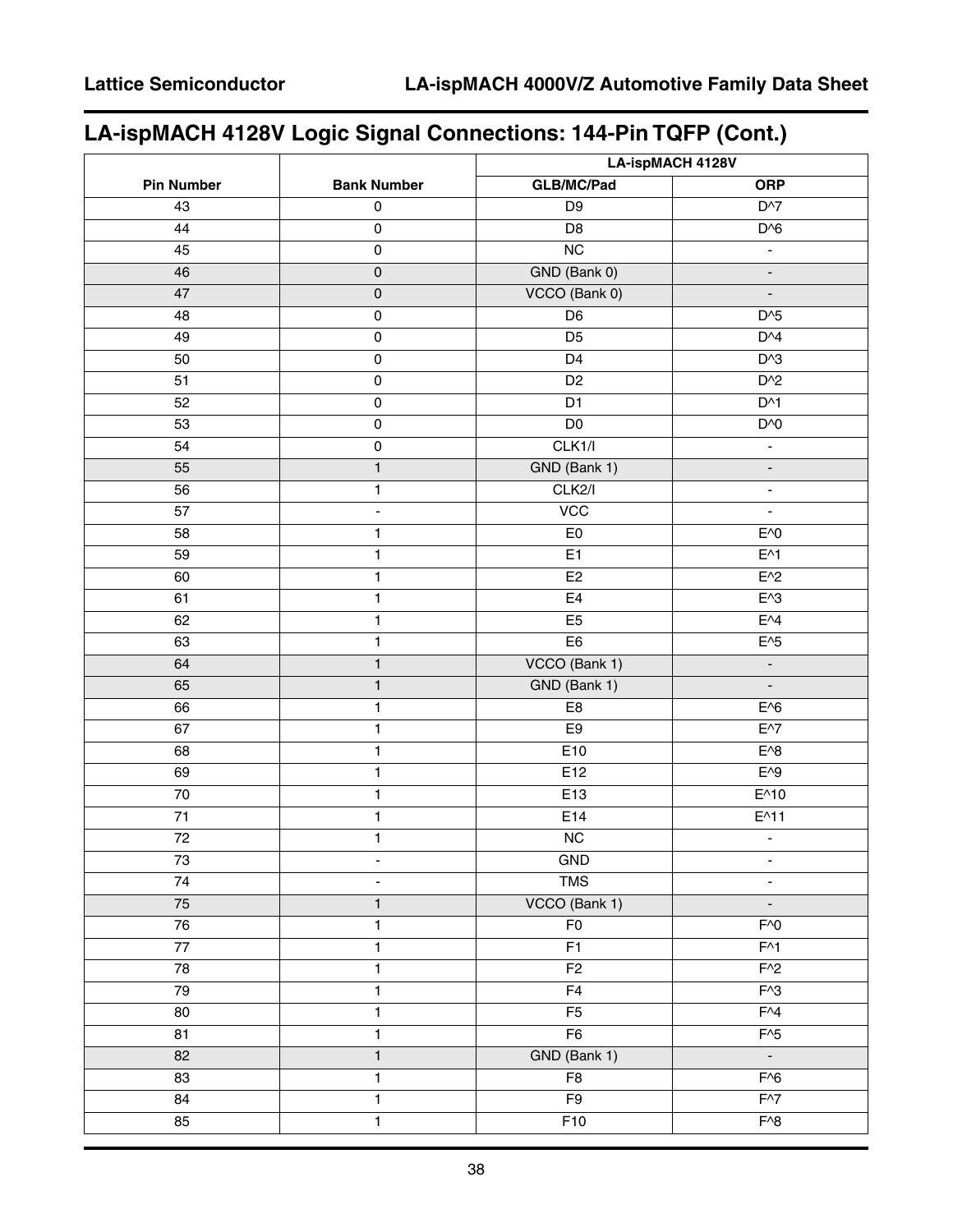# **LA-ispMACH 4128V Logic Signal Connections: 144-Pin TQFP (Cont.)**

|                   |                          | LA-ispMACH 4128V                  |                          |  |  |  |
|-------------------|--------------------------|-----------------------------------|--------------------------|--|--|--|
| <b>Pin Number</b> | <b>Bank Number</b>       | <b>GLB/MC/Pad</b>                 | <b>ORP</b>               |  |  |  |
| 86                | $\mathbf{1}$             | F12                               | $F^{\wedge}9$            |  |  |  |
| 87                | 1                        | F13                               | $F^{\wedge}10$           |  |  |  |
| 88                | $\mathbf{1}$             | F14                               | $F^{\wedge}11$           |  |  |  |
| 89                | $\mathbf{1}$             | NC                                | $\overline{\phantom{a}}$ |  |  |  |
| 90                | $\mathbf{1}$             | $GND$ (Bank $1$ ) <sup>1</sup>    | $\overline{\phantom{a}}$ |  |  |  |
| 91                | $\mathbf{1}$             | VCCO (Bank 1)                     | $\blacksquare$           |  |  |  |
| 92                | 1                        | $\overline{\text{NC}}$            | ÷,                       |  |  |  |
| 93                | $\mathbf{1}$             | $\overline{G14}$                  | $G^{\wedge}11$           |  |  |  |
| 94                | $\mathbf{1}$             | G13                               | $G^{\wedge}10$           |  |  |  |
| 95                | $\mathbf{1}$             | G12                               | $G^{0}9$                 |  |  |  |
| 96                | $\mathbf{1}$             | G10                               | $G^{3}$                  |  |  |  |
| 97                | $\mathbf{1}$             | G9                                | G <sub>1</sub>           |  |  |  |
| 98                | 1                        | G8                                | $G^{6}$                  |  |  |  |
| 99                | $\mathbf{1}$             | GND (Bank 1)                      | $\mathbb{Z}^2$           |  |  |  |
| 100               | 1                        | G <sub>6</sub>                    | G <sub>5</sub>           |  |  |  |
| 101               | $\mathbf{1}$             | G <sub>5</sub>                    | G <sup>4</sup>           |  |  |  |
| 102               | 1                        | G4                                | G <sub>3</sub>           |  |  |  |
| 103               | $\mathbf{1}$             | G2                                | $G^2$                    |  |  |  |
| 104               | $\mathbf{1}$             | G <sub>1</sub>                    | G <sub>1</sub>           |  |  |  |
| 105               | $\mathbf{1}$             | $\overline{G}0$                   | G <sub>0</sub>           |  |  |  |
| 106               | $\mathbf{1}$             | VCCO (Bank 1)                     | $\overline{\phantom{a}}$ |  |  |  |
| 107               | $\overline{\phantom{a}}$ | <b>TDO</b>                        | $\blacksquare$           |  |  |  |
| 108               | ÷.                       | $\overline{VCC}$                  | $\blacksquare$           |  |  |  |
| 109               | $\blacksquare$           | GND                               | $\Box$                   |  |  |  |
| 110               | 1                        | NC                                | $\blacksquare$           |  |  |  |
| 111               | $\mathbf{1}$             | H14<br>$H^{\wedge}11$             |                          |  |  |  |
| 112               | $\mathbf{1}$             | H <sub>13</sub><br>$H^{\wedge}10$ |                          |  |  |  |
| 113               | $\mathbf{1}$             | $H^{0}9$<br>H <sub>12</sub>       |                          |  |  |  |
| $\frac{114}{114}$ | 1                        | $H^{8}$<br>H <sub>10</sub>        |                          |  |  |  |
| 115               | 1                        | H9<br>$H^{\wedge}7$               |                          |  |  |  |
| 116               | 1                        | H <sub>8</sub><br>$H^0$           |                          |  |  |  |
| $\overline{117}$  | $\mathbf{1}$             | $\overline{\text{NC}}$            | ÷.                       |  |  |  |
| 118               | $\mathbf{1}$             | GND (Bank 1)                      | $\blacksquare$           |  |  |  |
| 119               | $\mathbf{1}$             | VCCO (Bank 1)                     | $\blacksquare$           |  |  |  |
| 120               | $\mathbf{1}$             | $\overline{H6}$                   | $H^{3}$                  |  |  |  |
| 121               | 1                        | H <sub>5</sub>                    | H <sub>1</sub>           |  |  |  |
| 122               | 1                        | H4                                | $H^{3}$                  |  |  |  |
| 123               | 1                        | H2                                | $H^2$                    |  |  |  |
| 124               | $\mathbf{1}$             | H1                                | $H^{\wedge}1$            |  |  |  |
| 125               | $\mathbf{1}$             | H0/GOE1                           | $H^0$                    |  |  |  |
| 126               | 1                        | CLK3/I                            | ÷.                       |  |  |  |
| 127               | $\overline{0}$           | GND (Bank 0)                      | $\blacksquare$           |  |  |  |
| 128               | $\pmb{0}$                | CLK0/I                            | $\overline{\phantom{a}}$ |  |  |  |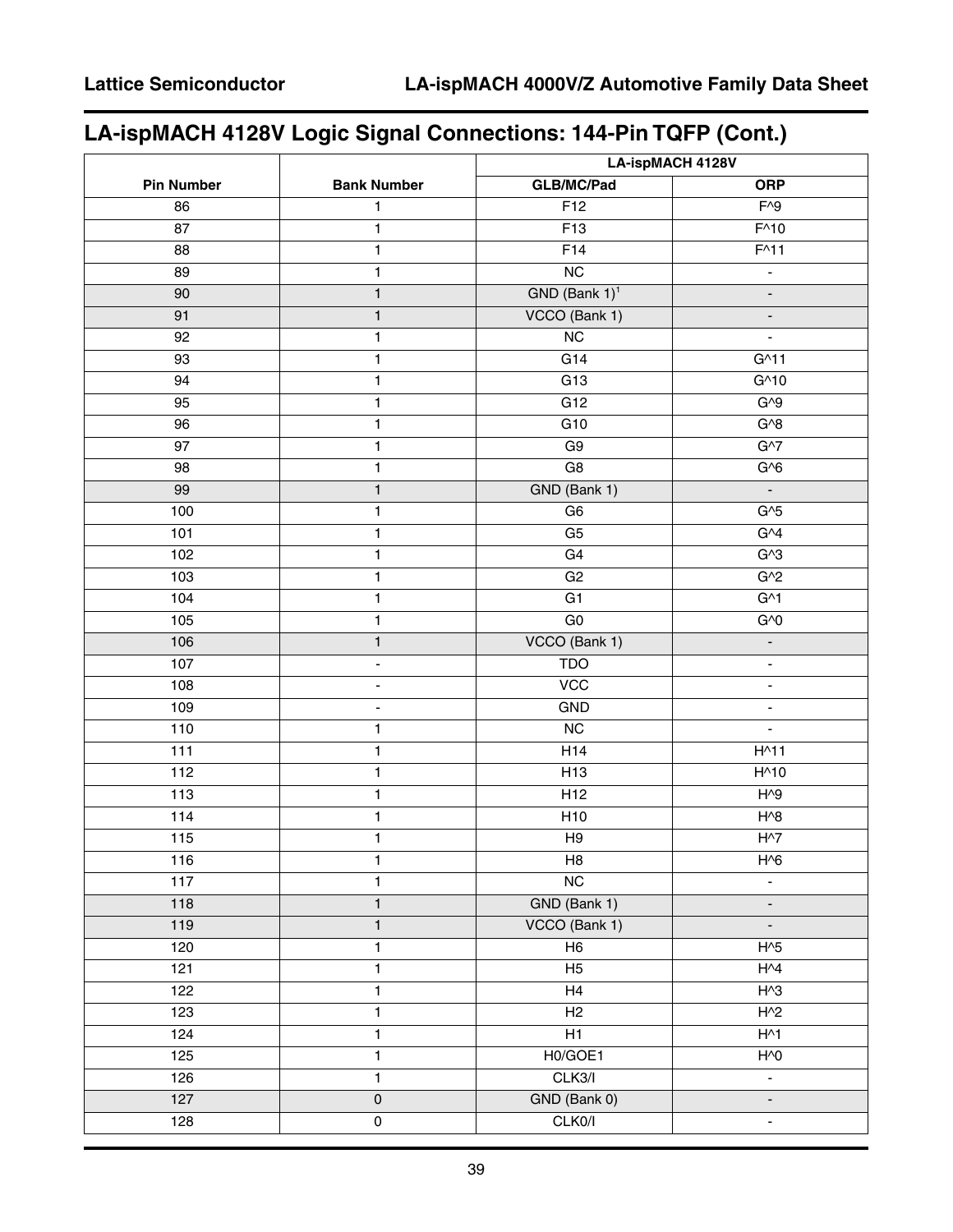# **LA-ispMACH 4128V Logic Signal Connections: 144-Pin TQFP (Cont.)**

|                   |                    | <b>LA-ispMACH 4128V</b> |                |  |
|-------------------|--------------------|-------------------------|----------------|--|
| <b>Pin Number</b> | <b>Bank Number</b> | <b>GLB/MC/Pad</b>       | <b>ORP</b>     |  |
| 129               |                    | <b>VCC</b>              |                |  |
| 130               | 0                  | A0/GOE0                 | A^0            |  |
| 131               | 0                  | A <sub>1</sub>          | $A^{\wedge}1$  |  |
| 132               | 0                  | A2                      | $A^2$          |  |
| 133               | 0                  | A4                      | $A^{\wedge}3$  |  |
| 134               | 0                  | A <sub>5</sub>          | $A^{\wedge}4$  |  |
| 135               | 0                  | A <sub>6</sub>          | $A^5$          |  |
| 136               | 0                  | VCCO (Bank 0)           |                |  |
| 137               | 0                  | GND (Bank 0)            | -              |  |
| 138               | 0                  | A <sub>8</sub>          | $A^6$          |  |
| 139               | $\pmb{0}$          | A <sub>9</sub>          | $A^{\wedge}7$  |  |
| 140               | 0                  | A10                     | $A^8$          |  |
| 141               | $\pmb{0}$          | A12                     | $A^{\wedge}9$  |  |
| 142               | $\mathbf 0$        | A13                     | A^10           |  |
| 143               | $\mathbf 0$        | A14                     | $A^{\wedge}11$ |  |
| 144               | 0                  | NC <sup>2</sup>         |                |  |

1. For device migration considerations, these NC pins are GND pins for I/O banks in LA-ispMACH 4128V devices.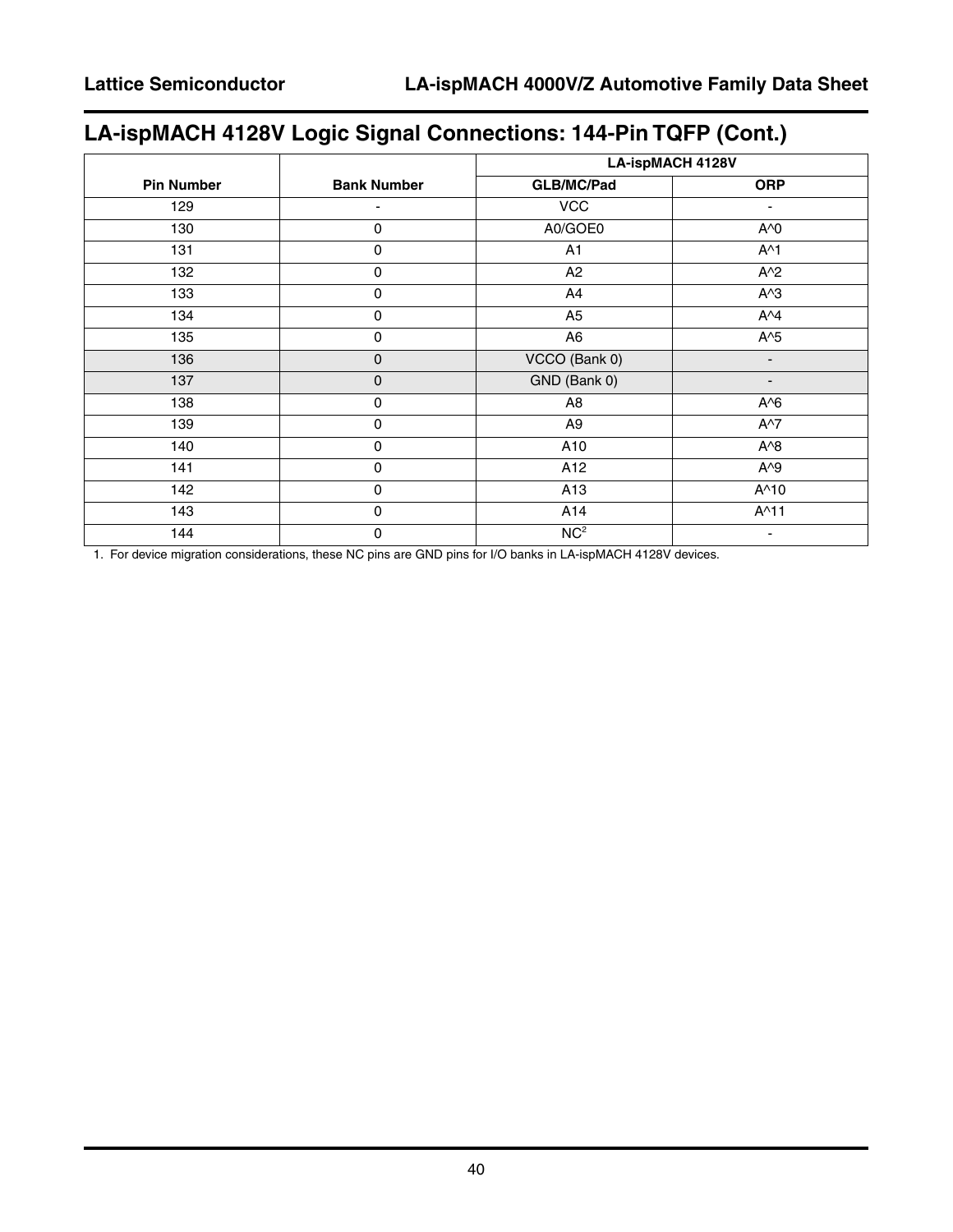### **Part Number Description**



### **Ordering Information**

| <b>Device</b> | <b>Part Number</b> | <b>Macrocells</b> | <b>Voltage</b> | t <sub>PD</sub> | Package        | <b>Pin/Ball</b><br>Count | VO. | Grade |
|---------------|--------------------|-------------------|----------------|-----------------|----------------|--------------------------|-----|-------|
| LA4032V       | LA4032V-75TN48E    | 32                | 3.3            | 7.5             | Lead-free TQFP | 48                       | 32  | E     |
|               | LA4032V-75TN44E    | 32                | 3.3            | 7.5             | Lead-free TOFP | 44                       | 30  | E     |
|               | LA4064V-75TN100E   | 64                | 3.3            | 7.5             | Lead-free TOFP | 100                      | 64  | E     |
| LA4064V       | LA4064V-75TN48E    | 64                | 3.3            | 7.5             | Lead-free TQFP | 48                       | 32  | Е     |
|               | LA4064V-75TN44E    | 64                | 3.3            | 7.5             | Lead-free TOFP | 44                       | 30  | Е     |
|               | LA4128V-75TN144E   | 128               | 3.3            | 7.5             | Lead-free TOFP | 144                      | 96  | E     |
| LA4128V       | LA4128V-75TN128E   | 128               | 3.3            | 7.5             | Lead-free TOFP | 128                      | 92  | E     |
|               | LA4128V-75TN100E   | 128               | 3.3            | 7.5             | Lead-free TOFP | 100                      | 64  | E     |
| LA4032Z       | LA4032ZC-75TN48E   | 32                | 1.8            | 7.5             | Lead-free TQFP | 48                       | 32  | E     |
| LA4064Z       | LA4064ZC-75TN100E  | 64                | 1.8            | 7.5             | Lead-free TQFP | 100                      | 64  | E     |
|               | LA4064ZC-75TN48E   | 64                | 1.8            | 7.5             | Lead-free TQFP | 48                       | 32  | E     |
| LA4128Z       | LA4128ZC-75TN100E  | 128               | 1.8            | 7.5             | Lead-free TOFP | 100                      | 64  | Е     |

### **Automotive Disclaimer**

Products are not designed, intended or warranted to be fail-safe and are not designed, intended or warranted for use in applications related to the deployment of airbags. Further, products are not intended to be used, designed or warranted for use in applications that affect the control of the vehicle unless there is a fail-safe or redundancy feature and also a warning signal to the operator of the vehicle upon failure. Use of products in such applications is fully at the risk of the customer, subject to applicable laws and regulations governing limitations on product liability.

### **For Further Information**

In addition to this data sheet, the following technical notes may be helpful when designing with the LA-ispMACH 4000V/Z automotive family:

- TN1004, [ispMACH 4000 Timing Model Design and Usage Guidelines](www.latticesemi.com/dynamic/view_document.cfm?document_id=3607)
- TN1005, [Power Estimation in ispMACH 4000V/B/C/Z Devices](http://www.latticesemi.com/lit/docs/appnotes/cpld/4kbc/tn1005.pdf)